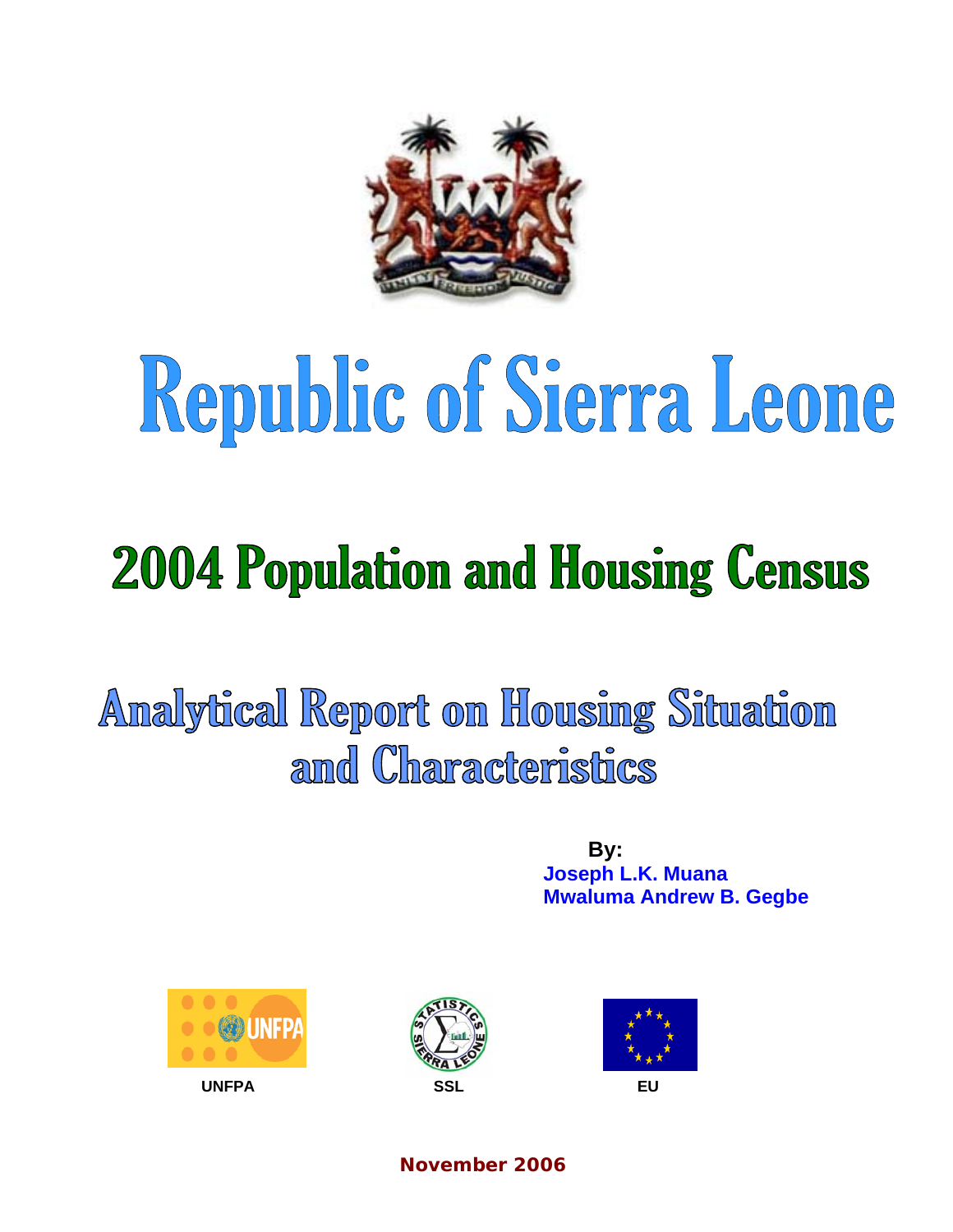#### **TABLE OF CONTENTS**

#### PAGES

|    | 5.2 Occupancy Rate(Number of Household per Dwelling Unit 10 |  |
|----|-------------------------------------------------------------|--|
| 6. |                                                             |  |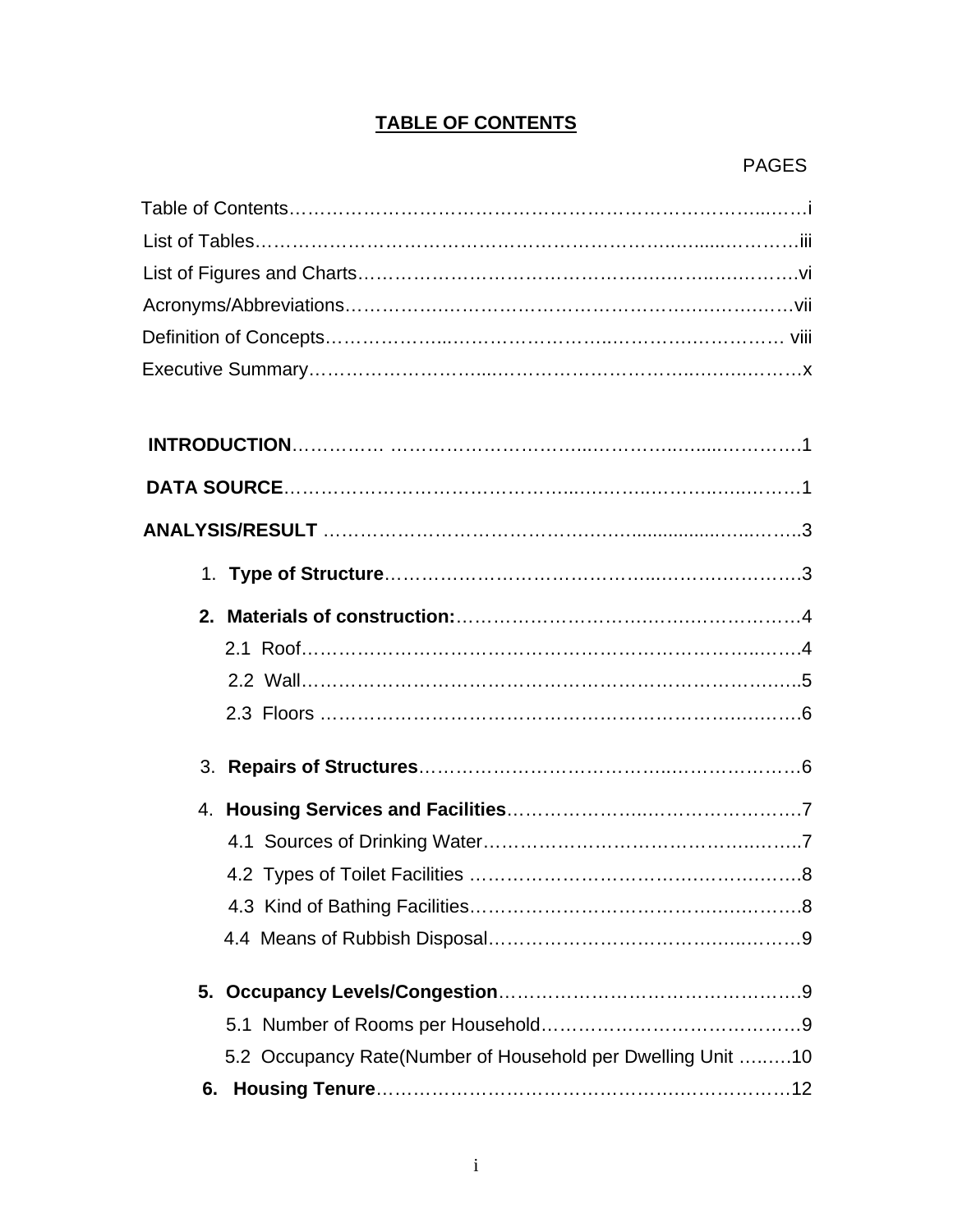|         | 7.1 |  |
|---------|-----|--|
|         |     |  |
| 8       |     |  |
|         | 81  |  |
|         |     |  |
|         |     |  |
|         |     |  |
|         |     |  |
|         |     |  |
| $1_{-}$ |     |  |
| 2.      |     |  |
|         |     |  |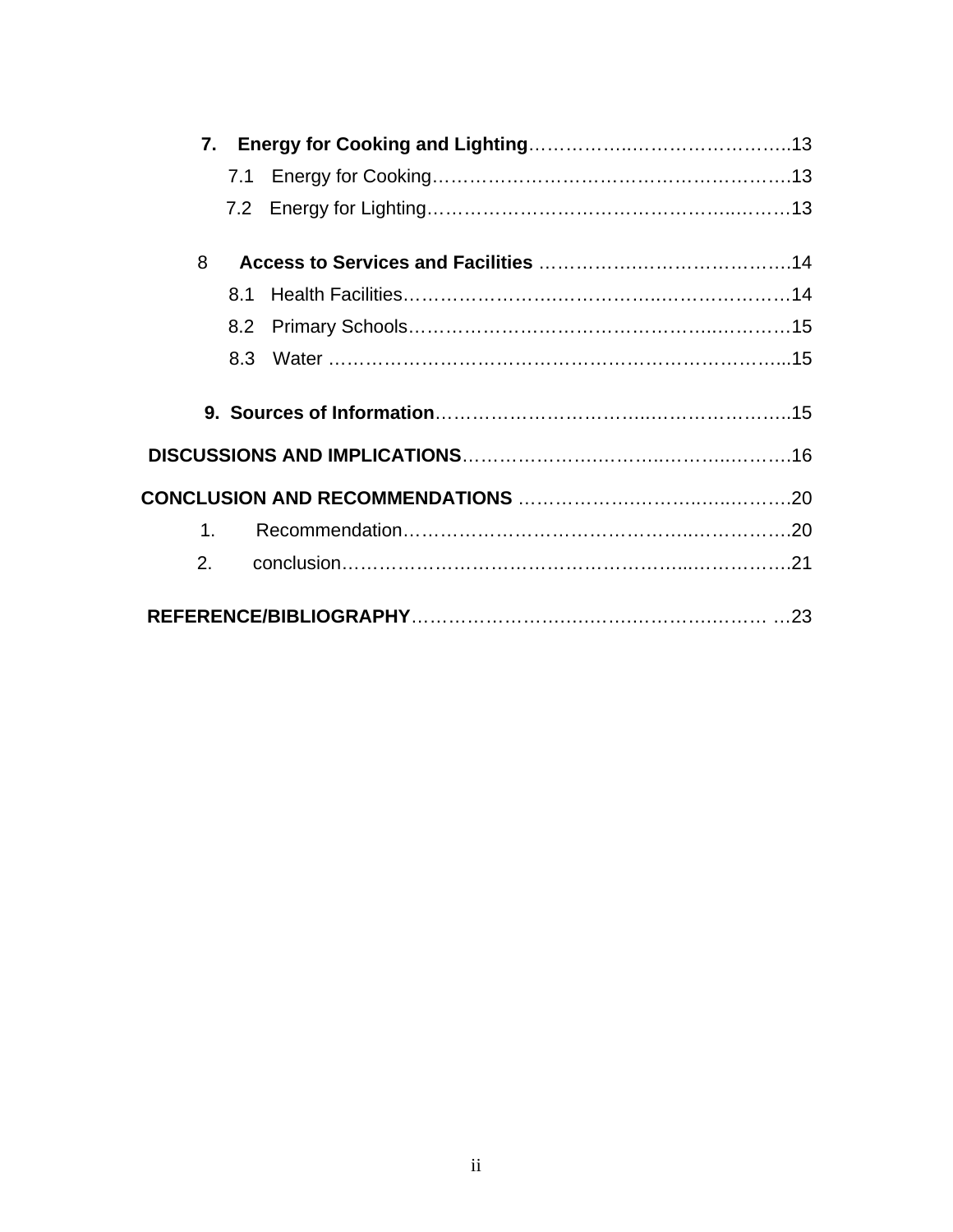### **LIST OF TABLES** PAGE

| Table 1.1         | Percentages of Households by Structure-Type and at                                                        |
|-------------------|-----------------------------------------------------------------------------------------------------------|
| <b>Table 1.2:</b> | Percentage of Households in Rural Settlements<br>By Structure Type and at National and Regional           |
| Table 1.3:        | Percentage of Households in Urban Settlements<br>By Structure-Type and at National, Regional and District |
| Table 1.4         | Percentage of Structure-Type by Household-Heads                                                           |
| Table 1.5         | Percentage Distribution of Structure-Type by                                                              |
| Table $2.1$ :     | Percentage of Households Cross Classified by<br>Construction Of Roof and at National, Regional and        |
| Table 2.2a:       | Percentage of Households Cross Classified by<br>Construction Of Walls and at National, Regional           |
| Table 2.2b        | Percentage of Households Cross Classified<br>By Type of Wall and Economic Activity and at                 |
| Table 2.3:        | Percentage of Households Cross Classified<br>By Construction of Floor and at                              |
| Table $3.1$ :     | Percentage of Households Cross classified by Repairs<br>On Structures and at National, Regional           |
| Table 4.1a:       | Percentage of Households Cross-classified by Sources<br>Of Drinking Water and at National, Regional and   |
| Table 4.1b:       | Comparison between 1985 And 2004 Censuses of<br>The Percentage of Households by Sources of                |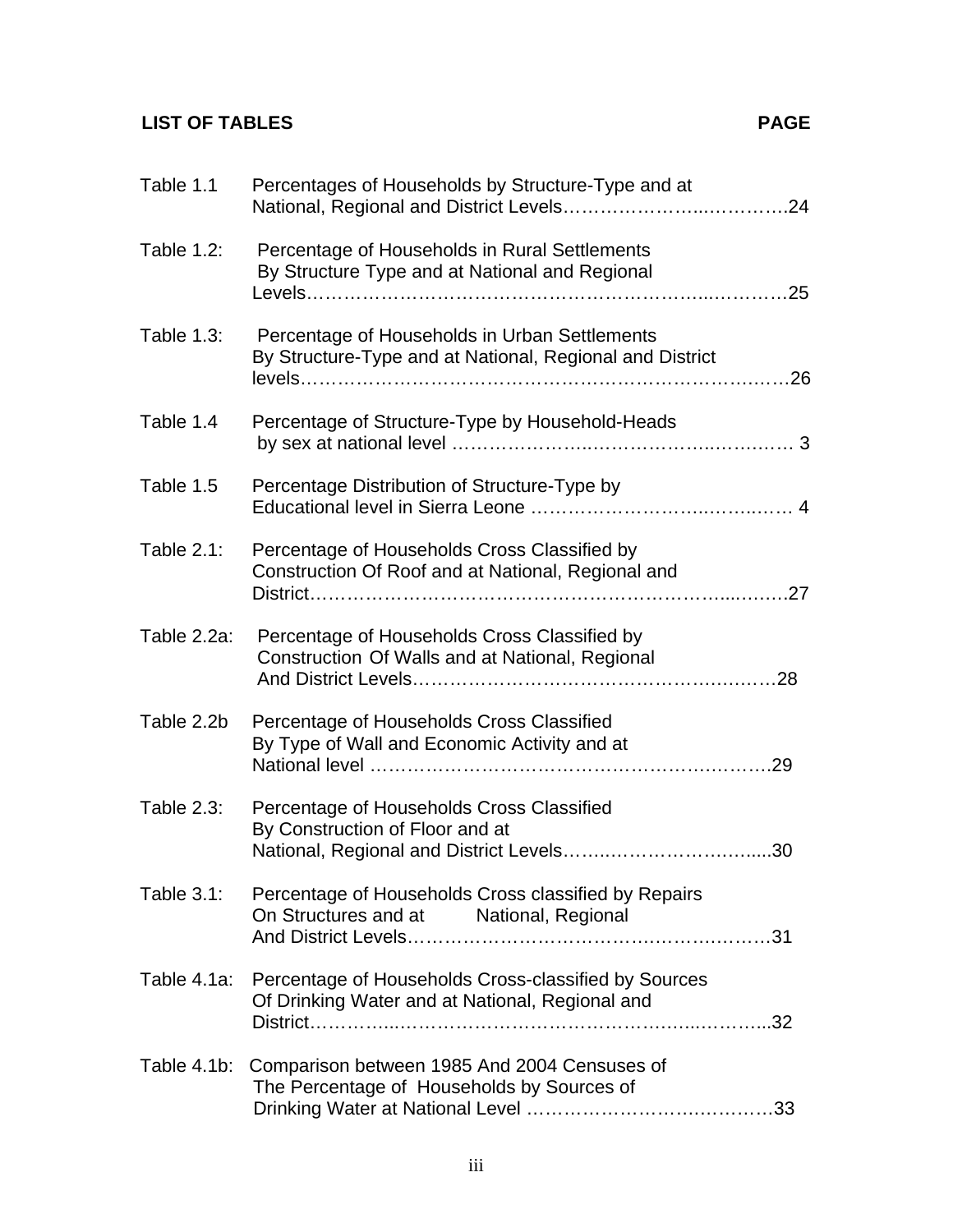| Table 4.2a:   | Percentage of Households Cross-classified<br>By Kind of Toilet Facilities and at National,                   |
|---------------|--------------------------------------------------------------------------------------------------------------|
| Table 4.2b:   | Percentage of Households Cross-classified by Kind of<br>Toilet Facilities, and at National, Regional and     |
| Table $4.3$ : | Percentage of Households Cross-classified by Kind<br>Of Bathing Facilities and at National, Regional and     |
| Table $4.4$ : | Percentage of Households Cross-classified by Means of<br>Disposing Rubbish and at National, Regional and     |
| Table $5.1$ : | Percentages of Households Cross-classified by Number<br>Of Rooms and at National, Regional and District38    |
| Table 5.2:    | Number of Households and Average Household size at the                                                       |
| Table 5.3:    | Percentage of Households Cross Classified by Number<br>of Persons (Household size) and at National, Regional |
| Table $5.4$ : | Percentage Distribution of Current Housing Needs<br>At the National, Regional And District Levels40          |
| Table 6.1a:   | Percentage of Households Cross Classified by<br>Ownership of Dwelling Unit and at National, Regional         |
| Table 6.1b:   | Percentage of Households Cross Classified By<br>Ownership of Dwelling Unit by Major Classes and              |
| Table 7.1a:   | Percentages of Households Cross Classified By<br>Sources of Energy for Cooking and at National,              |
| Table 7.1b:   | Comparison between 1985 And 2004 Censuses<br>Of the Percentage of Households by Energy for                   |
|               |                                                                                                              |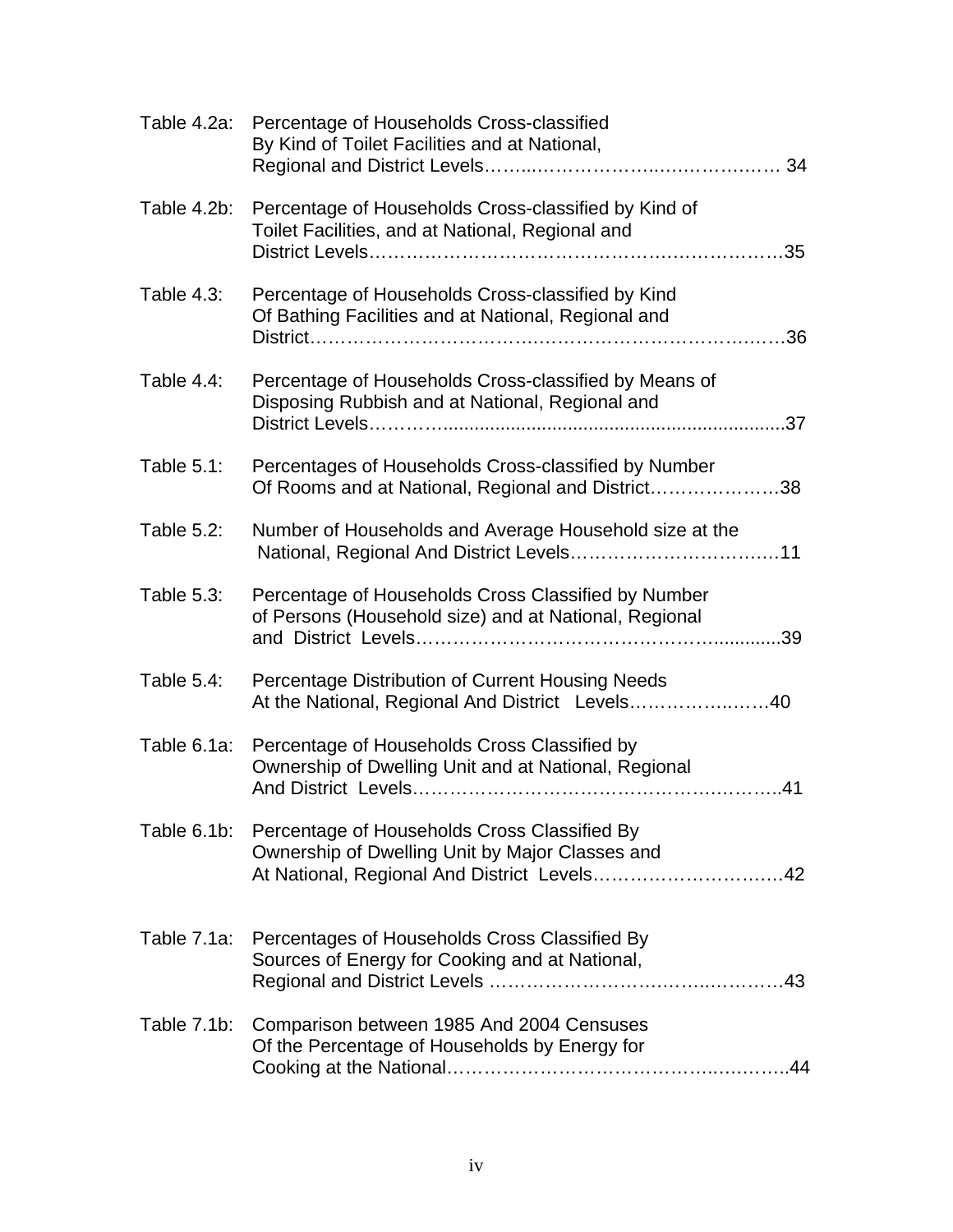|                   | Table 7.2a: Percentage of Households Cross-classified by<br>Main Sources of Energy for Lighting and at National, |
|-------------------|------------------------------------------------------------------------------------------------------------------|
| Table 7.2b:       | Comparison between 1985 And 2004 Censuses of<br>The Percentage of Households by Energy For                       |
| <b>Table 8.1:</b> | Percentage of Households Cross-classified<br>By Nearest Health Facility and at the National,                     |
| <b>Table 8.2:</b> | Percentage of Households Cross-classified by<br>Nearest Primary School Facility and at the National,             |
| <b>Table 8.3:</b> | Percentage of Households Cross-classified by nearest<br>Water Facility and at the National,                      |
| Table 9.1         | Percentage of Households Cross-classified by Sources<br>Of Information and at National,                          |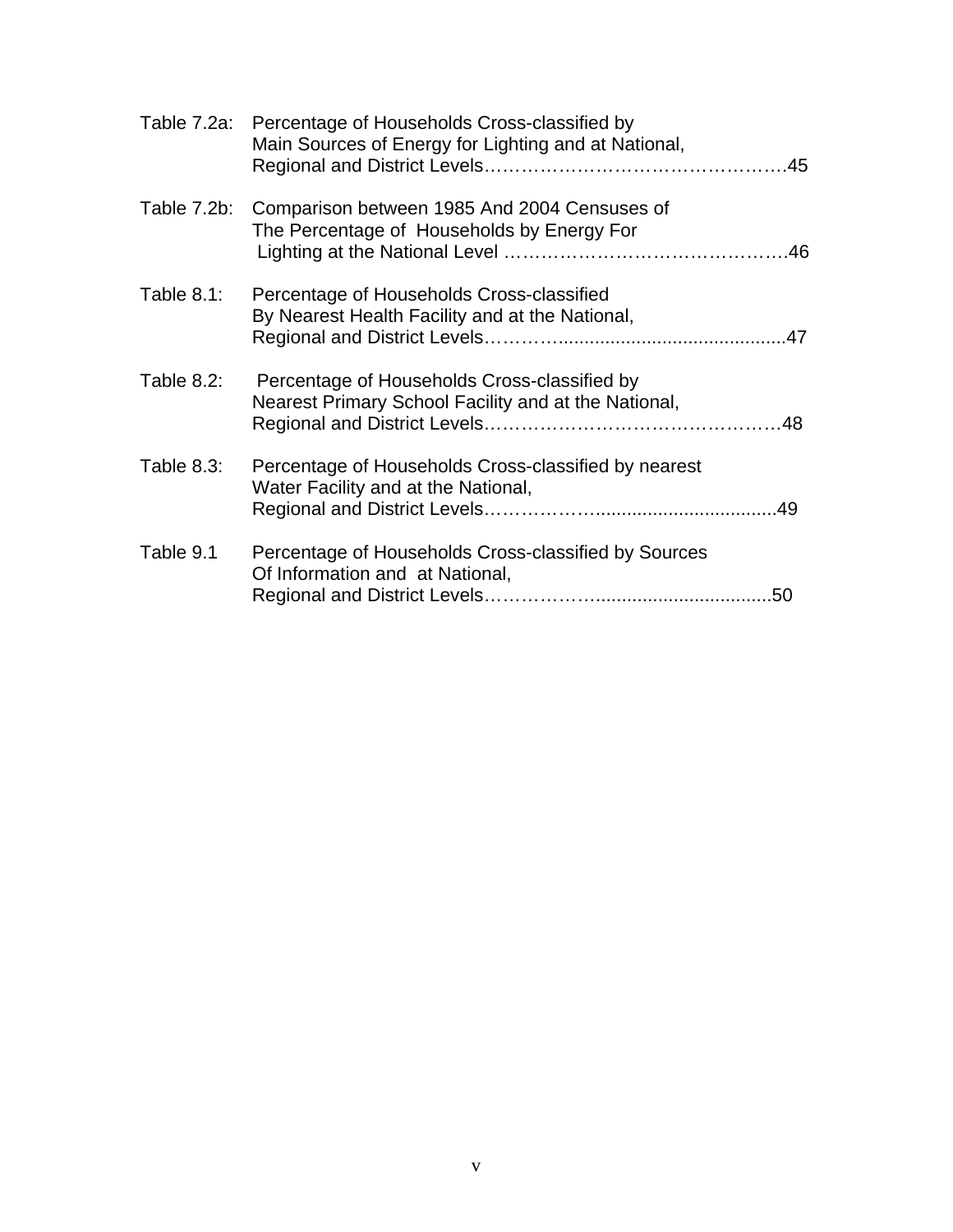#### **LIST OF FIGURES/CHARTS**

|             | <b>PAGE</b>                                            |
|-------------|--------------------------------------------------------|
| Fig 2.1:    | Materials for the construction of Roof at the National |
| Fig 3.1:    |                                                        |
| Fig 4.1:    | Comparison between 1985 and 2004 Household Sources     |
| Fig $5.1$ : | Number Rooms Occupied by Households in Sierra Leone10  |
| Fig $6.1$ : |                                                        |
| Fig $7.1$ : | Households main Sources of Energy for Cooking in       |
| Fig 7.2:    | Comparison between 1985 and 2004 Households            |
| Fig 9.1:    | Percentages of Households by Sources of Information    |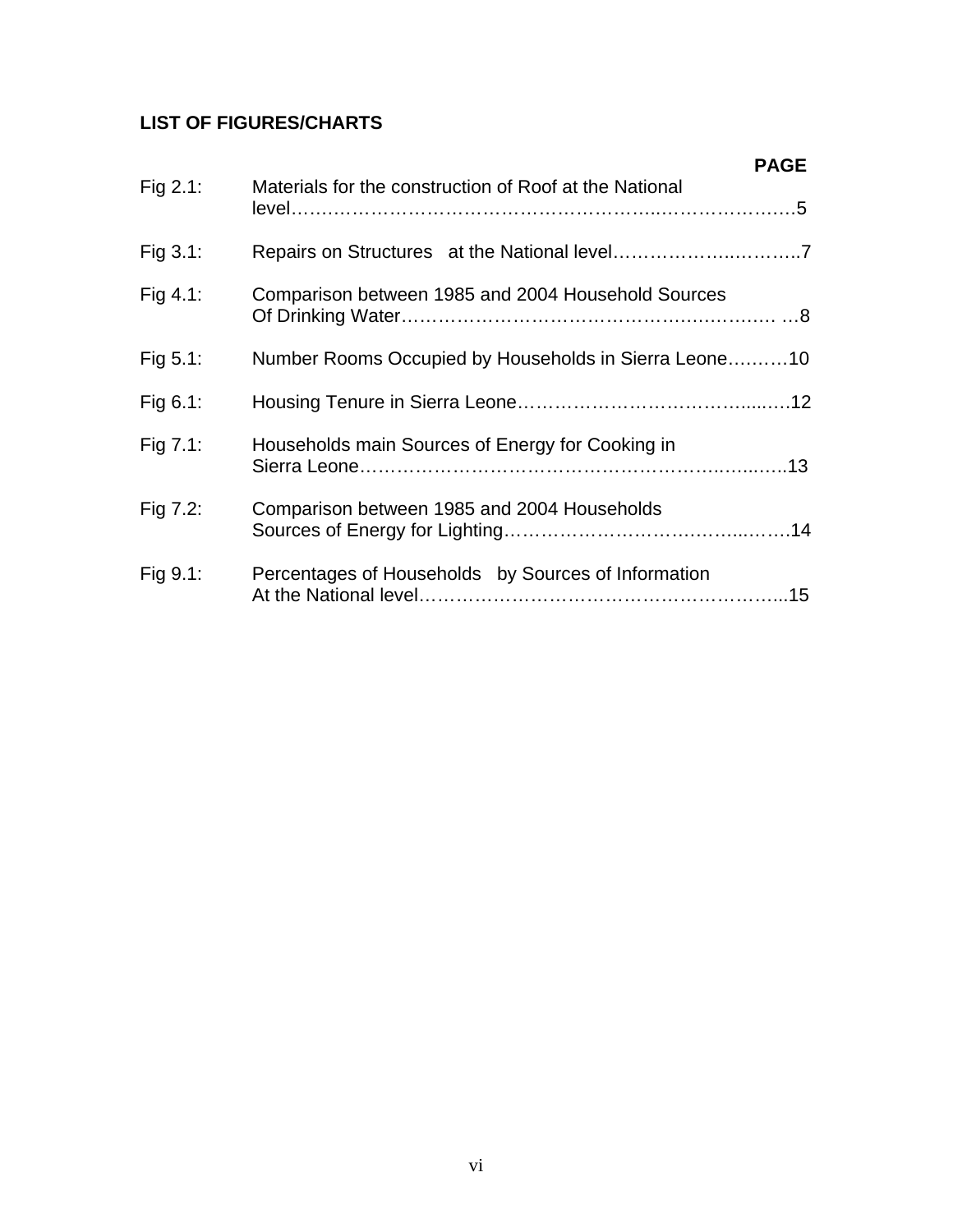#### **ACCRONYS/ABBREVIATIONS**

| FIA         | Freetown Improvement Act                            |
|-------------|-----------------------------------------------------|
| <b>IMPS</b> | <b>Integrated Micro-Computer Processing Systems</b> |
| NHP         | <b>National Housing Policy</b>                      |
| PHA         | <b>Public Health Act</b>                            |
| UNDP        | United Nations Development Programme                |
| UNHABITAT   | United Nations Human Settlement Programme           |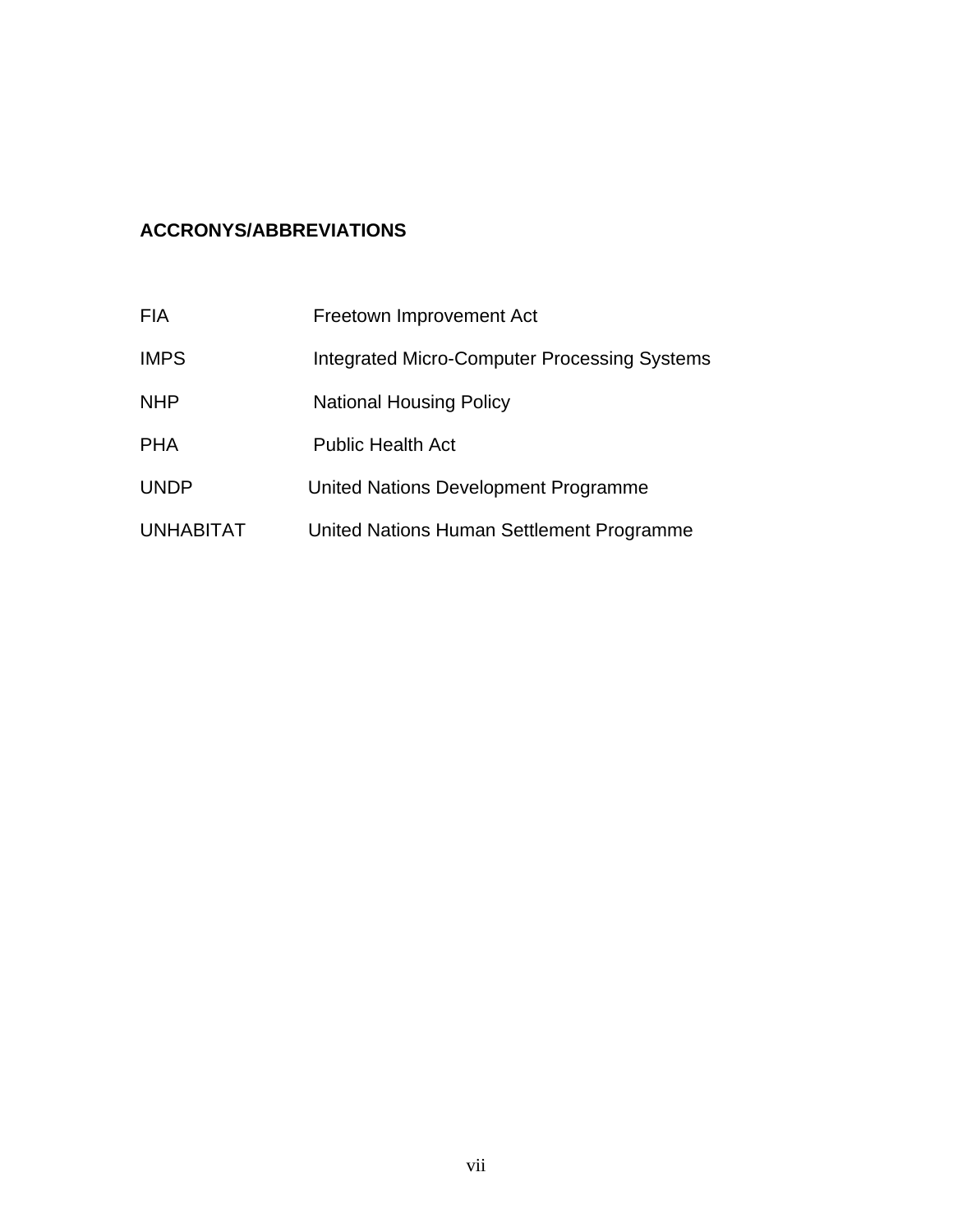#### **DEFINITION OF CONCEPTS**

- **Household:** A structure may house a large number of people, some of whom are related and others who are not. Even people who are related may live separately preparing their own and organizing their budget. Thus a structure may houses one or more households. As used in this chapter, the term household means people who accept the authority of a single head (male or female) and contribute to a single budget to prepare meals and provide other essentials for the household.
- **Head of Household**: The person whom the members of the household accept as their head. He/she may be the sole provider for the household.
- **Dwelling Unit:** This is a structurally separate and independent place of above intended for or used as a living quarter. It can be a detached house, a villa, a flat, an apartment, a separate room or group of rooms, a hut or a cabin, a shack or any other shelter occupied or available for living quarters.
- **Housing/shelter** The term refers to the structure composed of the roof, wall, bed room etc, and the ancillary facilities and services (water supply, electricity supply, the kitchen and its cooking and storage equipment and toilet facilities) meant for the exclusive use of the household occupying the dwelling unit.
- **Housing Needs:** There are two types of housing needs accumulated and recurrent. The former refers to the number of houses that should be improved or provided to meet the basic housing requirements of the existing households who are inadequately accommodated. Recurrent needs refer to the number of houses that should be provided for the households that will be formed in future.
- **Pan-body:** This is local term used to describe a dwelling unit whose walls and roof are constructed of corrugated iron sheet and other pan materials.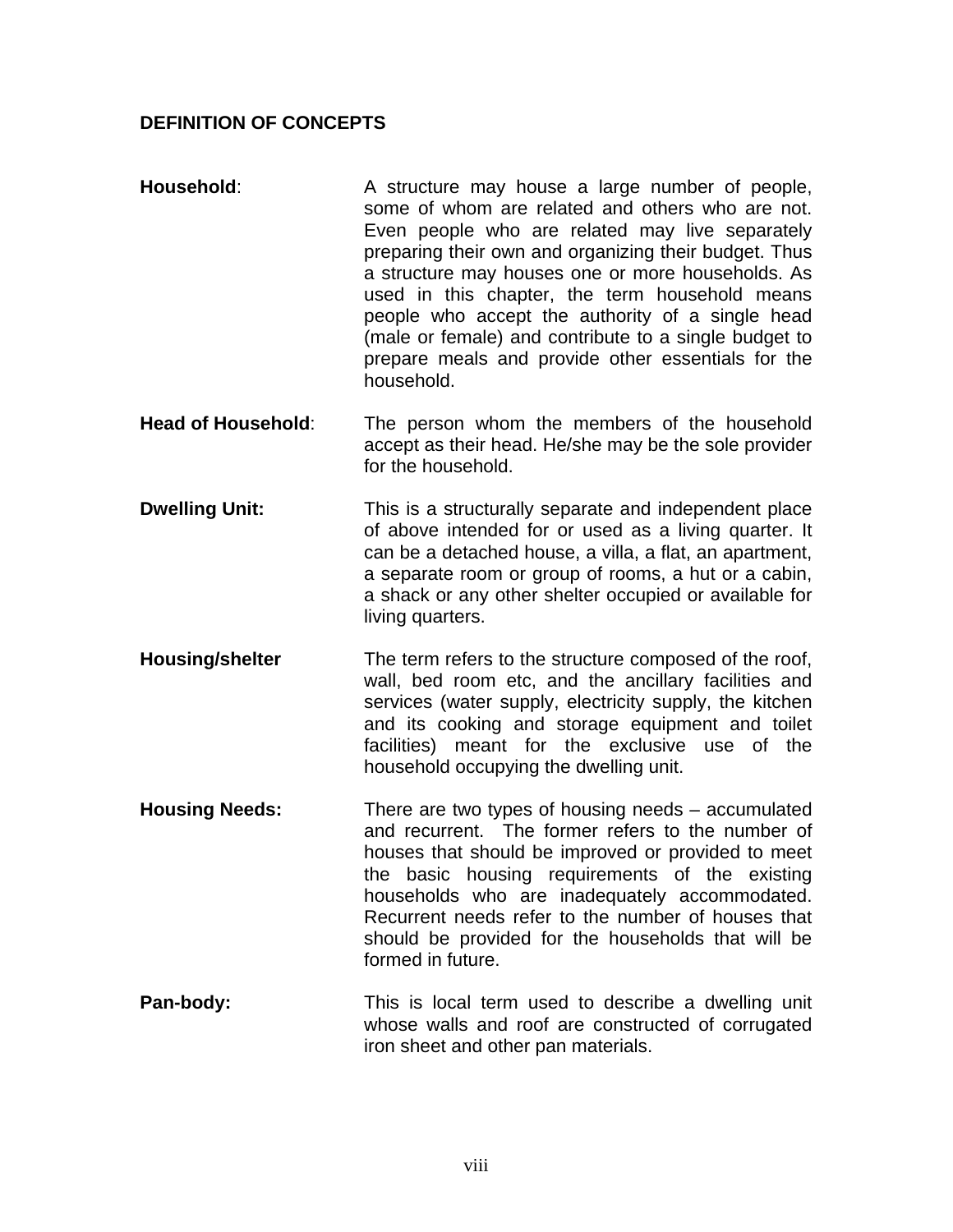- **Informal Settlements:** These are settlements that have developed spontaneously at very unfavourable sites, for lowincome housing development in Freetown. The settlements are not squatter settlements as land tenure and housing development can be both legal and illegal.
- **Slum:** A Slum Household is a household that lacks any one of the following five elements**: access to improved water** (access to sufficient amount of water for family use, at an affordable price, available to household members without being subject to extreme effort)**; access to improved sanitation (**access to an excreta disposal system, either in the form of a private toilet or a public toilet shared with reasonable number of people); **security of tenure** (evidence of documentation to prove secure tenure status or de facto or perceived protection from evictions)**; durability of housing** ( permanent and adequate structure in non hazardous location **and sufficient living area** (not more than two people sharing the same room).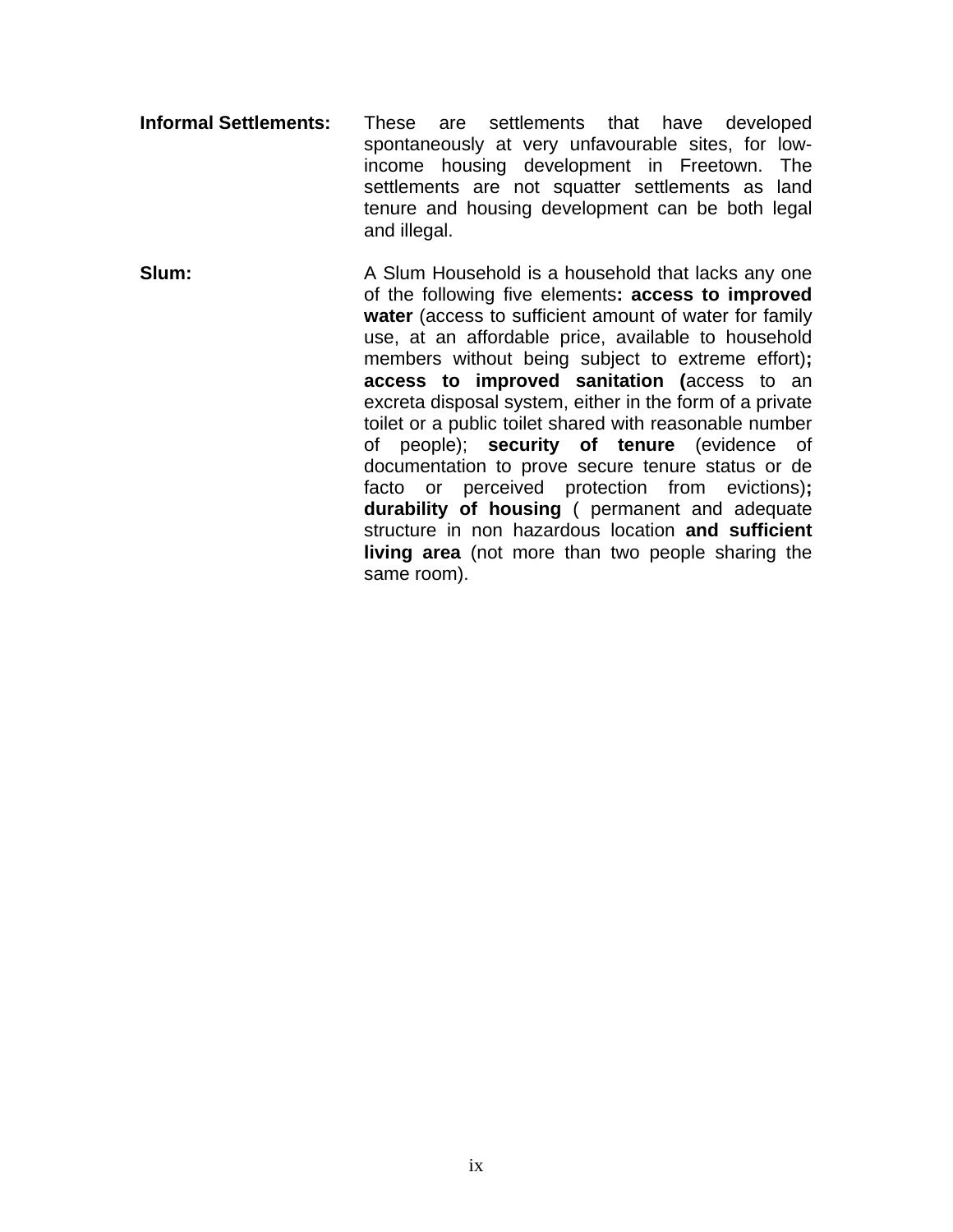#### **EXECUTIVE SUMMARY**

#### **1 Issue**

The Report gives an analysis of the housing characteristics data collected during the Sierra Leone 2004 National Population and Housing Census.

The analysis of the housing characteristics data will be important for three reasons. First, it will provide, a full picture of what the housing situation is in Sierra Leone after the civil conflict. Secondly it will provide information which policy-makers can use to prepare and implement housing policies and programmes best suited to Sierra Leone. Thirdly, the results of the analysis will serve as a useful information on housing characteristics for the general public, national and international scholars, researchers and consultants, especially when prior to now information on the housing situation in Sierra Leone has been very scanty.

#### **2. Methods**

During the 2004 Census, the heads of households were asked questions on: types of structures, current repair needs of the dwelling units, acquisition of dwelling units, types of toilet facilities, construction materials for roof, wall and floor and rubbish disposal.

Questions were also asked on: sources of fuel for cooking and lighting, sources of water supply for drinking, bathing facilities, household sources of information and distance from home to the nearest primary school, water and health facilities.

In order to facilitate the analysis, the variables were re-grouped into:

- 1) Type of Structures;
- 2) Materials for construction of wall, roof and floor;
- 3) Repair Needs;
- 4) Housing Services and Facilities,
- 5) Occupancy levels/Congestion,
- 6) Housing Tenure;
- 7) Energy uses for cooking and lighting;
- 8) Access to Health Facilities, Primary School and Sources of Water;
- 9) Sources of information.

The description of the housing characteristics is carried out at the National, Regional and District levels. Where data are available on similar housing variables, the housing situation in 1985 is compared to the 2004 housing situation.

Due to the nature of the available data, the analysis of the type of structures was carried out only at the national, urban and rural settlements levels.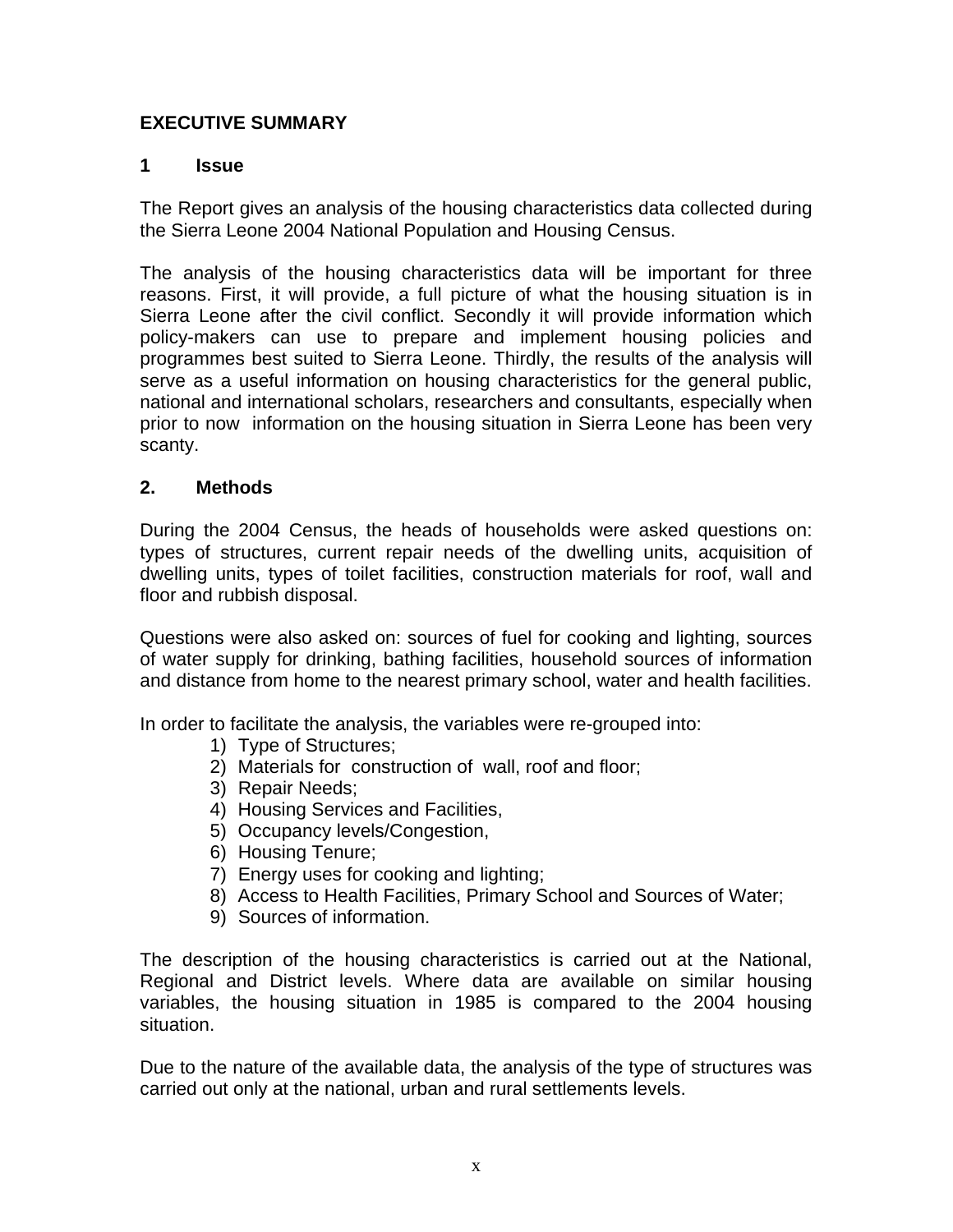The current housing needs are also accessed using the data on dwelling characteristics.

#### **3.0. FINDINGS**

#### **3.1 Type of Structures**:

The census result shows that at the national level, 73 and 23 percent, respectively, of the households live in single-unit-one-storey and multiple-unitone-storey dwelling units. This pattern is similar at the regional and district levels.

The data collected further indicate that at the urban level, 91, 96, 95, and 96 percent, respectively, of the households live in single-unit-two-storey, multipleunit-two-storey, single-unit-three-storey and multiple-unit- three storey dwelling units. At the rural settlement level, 70 percent of all households live in single-unitone-storey dwelling units. At regional and district levels at least 60 percent of households living in rural areas live in single-unit-one-storey except in the western area where western rural has 42 percent and western urban having 1 percent of households living in single-unit-one-storey dwelling units.

#### **3.2 Materials for Construction of Roof, Walls and Floors**:

#### $\Leftrightarrow$  **Roof :**

At the national level, 65 percent and 26 percent, respectively of households live in dwelling units that are constructed of zinc and thatch. At the regional and district levels the use of zinc and thatch as roofing materials is similar to that at the national level.

#### $\diamond$  *Wall*

At the national level, 37 percent, 35 percent and 17 percent respectively, of households live in dwelling units with walls constructed of mud bricks, mud and wattle and cement blocks.

At regional and district levels over 80 percent of households live in dwelling units with walls constructed of mud bricks, and mud and wattle. On the other hand, in the western urban district 24 percent of the households live in dwelling units with walls constructed of zinc (pan-body).

#### *Floor Materials:*

At the national level, 63 percent and 33 percent, respectively, of the households live in dwelling units with floors constructed of mud and cement.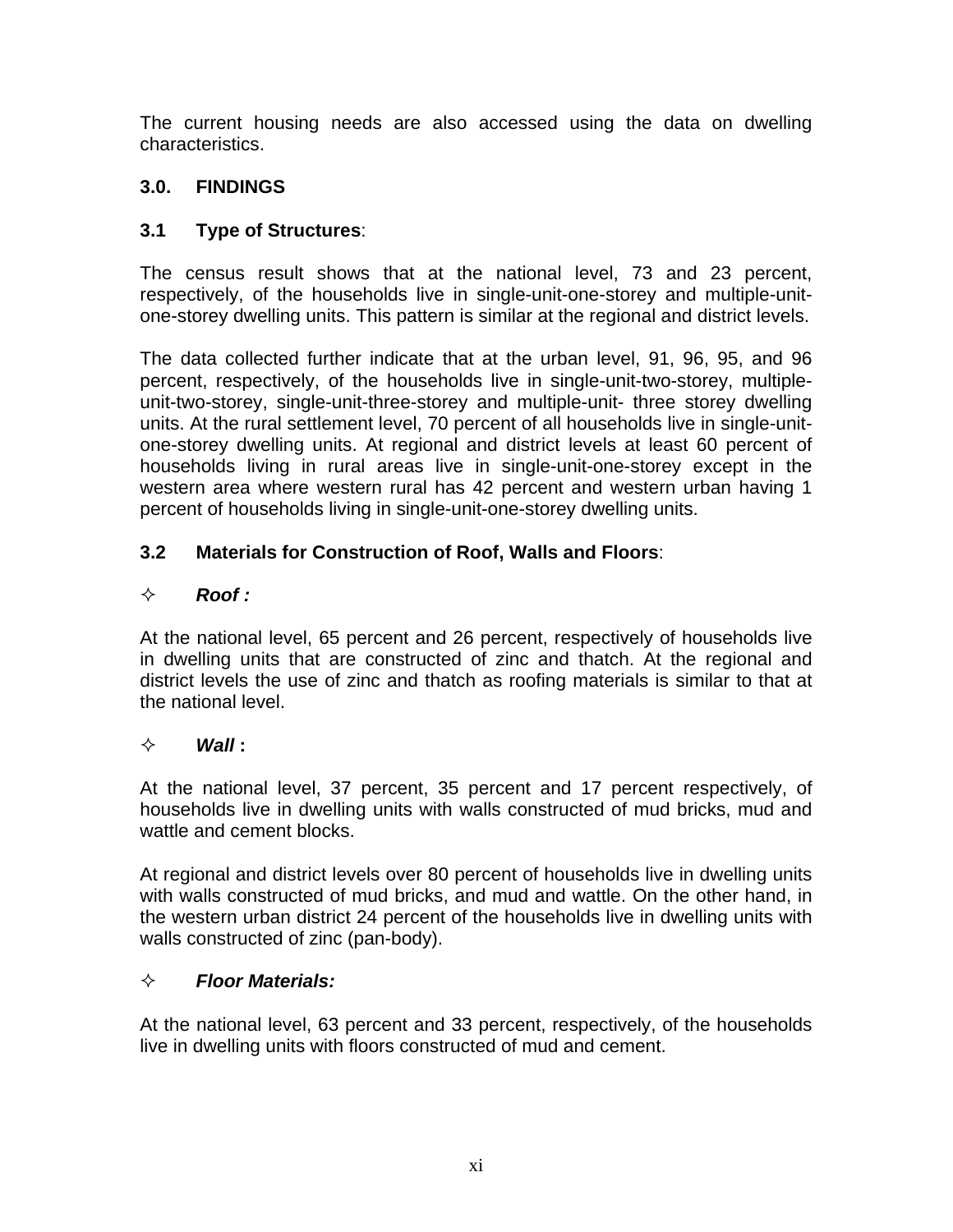At the regional and district levels, mud is the principal building material for floor for over 70 percent of households. However, in the western urban and rural areas, only 5 percent and 34 percent respectively of households live in dwelling units that have mud floors.

#### **3 .3 Repair Needs**

At the national level, data collected on repair needs show that 10 percent of households live in dwelling units that do not need repairs, 59 percent need minor repairs, 24 percent need rehabilitation and only 8 percent require reconstruction.

At the regional level, 54, 60, 63 and 57 percent, respectively, of the households living in dwelling units in the eastern, northern, southern and western regions need minor repairs, while 39, 32, 29 and 23 percent, respectively of households living in dwelling units in the eastern, northern, southern and western regions respectively, need rehabilitation and reconstruction.

At the district level, between 50 and 60 percent of the households living in dwelling units in all the districts require minor repairs; over 25 percent of households living in dwelling units in all the districts need rehabilitation. For all the districts, it is only in Kailahun district that 21 percent of households living in dwelling units need reconstruction. In all other districts, reconstruction needs is below 10 percent.

#### **3. 4 Housing Services and Facilities**

#### *Sources of Drinking Water:*

At the national level, 34 percent of the households obtain their drinking water from rivers and streams, 35 percent from wells and 6 percent from pipe borne water supply sources.

At the regional level, 44, 32 and 23 percent, respectively, of the households in the eastern region depend on wells of all types, rivers/streams and pipe-borne water supply sources.

In the northern region, 42, 49 and 8 respectively percent of households depend on wells of all types, rivers/streams and pipe-borne water sources.

In the southern region, 46, 40 and 13, respectively percent of households obtain their drinking water from wells of all types, rivers/streams and pipe-borne water sources respectively.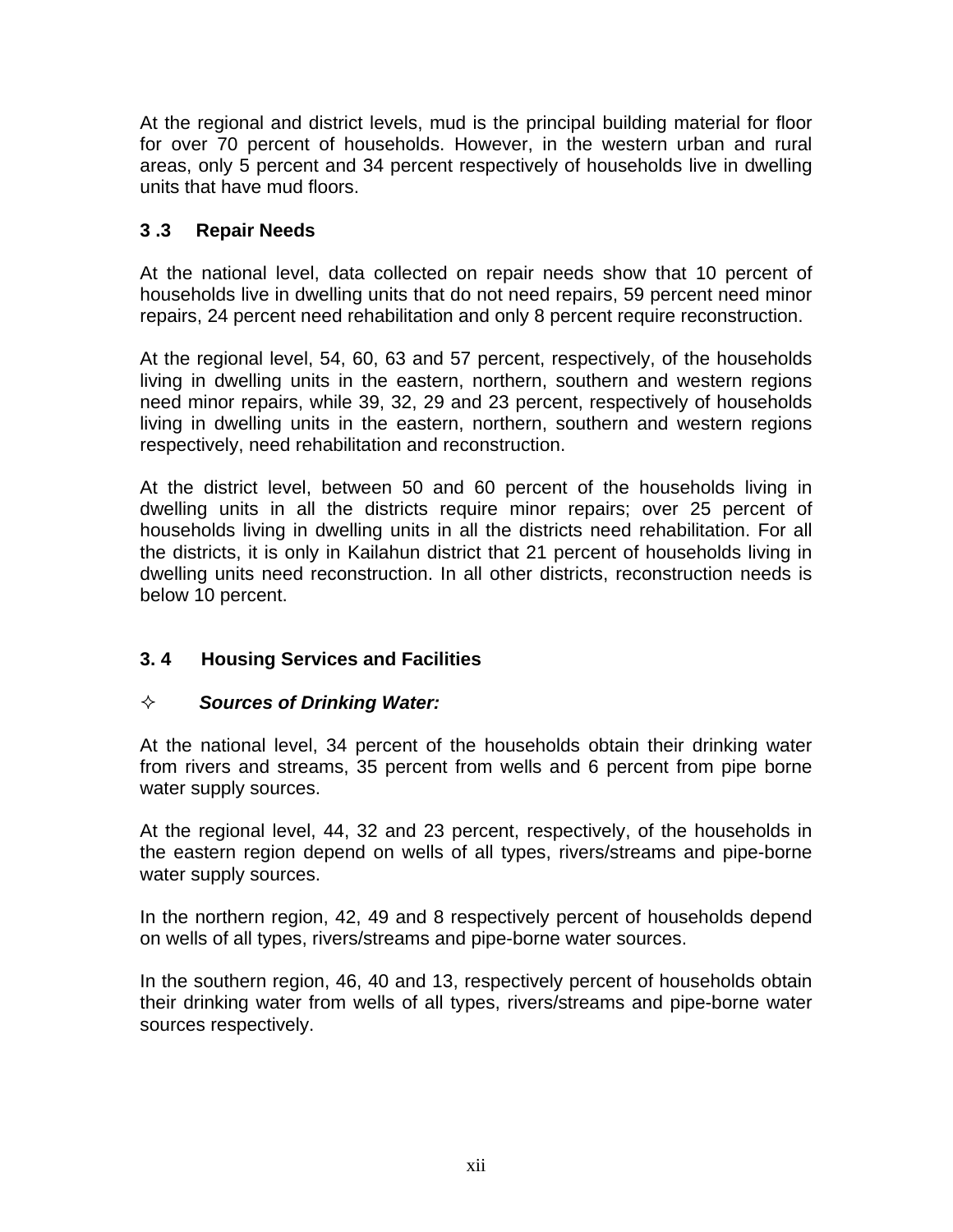It is only in the western area that the water supply situation is satisfactory. At this level 72, 21 and 6 percent of the households, respectively, obtain their drinking water from pipe-borne, wells of all types and rivers/streams respectively.

#### *Types of Toilet Facilities:*

The sanitation situation in Sierra Leone is unsatisfactory. At the national level, pit latrines (62 percent) and bush/rivers (31 percent) serve as the main toilet facilities. Only 5 percent of households use VIP and flush toilets located inside or outside of the dwelling unit.

 At regional and district levels, the pattern of use of toilet facilities is similar to that at the national level; except in the western urban where 18 percent of households use VIP and flush toilets as sanitation facilities.

#### *Kinds of Bathing Facilities:*

At the national level, only 4 percent of the households bathe inside their dwelling units, 42 percent in permanent structures located outside of the dwelling units and 38 percent in make shift structures located outside the building and 16 percent of the households have no recognizable bathing facilities.

At the regional, over 90 percent of households do not have bathing facilities inside the dwelling unit except in the western area where 14 percent of households bathe inside the dwelling unit. A similar pattern is observed in all districts except in the western urban where 15 percent of households bathe inside the house.

#### *Means of Rubbish Disposal:*

At the national level, 54 percent and 31 percent respectively of the households deposit their rubbish in a dustbin and anywhere; and 4 percent, 6 percent and 3 percent of households collect, burn and burry their rubbish.

At the regional level, the above pattern of rubbish disposal is common in the eastern, northern and southern regions except western area where 9 percent of the households collect their rubbish. The same pattern of rubbish disposal is repeated at district level.

#### **3. 5. Occupancy Levels/ Congestion**

#### *Number of Households:*

According to the 2004 National Population and Housing Census, there are 819,848 Households in Sierra Leone. Of this number, there are 261,204;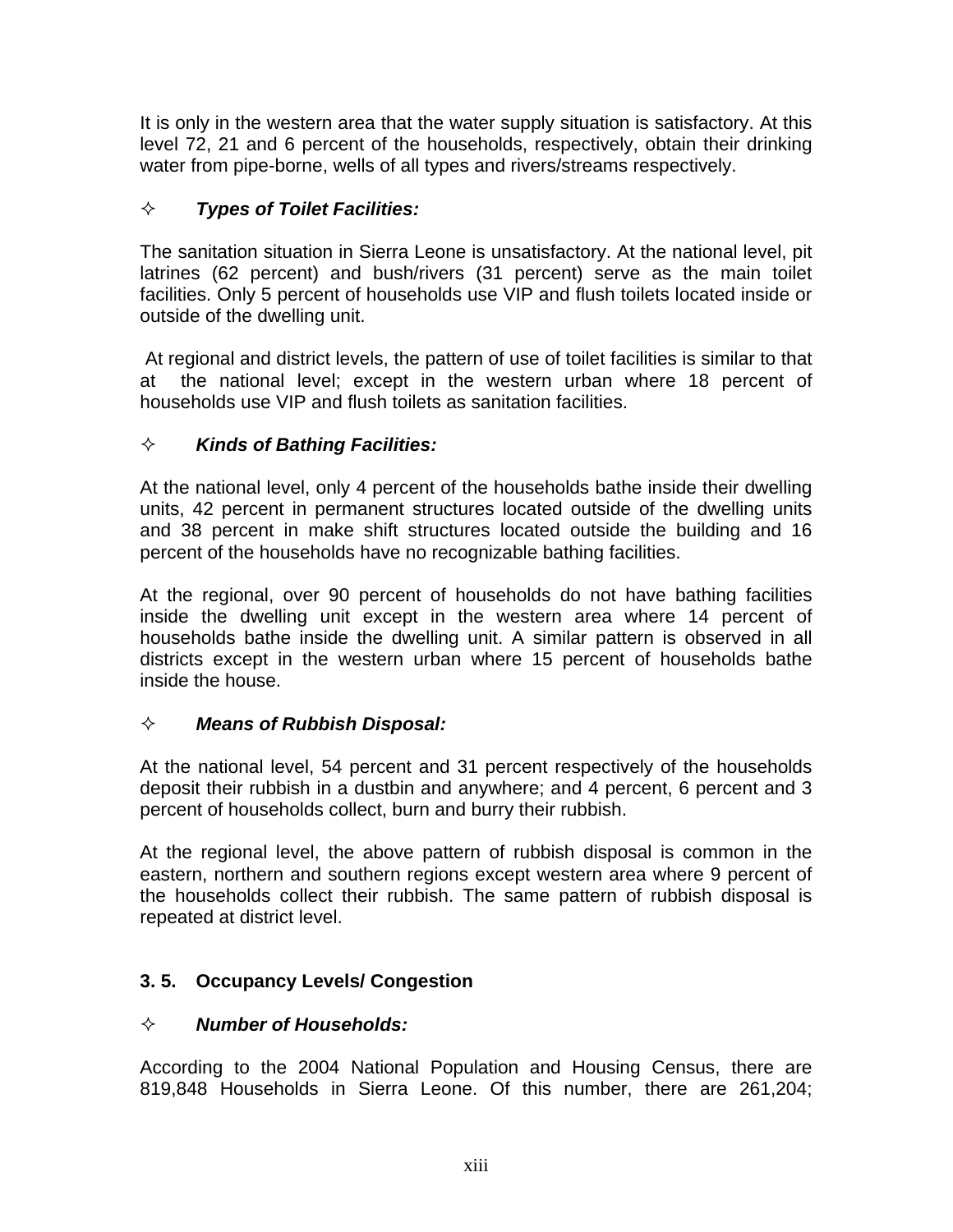212,300; 182,146 and 164,198 households respectively in the northern, eastern, southern and in the western area. At district level, the western area has 134,138 households, followed by Kenema (88,553), Bo (75,800), Port Loko (65,592), Bombali (61,911) and Kailahun (64,922) Districts. On the other hand, Kambia (37,138), Pujehun (35,638), Western Rural (30,060) and Bonthe (25,485) districts have the lowest number of households. This pattern of household distribution is a reflection of the populations of the various districts.

#### *Average Household Size:*

At the national level, the average household size is 6.0, but this average varies by region and district. At the regional level the eastern region has the lowest household size of 5.6 followed by western area (5.8), southern region (6.0) and northern region, whose average household size of 6.7 is above the national household average size.

At the national level only 14.7 percent of households consist of one person (5.76) and two persons (8.92). Nearly half of all households, 49.4 percent, consist of 3 to 6 persons. In contrast, the largest household size of 7 persons and over, constitute 35.9 percent of all households. At the regional level, Western Urban has significantly higher proportions of households with one and two persons, (21.4 percent), but a smaller percentage of households which have 7 or more persons (31.9 percent).The district level pattern of number of persons per household is repeated at the regional level.

#### *Number of Rooms:*

At the national level, 54 percent of the households live in 1 room (27.3 percent) and 2 rooms (27.1percent) dwelling units. At the regional level, 57, 44, 44 and 64, percent of the households, in the eastern, northern, southern and western regions respectively, live in 1 and 2 room dwelling units.

#### *Congestion:*

Considering the average household and assuming that overcrowding occurs where the occupancy rate is greater than 2 persons per room, 47.4 percent of all households in Sierra Leone, and 48.9 percent in western urban live at occupancy rates of more than 2 persons per room. This implies that overcrowding is widespread. Over half of all overcrowded households are in 3 to 6 persons per room, and about 20.0 percent are in rooms with 10 or more persons.

#### **3. 6. Housing Tenure**

Owner, rental and employer provided tenure systems operate in Sierra Leone but they do not operate uniformly throughout the country.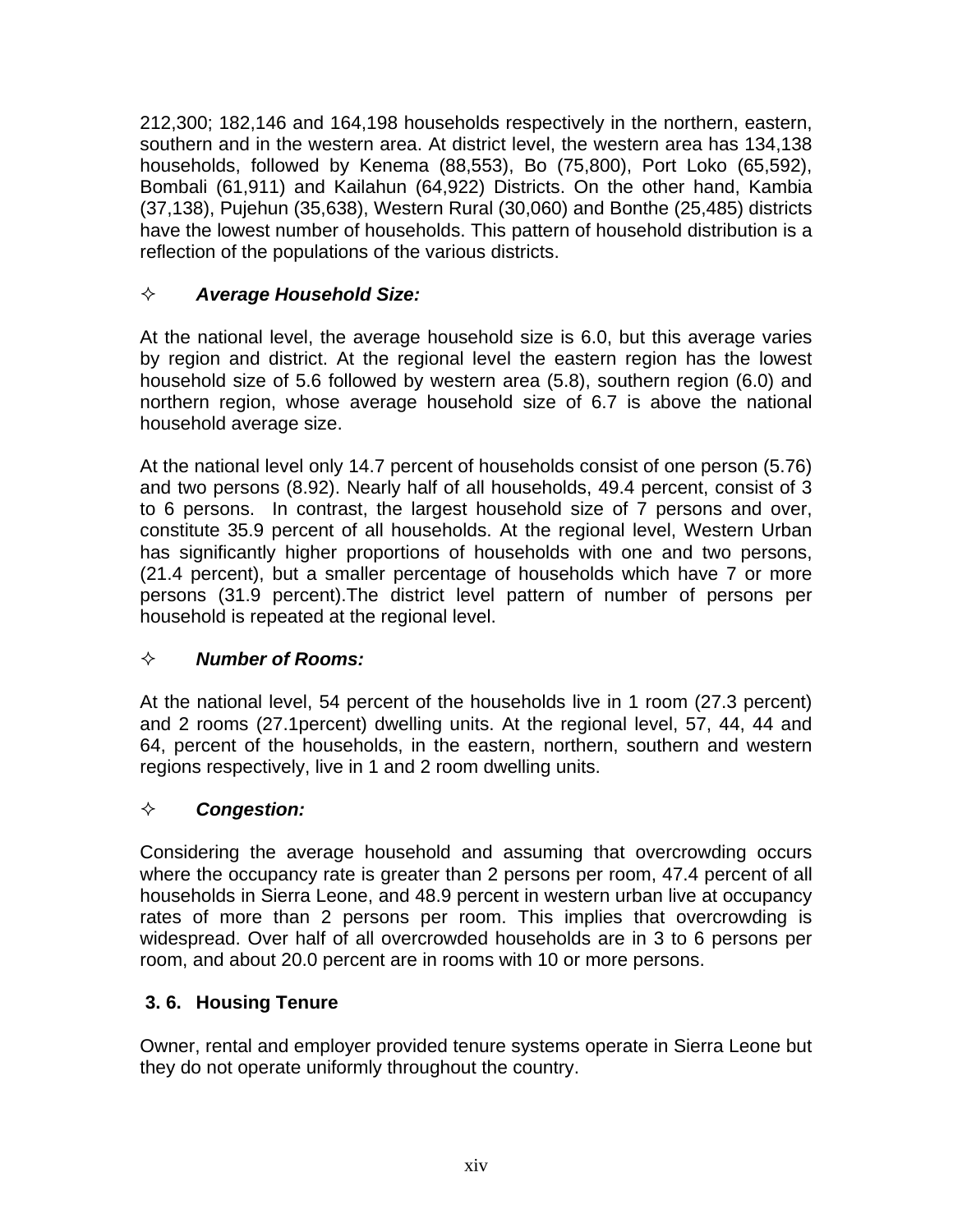At the national level 75 percent of the households are owner-occupiers, 19 percent are rental occupiers and only 3 percent are benefiting from Employer provided dwelling units.

There are more owner-occupiers in the regions than in the western area and at the district level, western urban has about 59 percent of the households who are rental occupiers.

#### **3. 7. Energy for Cooking and Lighting**

#### *Energy for Cooking:*

At national level, 87 and 7 percent, respectively, of the households use wood and charcoal as the principal sources of energy for cooking.

This pattern of fuel use for cooking is common at regional and district levels.

Between the 1985 and 2004 censuses, there were drops in the use of electricity  $(0.30 - 0.15$  percent), Kerosene  $(4.40 - 4.22$  percent) and wood  $(93.20 - 87.04)$ percent) for cooking at national level. These drops are reflected at the Provincial and District levels. The use of charcoal increased from 0.80 percent in 1985 to 7.52 percent in 2004.

#### *Energy for Lighting:*

 At the national level, 86 percent of the households use kerosene for lighting. At regional level, 4, 5 and 10 percent, respectively, of households use electricity for lighting in the eastern, southern and western regions. Less than 1 percent of the households use electricity for lighting in northern region. The use of electricity for lighting is significant only in Kenema (9 percent), Bo (12 percent) and the Western Urban (12 percent). In the rest of the country, kerosene is the main source of energy for lighting

Between 1985 and 2004 censuses, electricity consumption for lighting decreased from 9 percent to 4 percent. At regional levels, Southern and Eastern Provinces show increases of about 4 percent and 2 percent respectively, while Northern Province and Western area show decreases of 2 percent and 38 percent respectively.

#### **3.8 Access to Services and Facilities**

#### *Health Facility:*

At national level, 3 percent of households have health facilities on their premises, 47 percent walk between half a mile (0.8km) to a mile (1.6km), 24 percent walk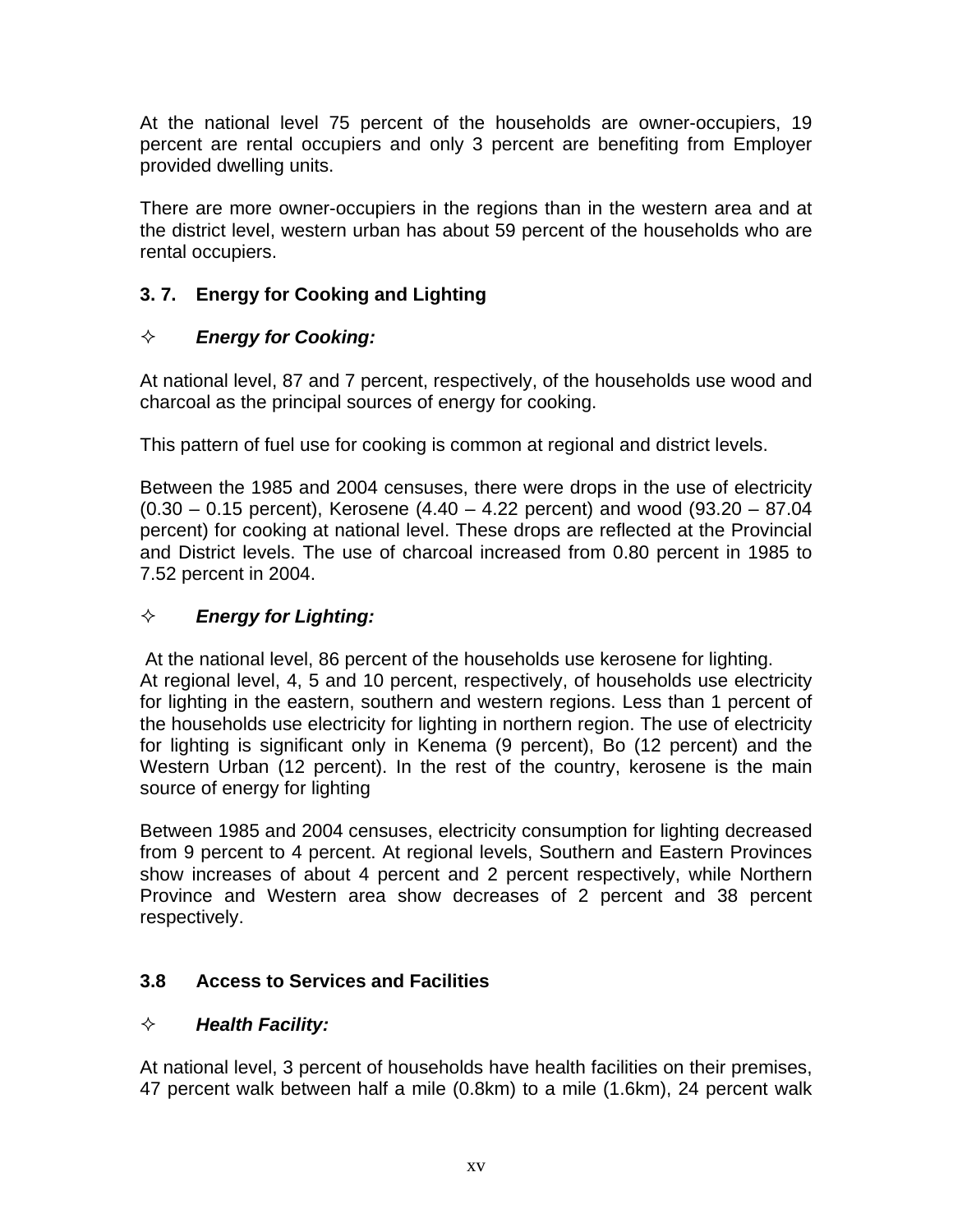between one mile (1.6km) and less than five miles (8km) and 26 have to walk five miles (8km) or more to the nearest health facilities.

There are marked variations in access to Health facilities between the western area on the one hand and the eastern, southern and northern regions on the other.

In the eastern, northern and southern regions, 31, 25 and 28 percent respectively of the households are less than half a mile (0.8km) distance from a health facility compared to 59 percent in the western area. At the extreme, only 3 percent of the household have to walk at least 5 miles (8km) to the nearest health facility in western area whilst 26, 36 and 32 percent of the household in eastern, northern and southern provinces respectively have to walk for more 5 miles (8km).

At the district level between 50 and 60 percent of the households walk 1–5 miles (1.6km-8km) to access a health facility. The situation is worse in the Koinadugu district where 58 percent of the households have to walk for more than 5 miles (8km) to the nearest health centre.

#### *Primary Schools:*

At national level, 64 percent of the households' access to the nearest primary school is less than half a mile (0.8km) distance. At regional level, 80, 62 60 and 59 , respectively, percent of households in the western, eastern, southern and northern regions have to walk less than half a mile (0.8km) to the nearest primary school. At district level, 17 percent, 20 percent and 24 percent of households in Bonthe, Pujehun, and Koinadugu districts respectively have to walk more 5 miles (8km) to the nearest school.

#### *Water Sources:*

Access to water sources is not much of a problem. At national level, 83 percent of the households have water facilities either within the premises or have to walk less than half a mile (0.8km) to the nearest water source. This is also true at both regional and district levels

#### **3.9. Sources of Information**

At the national level, 49 and 48 percent respectively of the households obtain their information by word of mouth and by radio respectively. At Provincial and District levels, sources of information are similar to those at national level.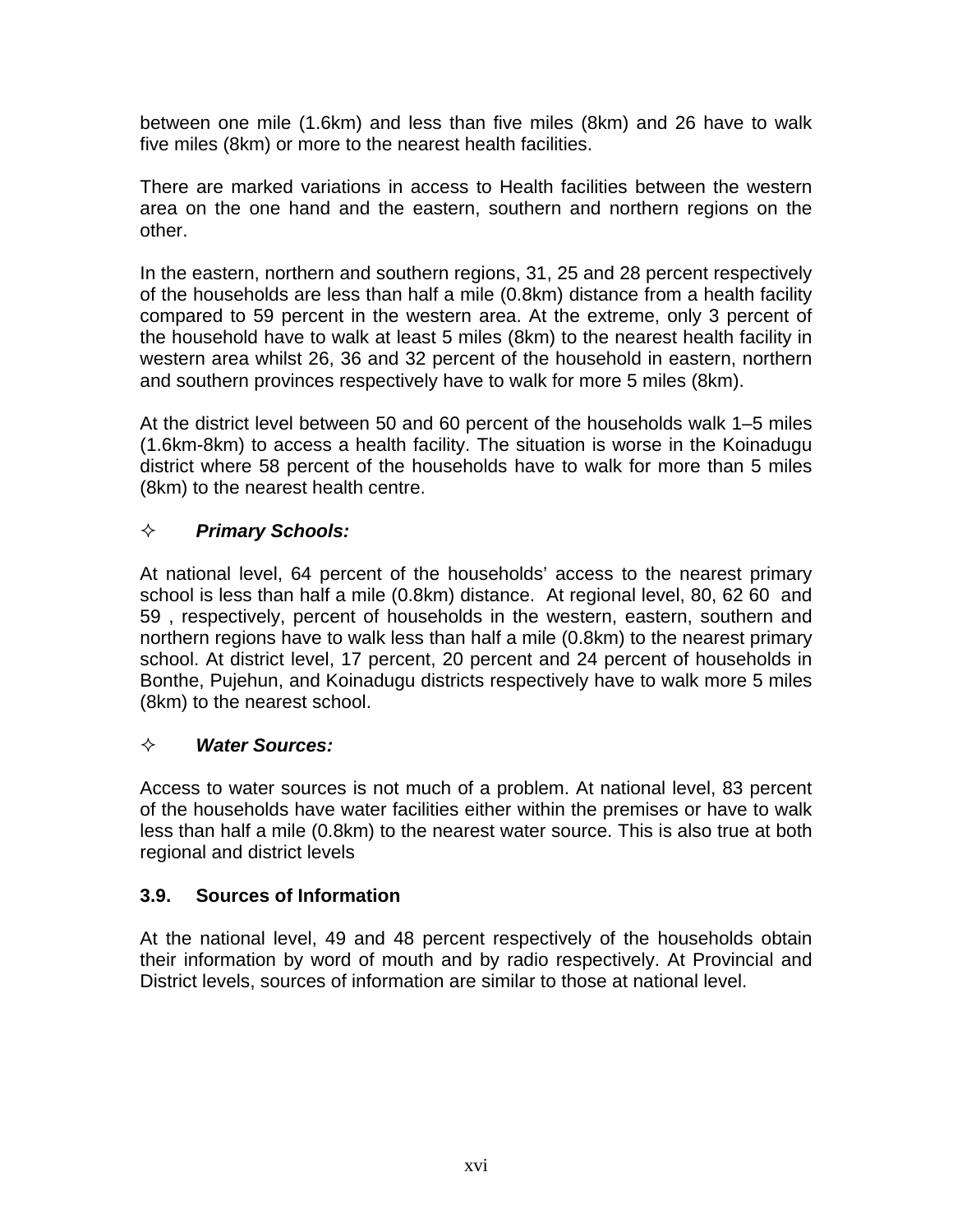#### **4.0 IMPLICATIONS AND RECOMMENDATIONS**

#### **4.1 IMPLICATIONS**

The analysis of the 2004 Housing census data suggest the following housing situation:

#### *Poor Quality Housing:*

The majority of the households live in dwelling units, particularly those at regional and district levels, whose walls are constructed of mud, mud blocks and mud and wattle. Considering the high amount of rainfall experienced in Sierra Leone, these building materials disintegrate under the impact of the rain, unless they are regularly maintained. In Freetown dwelling units having corrugated iron sheet as wall and roof materials (Pan-body), do not offer security against the weather elements, neither comfortable in door environment. The mud floors are also normally very cold and unhygienic especially for playing children.

#### *Inadequacy of Household Services and Facilities:*

The water and sanitation situation is far from satisfactory throughout the country. Pit latrines and bush/river serve as the main sanitation systems.

The water supply situation is no better. Throughout the country, only 6 percent of the households obtain drinking water from pipe borne water supply system, while in the regions 69 percent of the households obtain their drinking water from rivers and streams and wells of all types.

In the western urban, the water supply situation is comparatively better, since 28 percent of the households obtain their drinking water from pipe borne water supply system.

#### *Widespread Congested / Overcrowded Living Conditions:*

Considering the fact that the majority of the dwelling units are of 1 - 2 bed rooms, and the national average household size is 6 persons per household, it can be concluded that congestion is widespread throughout the country but more especially in the northern region where average household size is above the national average of 6 persons per household.

#### *Low Levels of Energy Consumption:*

Energy consumption levels are very low. In fact there has been substantial drop in energy consumption levels for lighting throughout the country. Electricity services are available only in Bo, Kenema and Freetown. In the rest of the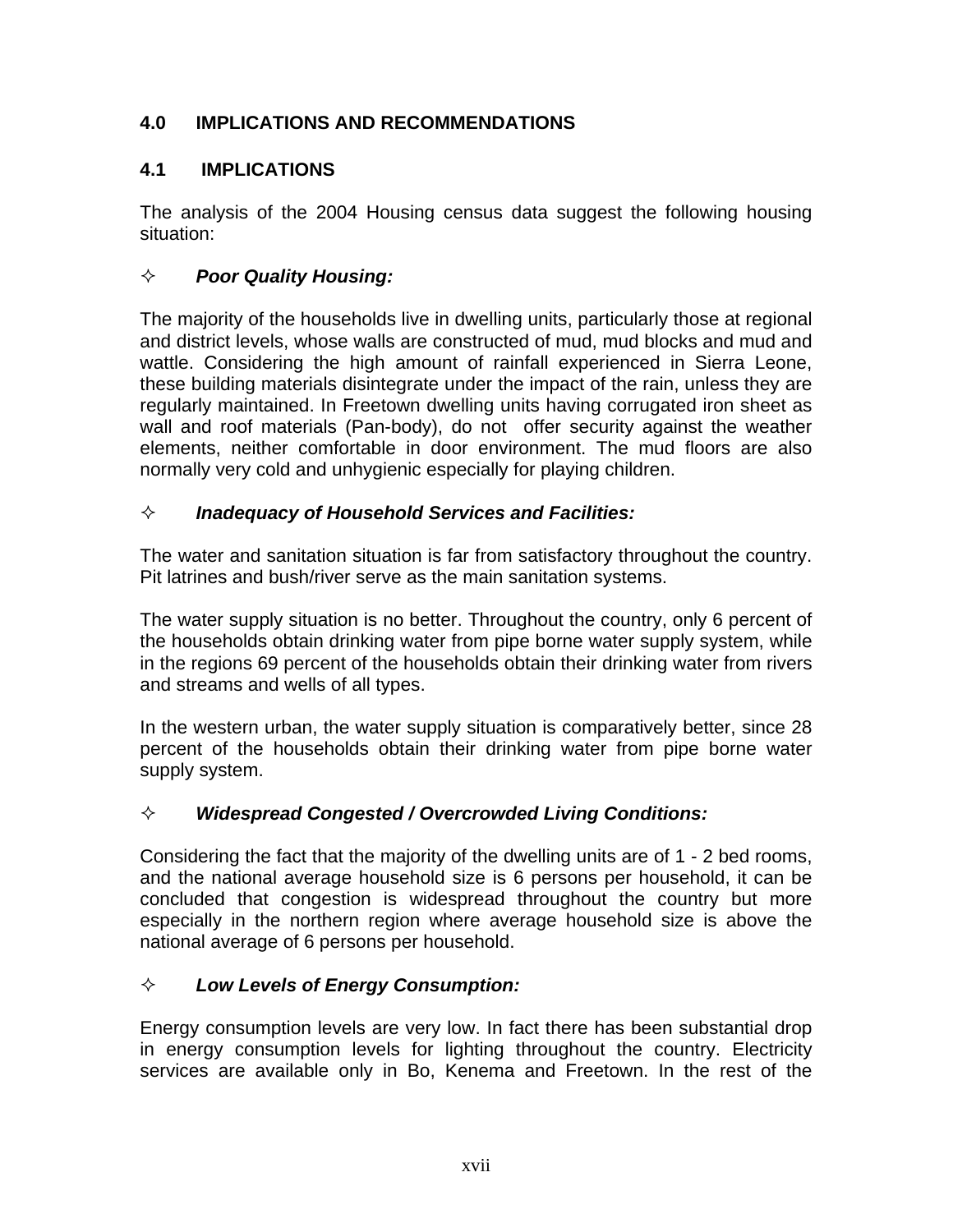provinces kerosene continues to be the principal source of energy for lighting. Wood continues to be the main source of energy for cooking.

#### *Poor Management of Rubbish Disposal:*

Deposition of rubbish, especially in the western urban is done in a haphazard manner. The majority of the households deposit their rubbish anywhere and in a dust bin. The haphazard pattern of rubbish disposal especially in Freetown largely explains why the streets are littered with high heaps of rubbish, which eventually become breeding grounds for rodents, mosquitoes, flies and other carriers of diseases.

#### *Difficult Access to Facilities and Services:*

Access to health, primary school and water facilities are still major problems in Koinadugu, Bonthe and Pujehun districts where more households have to walk at least five miles to access them. This could be the reason behind the high mortality rate and high illiteracy rate in these districts.

#### *Unbalanced Housing Tenure System:*

There is dichotomy between owner and rental housing tenure system. At the national level, there are more owner than rental occupiers. This pattern is also observed at the regional and district levels, except in the western Area, western rural and western urban, where there are more rental than owner occupiers. Employer provided dwelling units is negligible. This implies that the majority of the households at the regional and district levels can manage to provide shelter for themselves, whilst those in the western rural and urban cannot.

#### *Restricted Sources of Information:*

The majority of the households obtain their information from radios and by Word of mouth because the information are normally communicated in the local languages. The high illiteracy rate, among Sierra Leoneans, makes them shy away from print media.

#### *Current and Recurrent Housing Needs:*

Government faces huge backlog of current housing needs. According to the available data, about 389,700 new dwelling units will be required to relieve overcrowding; 271,800 households will need their thatched roofs replaced; and 345,400 households will have to have their mud walls reconstructed. In addition 475,200 households need access to safe water and 266,666 households need access to more sanitary facilities. In other words, the housing conditions of the current households are undesirable and unsatisfactory and therefore need immediate improvement.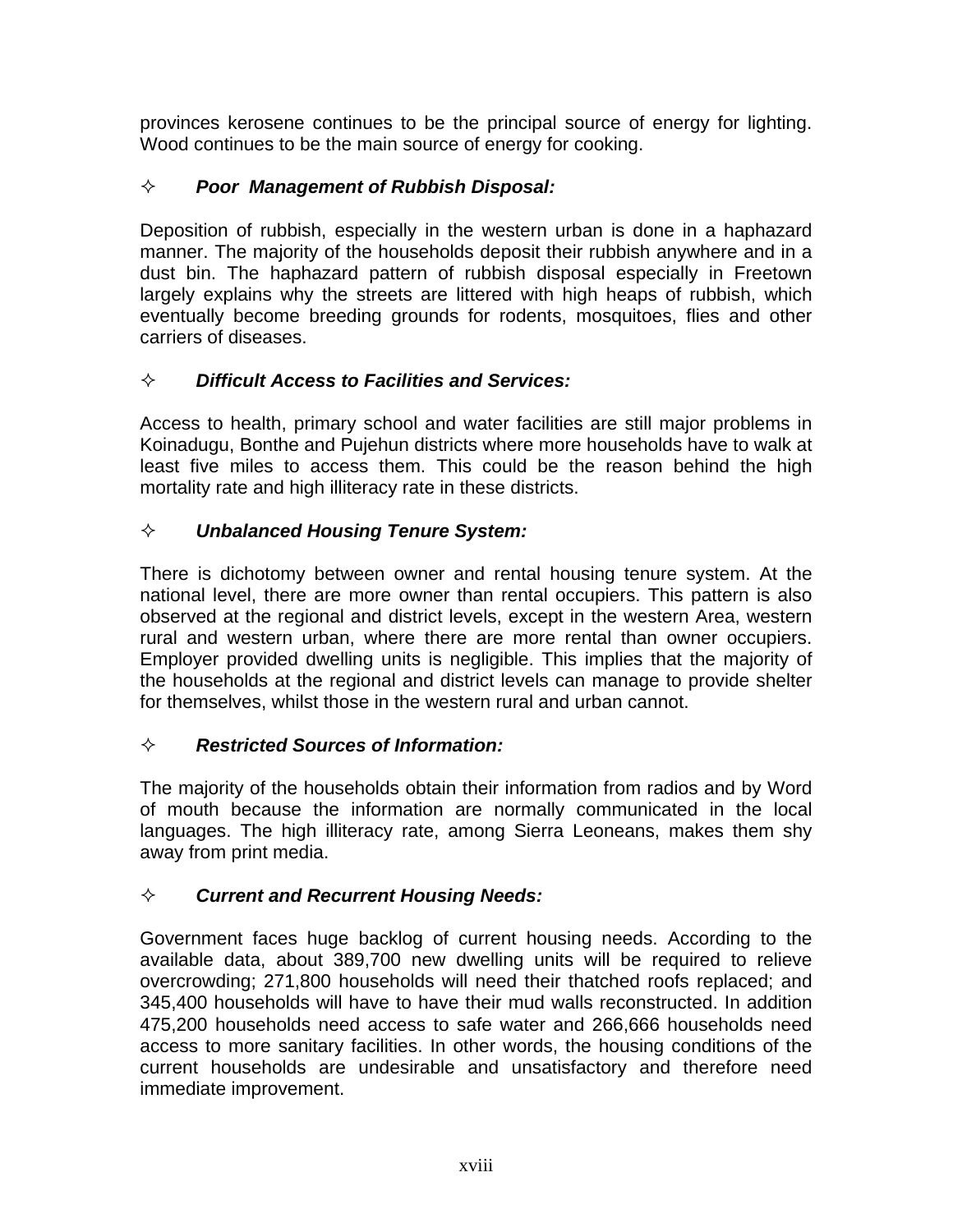In addition to estimating the current housing needs, there is also the need to meet the **recurrent housing needs**, that is, the number of dwelling units that will be required to accommodate the projected increases in population and the number of new households that will be formed by 2016. The projection of the recurrent housing needs is part of the projection monograph of the 2004 census analysis. (see 2004 Population and Housing Census, Projection Monograph)

#### **4.2 RECOMMENDATIONS**

#### **4.2.1 National Housing Programme:**

Inspite of the fact that Government faces huge backlog of current housing needs and substantial quantity of recurrent housing needs, there is no housing programme to indicate how Government proposes to tackle the housing problem it faces. There is therefore the clear need for the preparation of a National Housing Programme (NHP). The NHP should be developed at the national, regional, district and residency levels (urban and rural) and income groups.

#### **4.2.2. Environmental upgrading of Slums and Informal settlements in Freetown**.

Freetown has over 27 slum and informal settlements. Of these, those at the foreshore, hillsides and slopes of stream valleys are growing rapidly as more and more rural poor continue to migrate to the city.

If Government is to achieve Goal 7 Targets 10: **Halve, by 2015, the proportion of people without sustainable access to safe drinking water and basic sanitation,** and Goal 7 Target 11: **By 2020 to have achieved a significant improvement in the lives of at least 100 million slum dwellers,** of the Millennium Development Goals, the Government will need to upgrade existing slum and informal settlements through the provision of basic infrastructural facilities of water, sanitation, education, health, affordable housing and granting of security of tenure.

#### **4.2.3 Research**

Three major areas of Research are recommended:

- o Research into the production and use of local building materials such as clay bricks and stabilized soil blocks
- o Research into the types and cost of locally manufactured and imported building materials: how the costs are affecting construction costs and affordability of the dwelling units produced by the urban poor in the Provincial Urban centres in general and in Freetown in particular.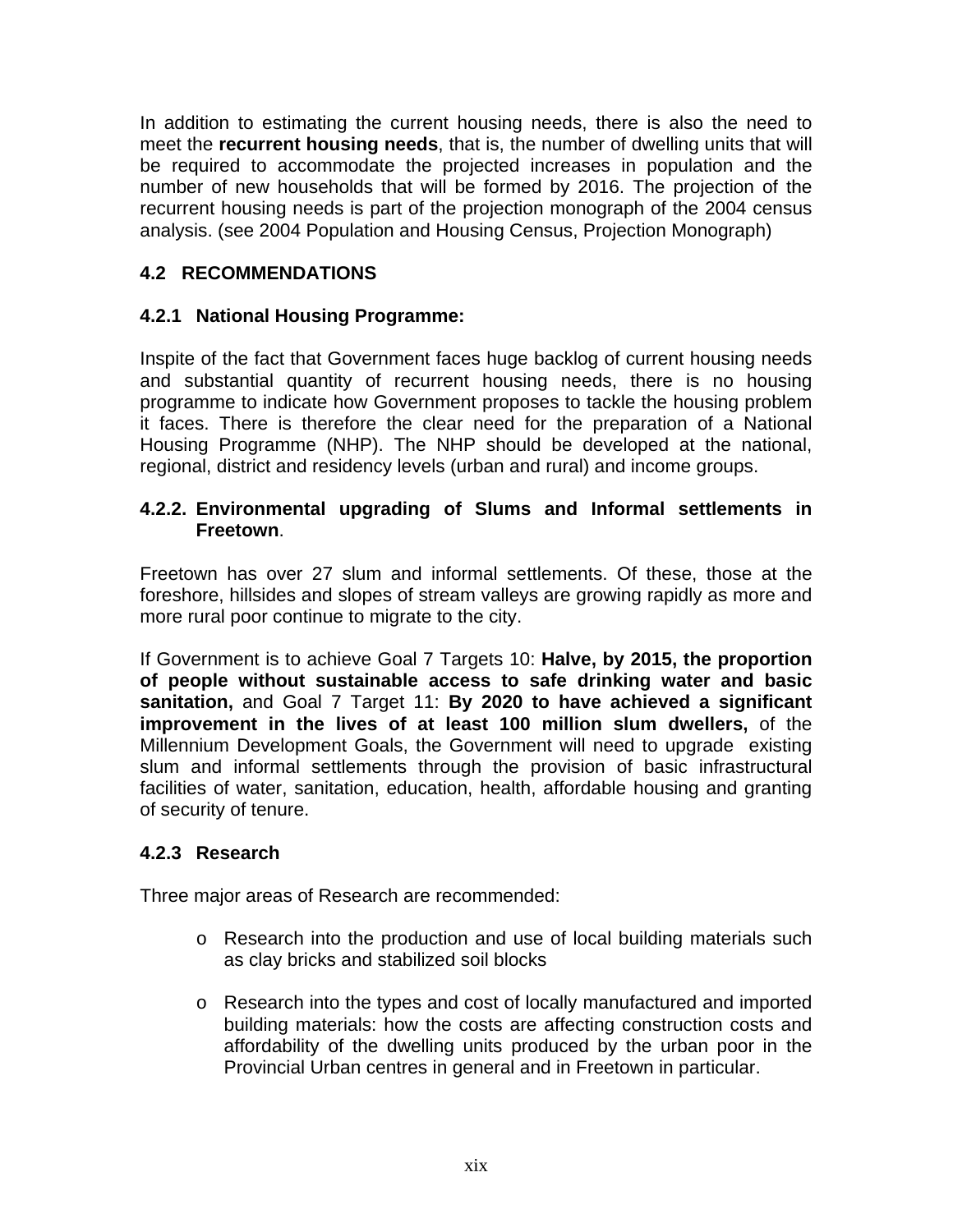$\circ$  Research into the possibilities of improving the quality of thatch as roofing material.

#### **4.2.4 Encouraging Home Ownership in the Western Area,**

To encourage home ownership in the Western Urban in particular, Government should sell the Low Cost Houses, the OAU Villas and Government Quarters to Sierra Leoneans on Mortgage basis. The funds so derived should be entrusted to the National Insurance and Social Security Trust (NASSIT) to develop additional dwelling houses for sale on mortgage basis.

Private Housing developers should be encouraged to develop Housing Estates for all income levels nation wide. The dwelling units so produced should be for sale on mortgage basis

#### **5.0. CONCLUSION**

There is now a fair amount of data and information on the housing situation in Sierra Leone from the 2004 National Housing and Population Census. The data can now be used to formulate housing policies and programmes by Government. The information is now available which can be used by the general public, national and international scholars, researchers and consultants to produce papers on the housing situation in Sierra Leone.

The analysis of the 2004 Housing Characteristics data has shown that the current housing situation is far from satisfactory. The majority of the households live in quantitatively deficient and qualitatively poor housing situation. If there should improvement in the housing situation of the majority of households, Government should adopt the following measures:

- 1) Preparation of a National Housing Programme (NHP),
- 2) Environmental upgrading of slums and informal settlements in Freetown through the provision of basic infrastructural facilities of water, sanitation, education, health, affordable housing and granting of security of tenure;
- 3) Carry out research into the production and use of local building materials such clay bricks and stabilized soil blocks, the types and cost of locally manufactured and imported building materials and how the costs are affecting construction costs and affordability of the dwelling units produced by the urban poor in the Provincial Urban centres in general and in Freetown in particular and the possibilities of improving the quality of thatch as roofing material,
- 4) Encouraging Home Ownership in the Western Area.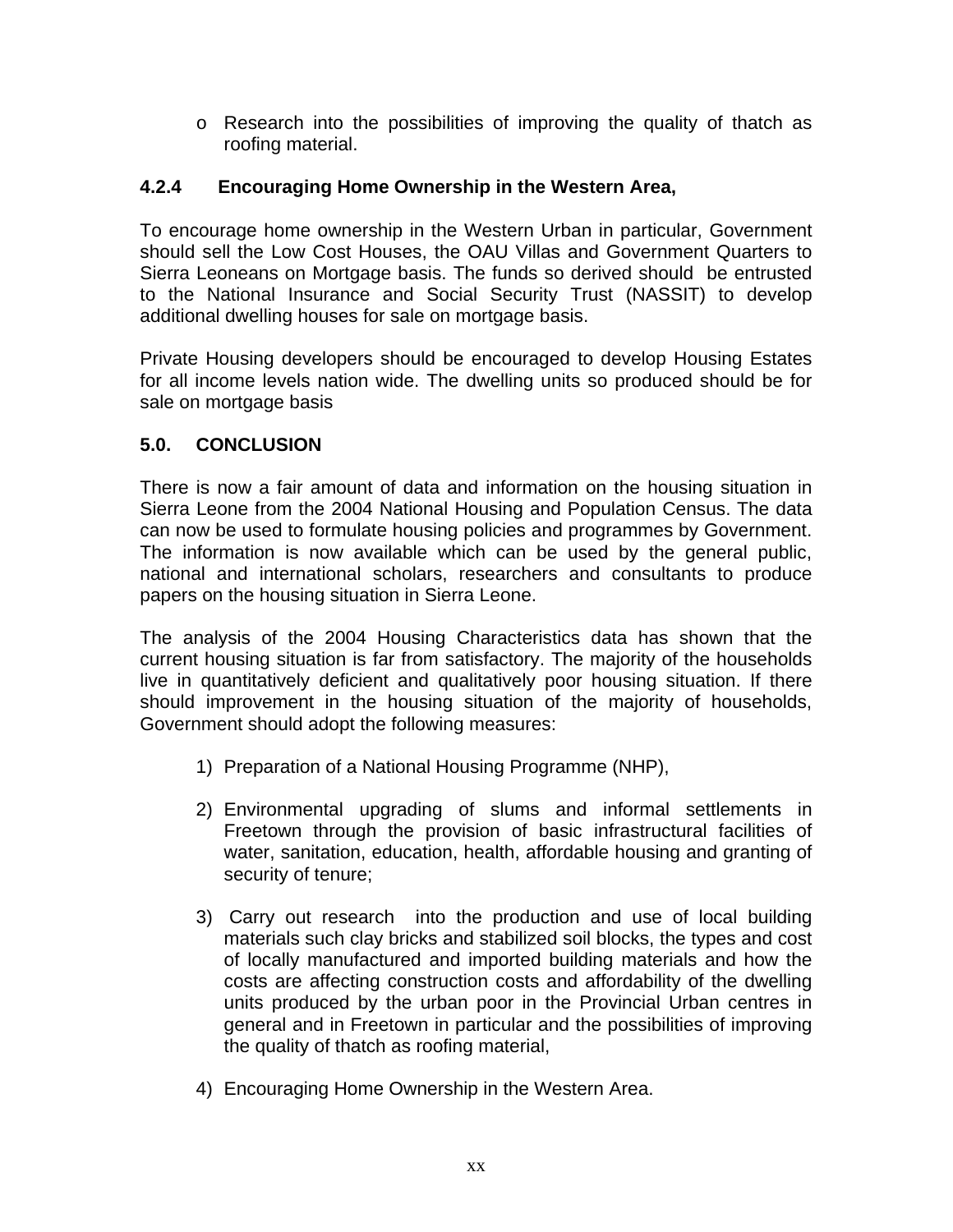#### **INTRODUCTION**

#### **Existing Information/Literature**

Since Independence in 1961, two **National Population Censuses** have been conducted in 1963 and 1974 and two **National Population and Housing Censuses** in 1985 and 2004. The 1985 National Population and Housing Census (1985 Census) has been analyzed and published.

The analysis of the 1985 Census focused mainly on the dwelling characteristics. The variables for which data were collected were: water supply, toilet facilities, fuel for cooking and lighting, housing tenure and materials of construction of roof, wall and floor. Compared to the 2004 Census, more variables were collected in 2004 than in 1985.The analysis of the 1985 Census data indicated that the housing situation was far from satisfactory. The majority of the households lived in structurally sub-standard dwelling units, did not enjoy adequate housing services and facilities and the sanitation situation was very poor.

The present Report analyses the Housing Characteristic data that were collected during the2004 National Population and Housing Census.

The analysis of the housing characteristics data will be important for three reasons. First, it will provide, a full picture of what the housing situation in Sierra Leone is after the civil conflict. Secondly it will provide information which policymakers can use to prepare and implement housing policies and programmes best suited to Sierra Leone. Thirdly, the results of the analysis will serve as a useful information on housing characteristics for the general public, national and international scholars, researchers and consultants, especially when prior to now information on the housing situation in Sierra Leone has been very scanty.

#### **DATA SOURCE**

The data that are used to analyze the Housing Characteristics in Sierra Leone were collected during the 2004 Population and Housing Census. The 2004 Census, conducted between  $4<sup>th</sup> - 19<sup>th</sup>$  December had a housing module. The questions asked under this module were on: Type of structures, the current repair needs of the dwelling unit; methods of acquisition of dwelling units; type of toilet facilities; major materials of construction of roof, wall and floor; methods of disposal of rubbish; principal source of fuel for cooking; principal sources of fuel for lighting and cooking principal source of water supply for drinking; kind of facilities for toilet and bathing, main source of information and the distance from home to the nearest health facility, primary school and source of water.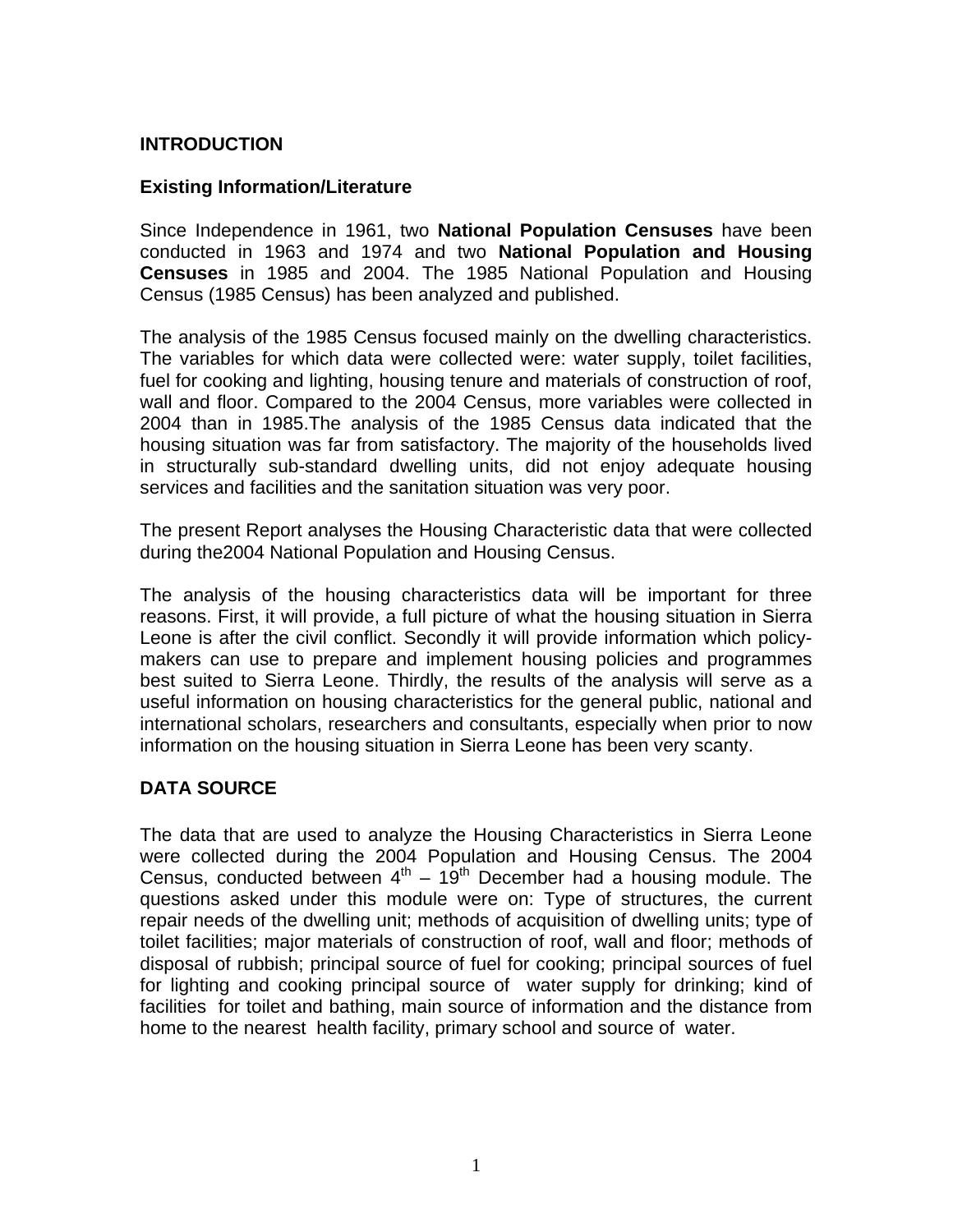Analyses of responses to these questions constitute the basis for this report. In order to facilitate ease of analysis, the variables were re-grouped into:

- » Type of Structures;
- » Materials for construction of wall, roof and floor;
- » Repair Needs;
- » Housing Services and Facilities,
- » Occupancy levels/Congestion,
- » Housing Tenure;
- » Energy uses for cooking and lighting;
- » Access to Health Facilities Primary School and Sources of Water and
- » Sources of information

The raw data, for which tables were received in Integrated Micro-computer Processing System (IMPS) format, were transferred into Micro-Soft Excel for easier analysis. Thorough checks were made to avoid data loss or distortions during transfer. Data received were in relation to households and not to population counts. Using Micro-soft Excel, aggregates of variables that were to be analyzed were converted to percentages at the national, regional and district levels. The analysis on the type of structure is carried out at the urban and rural settlement level. Data are shown in charts and bar graphs. Where similar housing data are available, the 1985 and the 2004 housing situations compared. The source of all the tables is the 2004 National Population and Housing Census Data.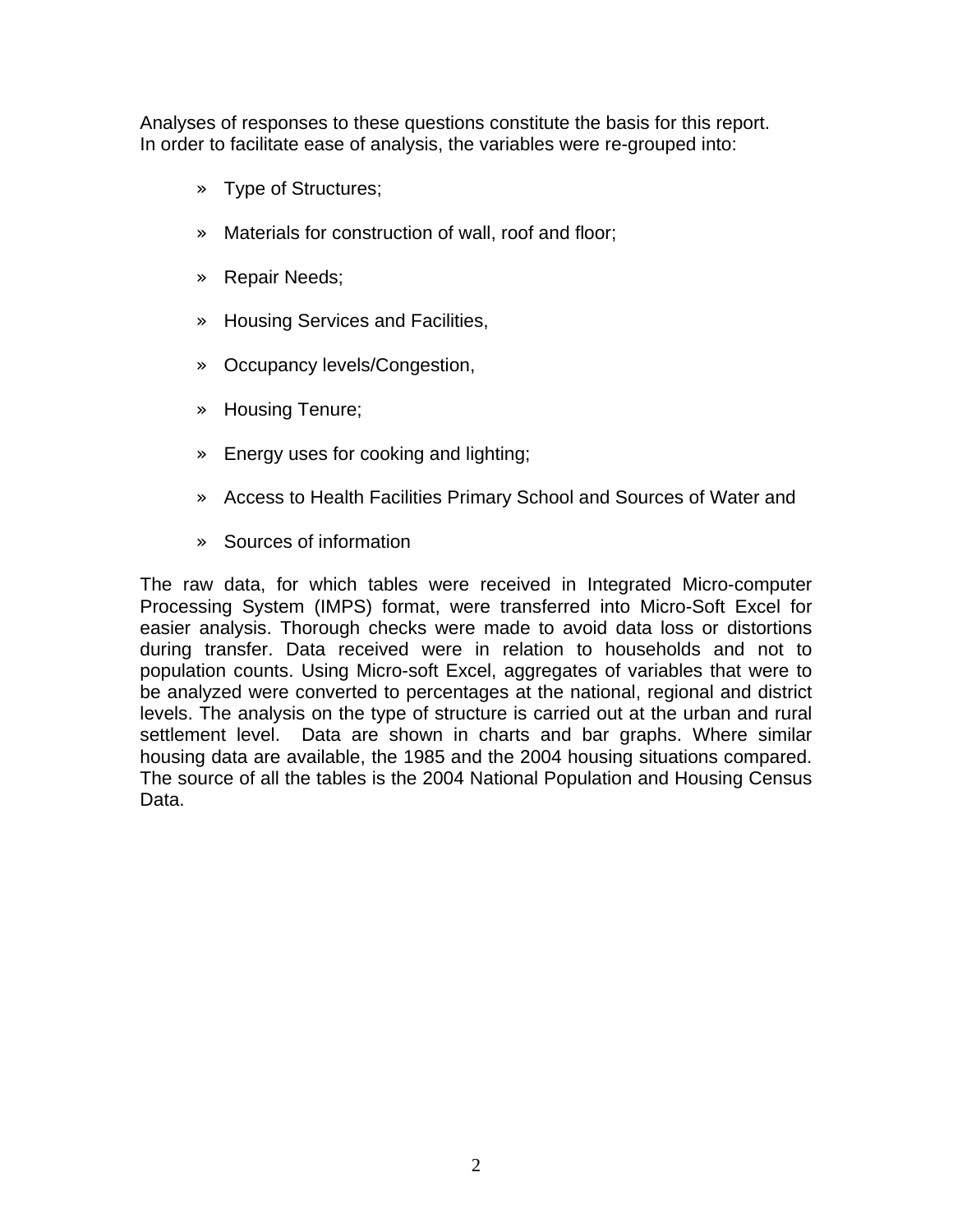#### **ANALYSIS/RESULTS**

#### **1. TYPE OF STRUCTURE**

At the national level, 73 and 23 percent of households respectively live in singleunit-one-storey, referred to as "one-flat" and multiple-unit-one-storey also called "adjoining" dwelling houses.

As shown in **Table 1.1** at the regional level, 81, 88, 72 percent of households in the eastern, northern and southern regions respectively live in single-unit-onestorey. In the Western Area, 42 and 43 percent of the households live in singleunit-one-storey and multiple unit-one-storey dwelling houses respectively.

At the district level, the single unit one storey structures are the predominant house structures. In the Koinadugu, Kailahun, Tonkolili, Pujehun and Bombali districts for instance, 97, 95 93, and 90 percent of the households respectively live in single unit one storey dwelling units.

The Type of structure was further analyzed in relation to residence; that is, urban and rural. **Tables 1.2 and 1.3** indicate that 62 and 38 percent of the households live in rural and urban settlements respectively. At the urban settlement level, over 91, 96, 95 and 96 percent of the households respectively live in single unittwo-storey, multiple-unit-two-storey, single-unit-three-storey and multiple-unitthree-storey dwelling units. This is in contrast to the situation in rural settlements where the majority of the households live in single-unit-one-storey and multiple unit-one-storey dwelling houses

**Table 1.4** shows that more male than female headed households occupy each type of structure.

| <b>Type of Structure</b> | <b>Male</b> | <b>Female</b> |
|--------------------------|-------------|---------------|
| Single unit, 1 Storey,   | 75          | 25            |
| Multiple unit 1 Storey,  | 71          | 29            |
| Single unit 2 Storey,    | 69          | 31            |
| Multiple unit 2 Storey,  | 70          | 30            |
| Single unit 3+ Storey    | 70          | 30            |
| Multiple unit 3+Storey.  | 71          | 29            |

#### **Table 1.4 Percentage of Household Heads Cross Classified By Sex and at the National level, Census 2004**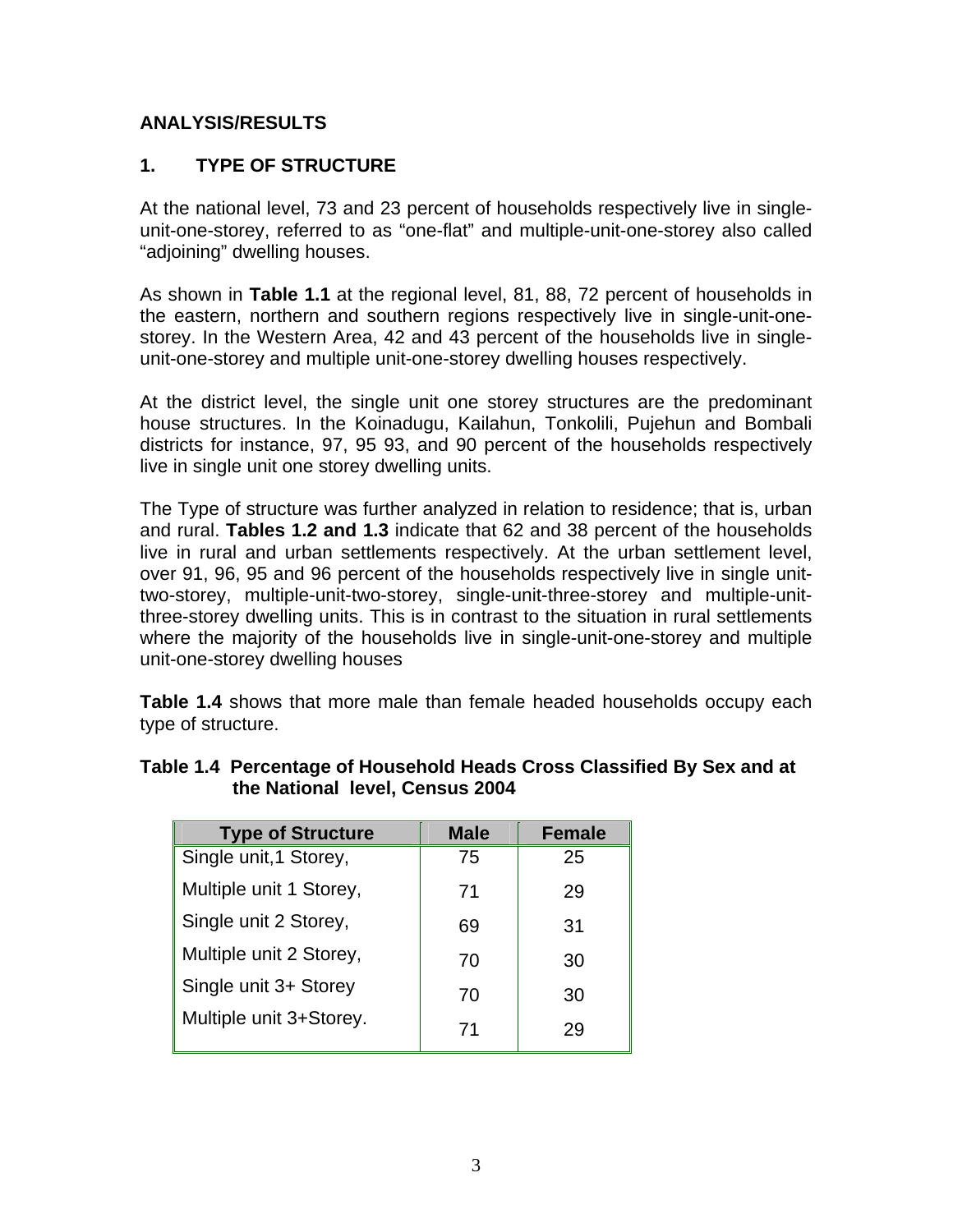The structure-type was further analyzed in relation to the educational background of the household heads at national level. Table 1.5 shows that there are no marked discernable contrasts in the type of structures occupied by heads of households according to their levels of education. For instance, a graduate head of household lives in the same type of structure as the primary school head of household. Furthermore, it emerges that 62 percent of household heads are illiterates and 11 percent of the 38 percent literates did not go beyond primary school level.

|                       | <b>Total</b> | Single-<br>Unit-1<br><b>Storey</b> | <b>Multiple-</b><br>Unit-1<br><b>Storey</b> | Single-<br>Unit-2<br><b>Storeys</b> | <b>Multiple-</b><br>Unit-2<br><b>Storey</b> | Single-<br>Unit- $3+$<br><b>Storeys</b> | <b>Multiple-</b><br>Unit- $3+$<br><b>Storeys</b> | <b>NA</b> |
|-----------------------|--------------|------------------------------------|---------------------------------------------|-------------------------------------|---------------------------------------------|-----------------------------------------|--------------------------------------------------|-----------|
| Total                 | 100.00       | 73.21                              | 23.26                                       | 1.20                                | 1.46                                        | 0.28                                    | 0.53                                             | 0.06      |
|                       |              |                                    |                                             |                                     |                                             |                                         |                                                  |           |
| No Level              | 0.42         | 0.31                               | 0.10                                        | 0.01                                | 0.00                                        | 0.00                                    | 0.00                                             | 0.00      |
| Primary               | 10.84        | 7.66                               | 2.86                                        | 0.11                                | 0.14                                        | 0.03                                    | 0.04                                             | 0.01      |
| <b>JSS 1-3</b>        | 8.05         | 4.94                               | 2.64                                        | 0.15                                | 0.19                                        | 0.04                                    | 0.07                                             | 0.01      |
| <b>SSS 1-3</b>        | 8.31         | 4.50                               | 2.94                                        | 0.30                                | 0.37                                        | 0.06                                    | 0.14                                             | 0.01      |
| Voc/Commercial        | 2.81         | 1.73                               | 0.89                                        | 0.06                                | 0.09                                        | 0.01                                    | 0.03                                             | 0.00      |
| Teacher-Training      | 1.55         | 1.00                               | 0.45                                        | 0.03                                | 0.04                                        | 0.01                                    | 0.01                                             | 0.00      |
| <b>Technical</b>      | 0.39         | 0.19                               | 0.14                                        | 0.02                                | 0.03                                        | 0.00                                    | 0.01                                             | 0.00      |
| <b>Nursing</b>        | 0.15         | 0.09                               | 0.05                                        | 0.01                                | 0.01                                        | 0.00                                    | 0.00                                             | 0.00      |
| Tertiary              |              |                                    |                                             |                                     |                                             |                                         |                                                  |           |
| Certificate/Dip       | 0.74         | 0.37                               | 0.25                                        | 0.05                                | 0.05                                        | 0.01                                    | 0.01                                             | 0.00      |
| <b>Tertiary 1 Deg</b> | 0.84         | 0.36                               | 0.26                                        | 0.08                                | 0.08                                        | 0.01                                    | 0.03                                             | 0.00      |
| <b>Tertiary Post</b>  |              |                                    |                                             |                                     |                                             |                                         |                                                  |           |
| Graduate.             | 0.34         | 0.14                               | 0.09                                        | 0.05                                | 0.04                                        | 0.01                                    | 0.01                                             | 0.00      |
| Koranic               | 3.00         | 2.22                               | 0.69                                        | 0.02                                | 0.03                                        | 0.01                                    | 0.02                                             | 0.00      |
| <b>Others</b>         | 0.23         | 0.13                               | 0.07                                        | 0.01                                | 0.02                                        | 0.00                                    | 0.00                                             | 0.00      |
| $NA^*$                | 62.35        | 49.57                              | 11.84                                       | 0.31                                | 0.36                                        | 0.09                                    | 0.14                                             | 0.03      |

#### **Table 1.5: Percentage Distribution of Structure –Type by Educational level of Household Heads (National), 2004 Census**

**Note: NA\* = Never went to school** 

 **NA = Not classified in any of the structure-type.** 

#### **2 MATERIALS OF CONSTRUCTION OF**

#### **2.1 Roof**

In Sierra Leone the main building materials for construction of roof are zinc (64.9 percent) and thatch (26 percent).

At the regional level use of zinc and thatch as roof materials are similar to that at the National level.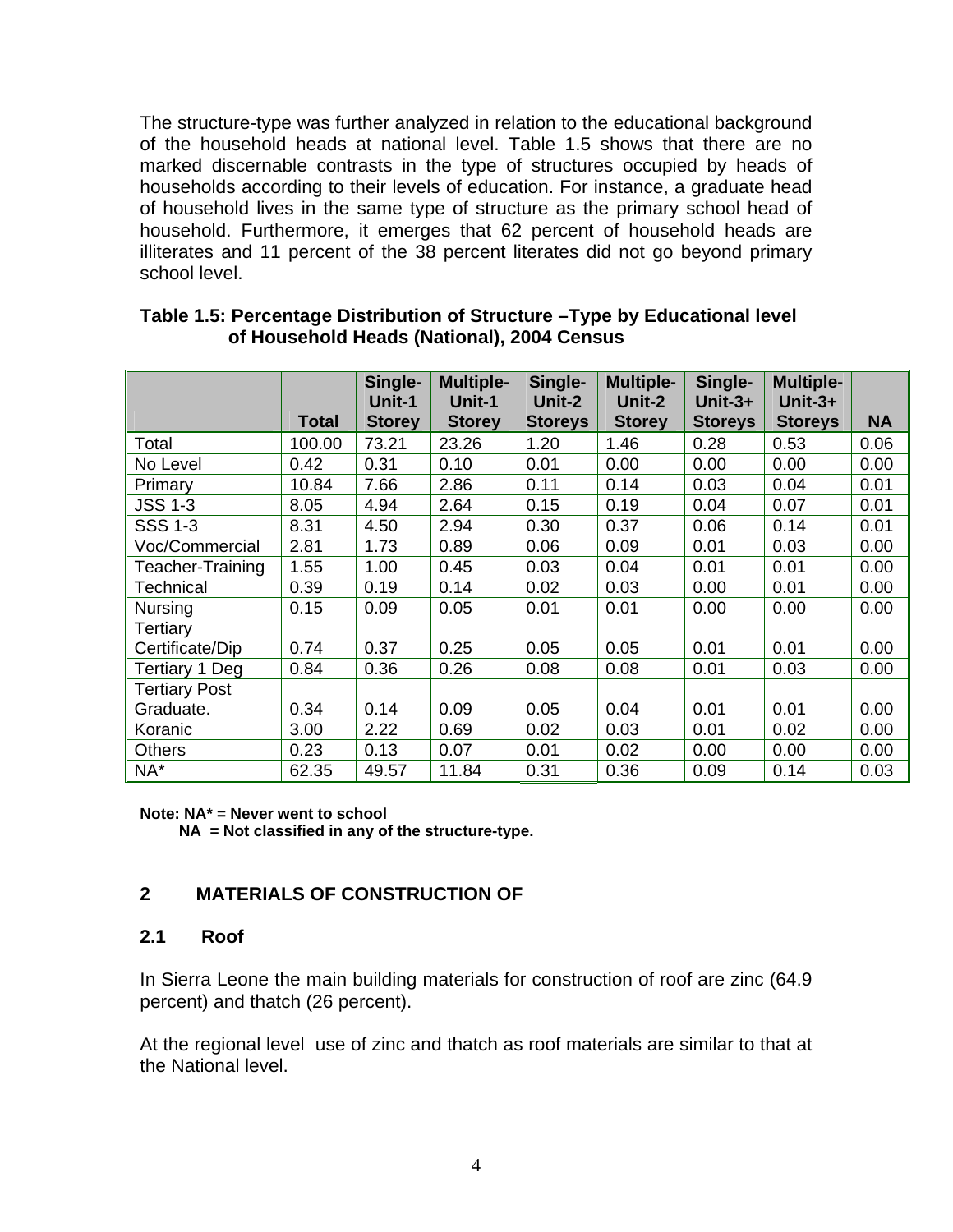This pattern of use of zinc and thatch is similar in all the districts except in the Koinadugu, Bonthe, and Pujehun districts where 61,60 and 53 percent respectively of households have their dwelling units covered with thatch. In the western area, on the other hand, there are marked variations; 83 percent of households live in houses with zinc roof and only 1% with thatch. **( Table 2.1 and Figure 2.1)**.



#### **2.2 Wall**

At the national level, the walls of the majority of the dwelling units are constructed of mud bricks (37 percent), mud and wattle (35 percent) and cement blocks (17 percent).

There are very little variations in the pattern of use of wall materials at the regional and district levels except in the western urban district where 24 percent of households live in dwelling units with walls constructed of zinc (pan-body). **Table 2.2.** 

Considering the fact that mud, mud bricks and mud and wattle disintegrate under the constant attack of heavy rains that last for six months of the year, it can be said that 72 percent of households live in substandard dwelling units.

Further analysis of materials for construction of walls is done in relation to the economic activities of the household heads. The analysis is done at the national level only. The essence of the analysis is to assess the relationship between the economic activities and occupants of the "pan-body" and "bode-ose".

Analyses show that 34 percent of the pan-body dwellers are engaged in trade and repair, 13 percent in crop farming, 10 percent in community services and 7 percent in administration and defence. 37 percent of the pan-body dwellers are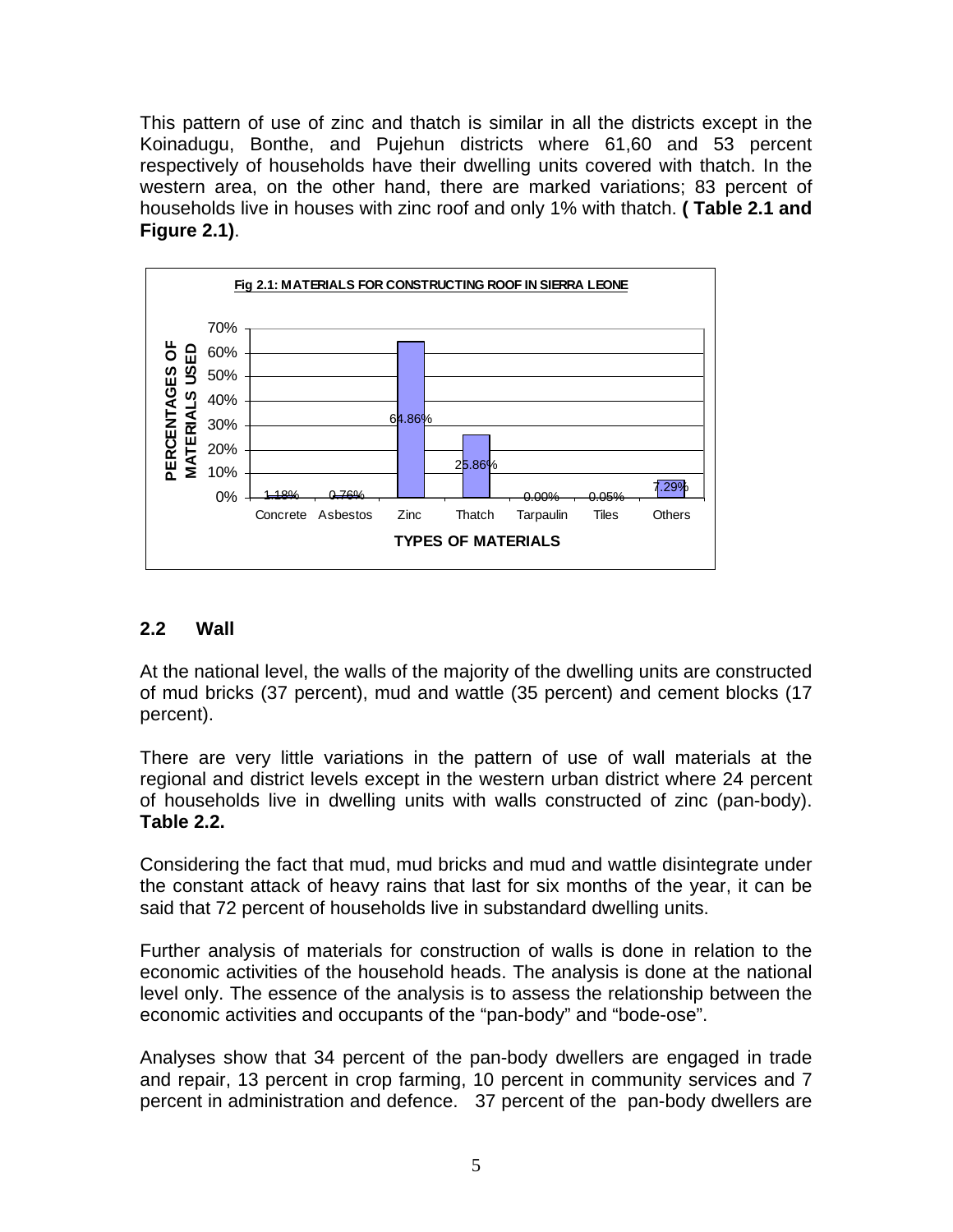evenly spread among the other economic activities. Mud and wattle wall dwelling units are inhabited mostly by crop farmers (72 percent), trade and repair (7 percent) and mining and quarrying (5 percent).

Bode-ose dwelling units are occupied by 33, 25, 8, 5 and 4 percent of households respectively are engaged in crop farming, trade and repairs, community services, administration and defense and education.

Walls constructed of cement materials are considered to be superior to other walls. Most of the households living in dwelling units with cement block walls are crop farmers (39 percent) and traders (24 percent). **(Table 2.2a).**

#### **2.3 Floors**

Approximately 63 percent of the households nation-wide live in dwelling units with floors constructed of mud and 33 percent with cement. At the regional level, there is not much variation in the use of mud as floor material. At the district level, the western urban (5 percent) and the western rural (34 percent) have a relatively low percentage of dwelling units with mud floors. **Table 2.3.** 

#### **3. REPAIRS ON STRUCTURES**

Sierra Leone experienced a ten-year brutal and senseless civil conflict, which resulted in the widespread destruction and damage to approximately 350,000 shelters throughout the country, albeit at varying degrees of destruction. The information then available showed the need for massive shelter reconstruction and rehabilitation.

However, as **Table 3.1 and Figure 3.1** show, at the national level, 10 percent of the dwelling units need no repairs, 59 percent need minor repairs, 24 percent need rehabilitation and only 8 percent require reconstruction. Considering the massive destruction of shelter and shelter related infrastructure, it is rather surprising that 59 percent of all structures need only minor repairs

 At the regional level, 54, 63, 60 and 57 percent of the dwelling units in the eastern, southern, northern and the western area respectively, need minor repairs. At the district level, the need for rehabilitation and reconstruction is higher in the Kailahun (50 percent), Pujehun 39 percent) and Western Rural (32 percent) than in the other districts.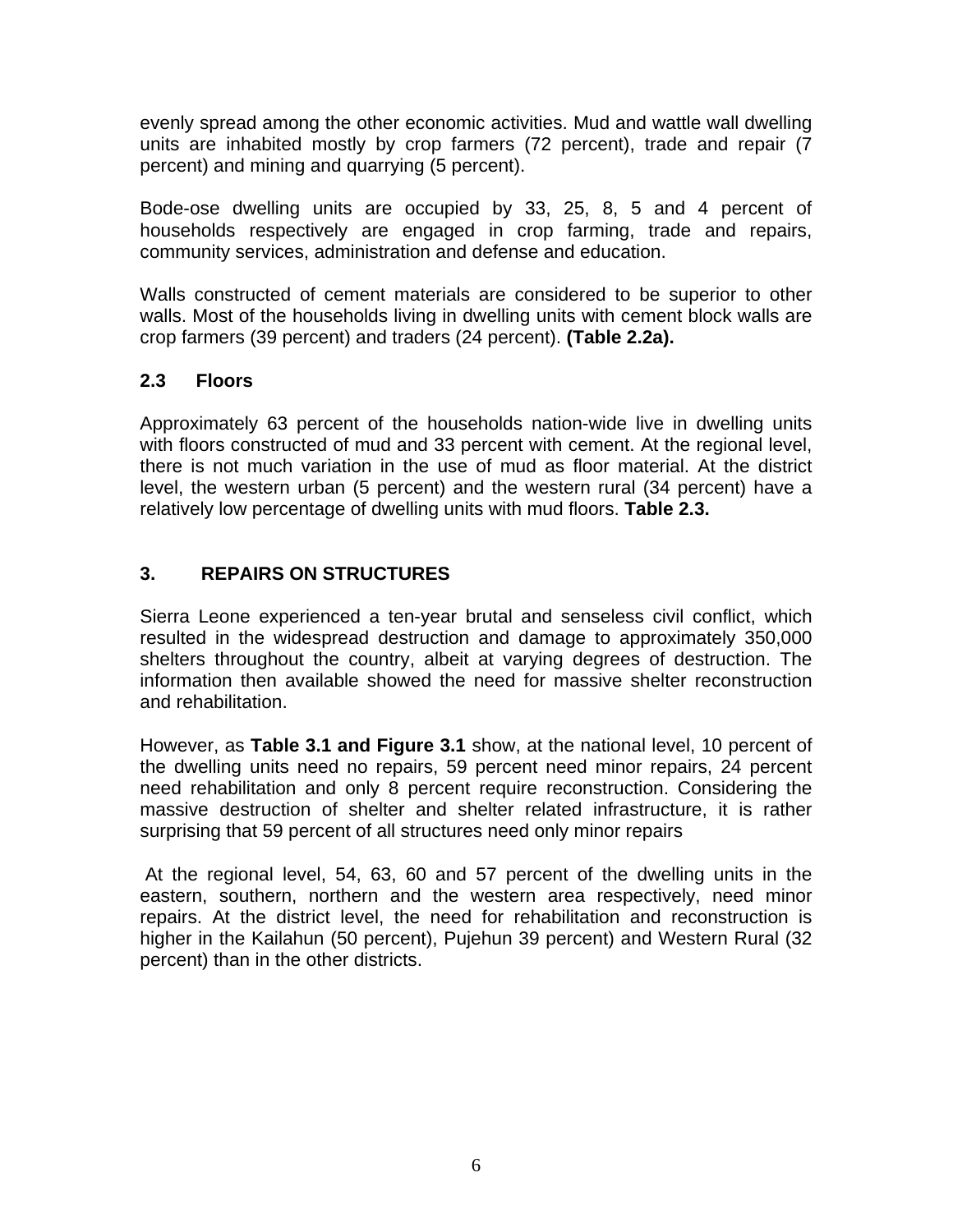

#### **4 HOUSING SERVICES AND FACILITIES**

#### **4.1 Sources of Drinking Water:**

In Sierra Leone, drinking water is obtained from (a) pipe borne water sources, (indoor pipe, pipe located in the compound, public stand pipe and neighbour's tap (b) protected wells, unprotected wells and mechanical wells, (c) rivers/streams, and (d) water vendors.

As **Table 4.1** shows, at the national level, 34 percent of the households obtain their drinking water from rivers and streams, and 39 percent from wells of all types ( protected, unprotected and mechanical). In the whole country, only 26 percent of the households obtain their drinking water from pipe borne water sources, that is, pipe-indoors (2 percent), Pipe in compound (5 percent) Public Tap (15 percent) and Neighbour's compound (4 percent)

At the regional 43, 42, 46 and 20 percent of households in the eastern, northern, southern and western urban respectively obtain their drinking water from wells.

At the district level, river/streams serve as the main source of drinking water. In the Koinadugu, Tonkolili and Moyamba districts, 63, 57 and 64 percent of the households respectively obtain their drinking water from rivers and streams.

The water supply situation is comparatively better in the western rural and urban areas than at the regional and district levels. In the western urban, 76 percent of the households obtain their drinking water from piped sources, that is, 29 percent from pipes located in the house and within the compound, 31 percent from public standpipes and 16 percent from neighbors' tap.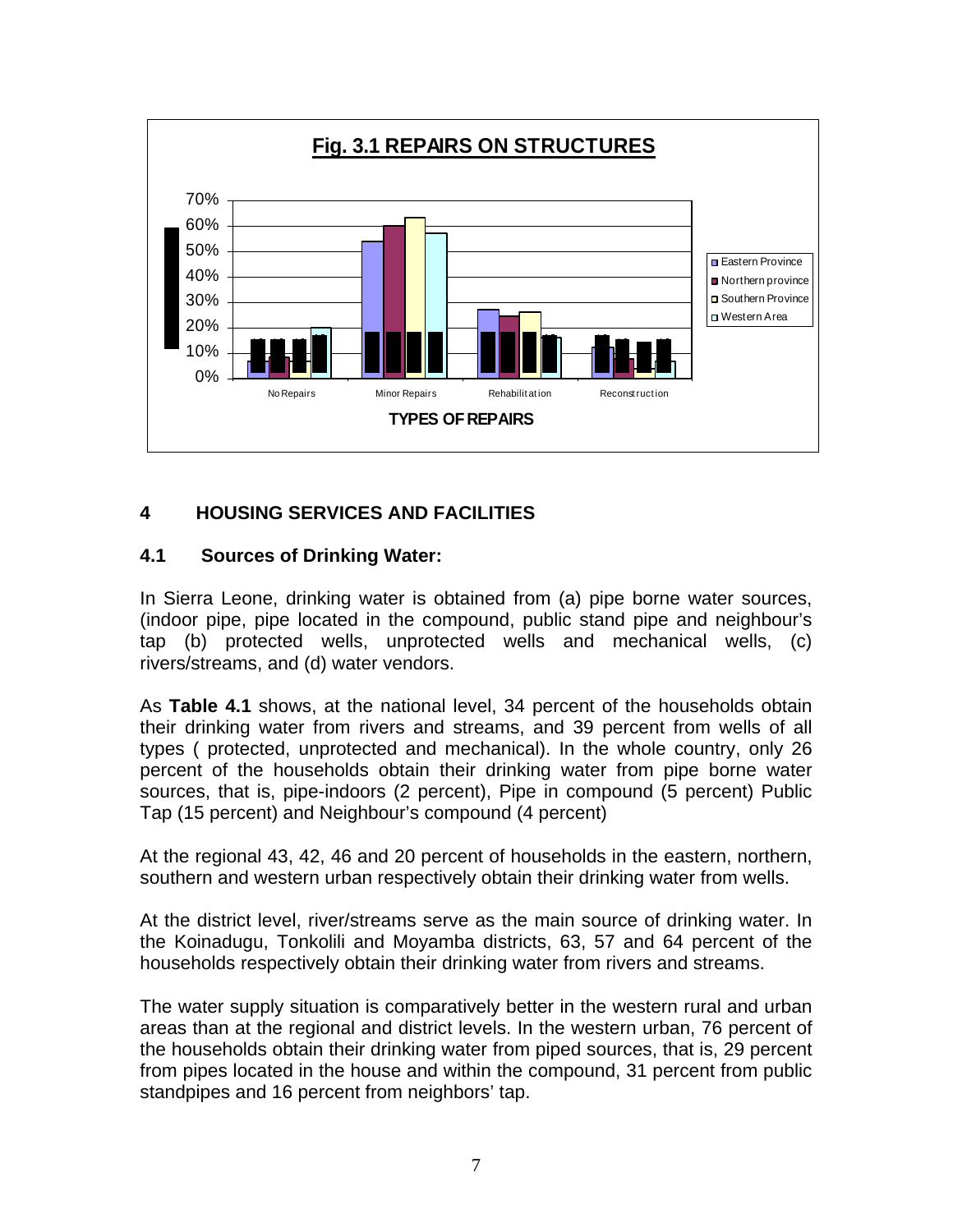**Fig.4.1** shows that between 1985 and 2004, there was an increase in obtaining water from pipe borne water sources from 18 to 26 percent respectively, increase in the use of wells of all kinds from 35 to 39 percent respectively and decrease in the use of rivers/streams as sources of drinking water, from 43 to 34 percent respectively.



#### **4.2 Types of Toilet Facilities**

The sanitation situation in Sierra Leone is unsatisfactory. **Table 4.2** shows that at the national level, 84 and 16 percent of the households respectively use communal and private toilet facilities. Of the communal toilet users, 49 and 31 percent use pit and rivers and streams as the toilet facilities at the national level. There are no variations in the pattern of use of these two toilet facilities at the regional and district levels. Even in the western urban, 60 percent of the households use pit latrines. In essence, throughout the country, pit and river/stream constitute the principal types of toilet facilities.

#### **4.3 Kinds of Bathing Facilities**

Generally, people in Sierra Leone bathe in either inside or outside of their dwelling units. The latter comprises of a permanent or makeshift structure.

 As shown in **Table 4.3**, at the national level, only 4 percent of the households bathe inside their dwelling units while 80 percent bathe in structures located outside the building. Of this percentage, 38 percent bathe in makeshift structures and 42% in permanent structures located outside of the dwelling unit. Sixteen percent of the households have no recognizable bathing facilities. It is only in the Western urban that 14% of the households use bathing facilities inside the dwelling unit;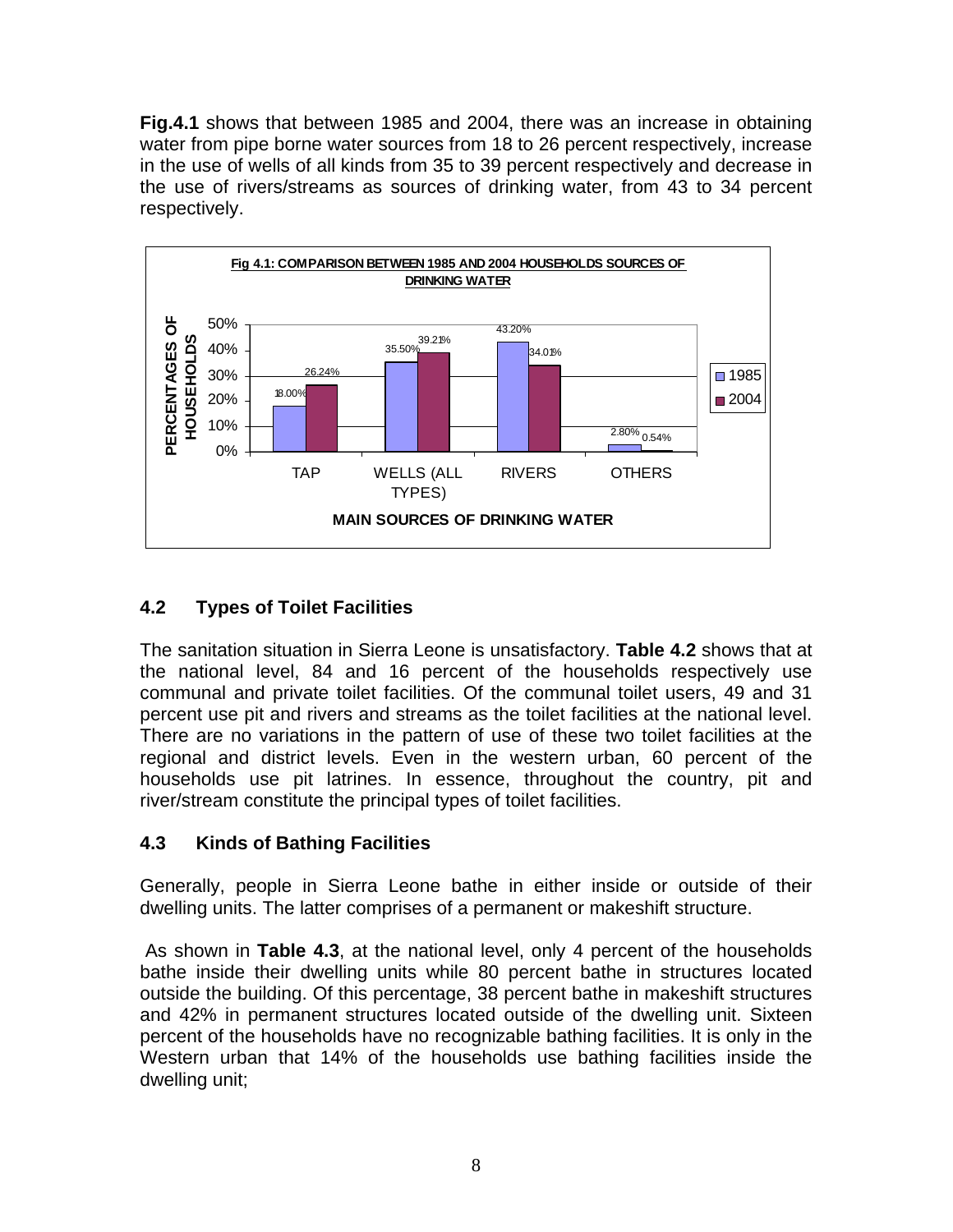At regional and district levels, the majority of the households use outside bathing facilities. Over 50 percent of the households in the Bonthe, Moyamba and Koinadugu districts use makeshift structures as bathing facilities. In the western urban and areas, households use permanent structures located outside the dwelling unit.

#### **4.4 Means of Rubbish Disposal**

There are five different ways of rubbish disposal in Sierra Leone. Households collect their rubbish, dump the rubbish anywhere, burn, bury or deposit the rubbish in a bin.

At the national level, **Table 4.4** shows that 54 and 31 percent of the households deposit their rubbish in a dustbin and anywhere respectively. Deposition of rubbish in a bin and anywhere is common at the regional and district levels. Even in the Western Urban, only 19 percent of the households collect their rubbish, 16 percent deposit their rubbish anywhere and 51.6 percent deposit their rubbish in a bin and 14 percent burn their rubbish.

#### **5. OCCUPANCY LEVELS/ CONGESTION**

#### **5.1 Number Of Rooms Per Household**

According to **Table 5.1 and Figure 5.1**, at the national level, 54 percent and 31 percent of the households live in 1 and 2 rooms and in 3 and 4 room dwelling units respectively.

At the regional level, 67, 44, 46 and 64 of the households in the eastern, northern, southern and western area respectively live in 1 and 2 bed-room dwelling units. In the eastern, northern, southern and western area, 25, 24, 27 and 26 percent respectively of the households live in 3 and 4 bed-room dwelling units.

At the district level, the predominant dwelling size is the 1 and 2 bed-room dwellings, followed by the 3 and 4 bed-room dwelling units.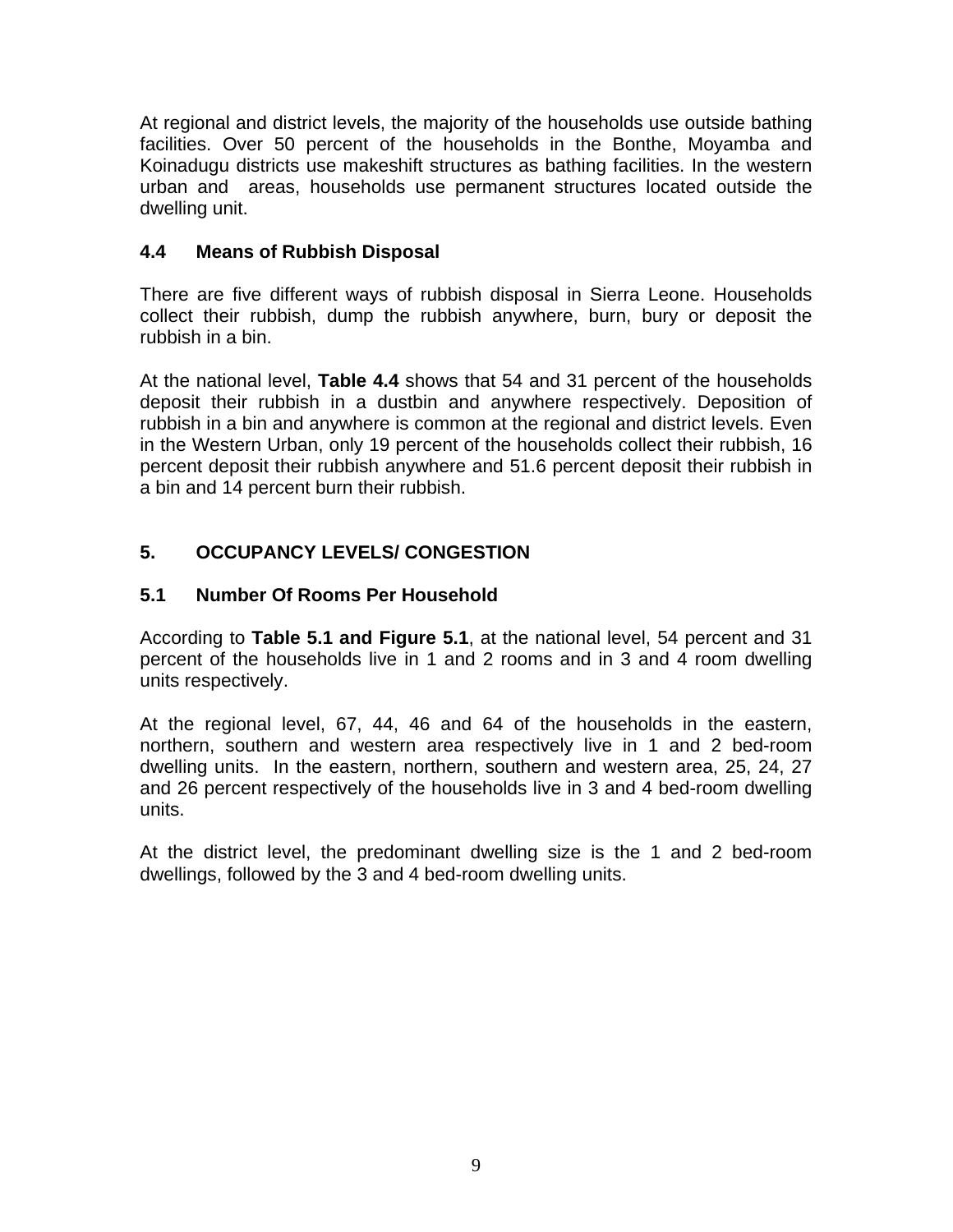

#### **5.2 Occupancy Rates (Number Of Households Per Dwelling Unit)**

As shown in **Table 5.2 t**here are 819,848 Households in Sierra Leone. Of this number, there are 261,204 212,300 , 182,146 households in the eastern northern and southern regions respectively and 164,198 in the western area.

At district level, the western area has 134,138 households, followed by Kenema (88,553), Bo (75,800), Port Loko (65,592), Bombali (61,911) and Kailahun (64,922) Districts. On the other hand, Kambia (37,138), Pujehun (35,638), Western Rural (30,060) and Bonthe (25,485) districts have the lowest number of households. This pattern of household distribution is a reflection of the populations of the various districts..

At the national level, the average household size is 6.0, but this average varies by region and district. At the regional level the eastern region has the lowest household size of 5.6 followed by western area (5.8),southern region (6.0) and northern region, whose average household size of 6.7 is above the national household average size.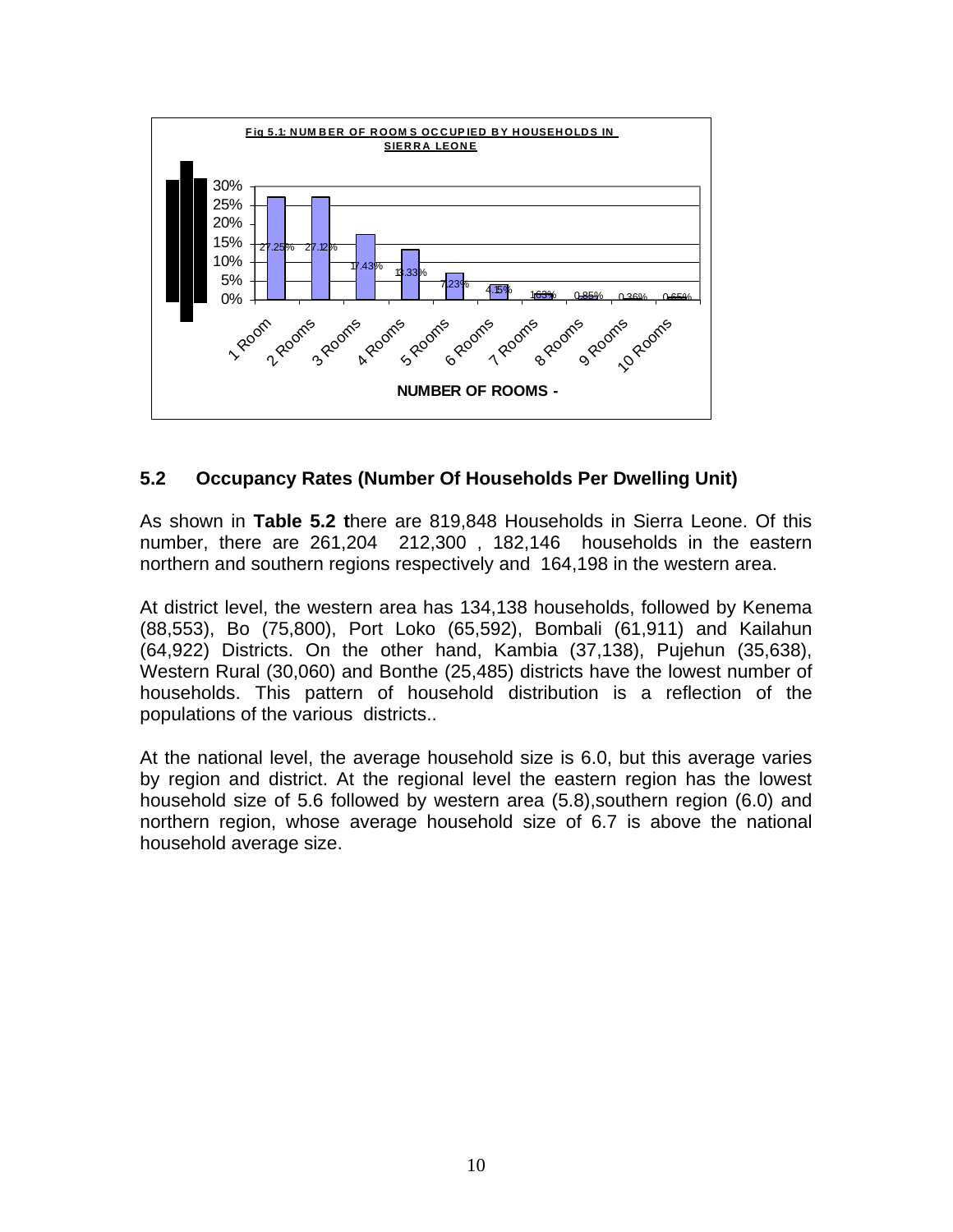| <b>REGION/DISTRICT</b>    | <b>Number of</b><br><b>Households</b> | Average<br>household size |
|---------------------------|---------------------------------------|---------------------------|
| Kailahun                  | 64,922                                | 5.5                       |
| Kenema                    | 88,553                                | 5.6                       |
| Kono                      | 58,825                                | 5.7                       |
| <b>EASTERN PPROVINCE</b>  | 212,300                               | 5.6                       |
| <b>Bombali</b>            | 61,911                                | 6.6                       |
| Kambia                    | 37,138                                | 7.3                       |
| Koinadugu                 | 43,700                                | 6.1                       |
| Port Loko                 | 65,592                                | 6.9                       |
| Tonkolili                 | 52,863                                | 6.6                       |
| <b>NORTHERN PPROVINCE</b> | 261,204                               | 6.7                       |
| Bo                        | 75,800                                | 6.1                       |
| <b>Bonthe</b>             | 25,485                                | 5.5                       |
| Moyamba                   | 45,223                                | 5.8                       |
| Pujehun                   | 35,638                                | 6.4                       |
| <b>SOUTHERN PROVINCE</b>  | 182,146                               | 6.0                       |
| <b>Western Rural</b>      | 30,060                                | 5.8                       |
| <b>Western Urban</b>      | 134,138                               | 5.8                       |
| <b>WESTERN AREA</b>       | 164,198                               | 5.8                       |
| <b>SIERRA LEONE</b>       | 819,848                               | 6.0                       |

#### **Table 5.2: Number of Household and Average Sizes by National, Regional and District Levels**

At the national level only 14.7 percent of households consist of one person (5.76) and two persons (8.92). Nearly half of all households, 49.4 percent, consist of 3 to 6 persons. In contrast, the largest household size of 7 persons and over, constitute 35.9 percent of all households.

At the regional level, Western Urban has significantly higher proportions of households with one and two persons, (21.4 percent), but a smaller percentage of households which have 7 or more persons (31.9 percent).

The district level pattern of number of persons per household is repeated at the regional level.

At the national level, 54 percent of the households live in one-room (27.3 percent) and two-rooms (27.1percent) dwelling units. At the regional level, 57, 44, 44 and 64, percent of the households, in the eastern, northern, southern and western regions respectively, live in 1 and 2 room dwelling units.

Considering the average household and assuming that overcrowding occurs where the occupancy rate is greater than 2 persons per room, 47.4 percent of all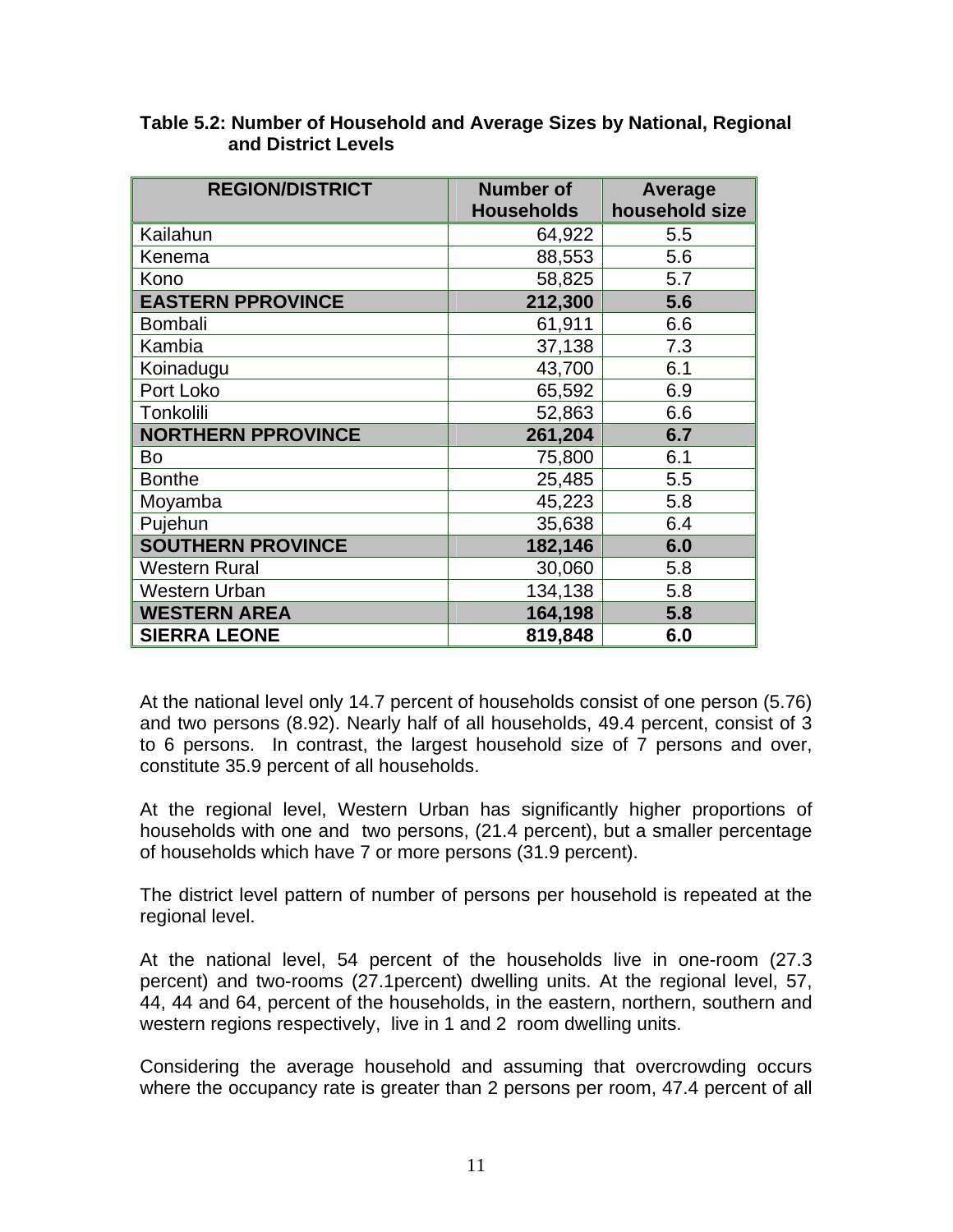households in Sierra Leone, and 48.9 percent in western urban live at occupancy rates of more than 2 persons per room. This implies that overcrowding is widespread. Over half of all overcrowded households are in 3 to 6 persons per room, and about 20.0 percent are in rooms with 10 or more persons.

#### **6 HOUSING TENURE**

Owner, rental and employer provided tenure systems operate in Sierra Leone. But Tables 6.1a, 6.1b and Figure 6.1 show that the three tenure systems do not operate throughout the country.

At the national level, 75 percent of households are owner-occupiers,19 percent are rental occupiers and only 3 percent are Employer provided dwelling units. Similar trends in housing tenure are observed in the eastern, southern and northern regions. There are more households who are owner-occupiers in the northern region,(89 percent), than in the southern (85 percent) and eastern regions(80 percent). In the western urban and western area, 36 and 50 percent of the households respectively are rental occupiers. In the western urban district, 58 percent of the households are rental occupiers compared to only 33 percent who are owner-occupiers.

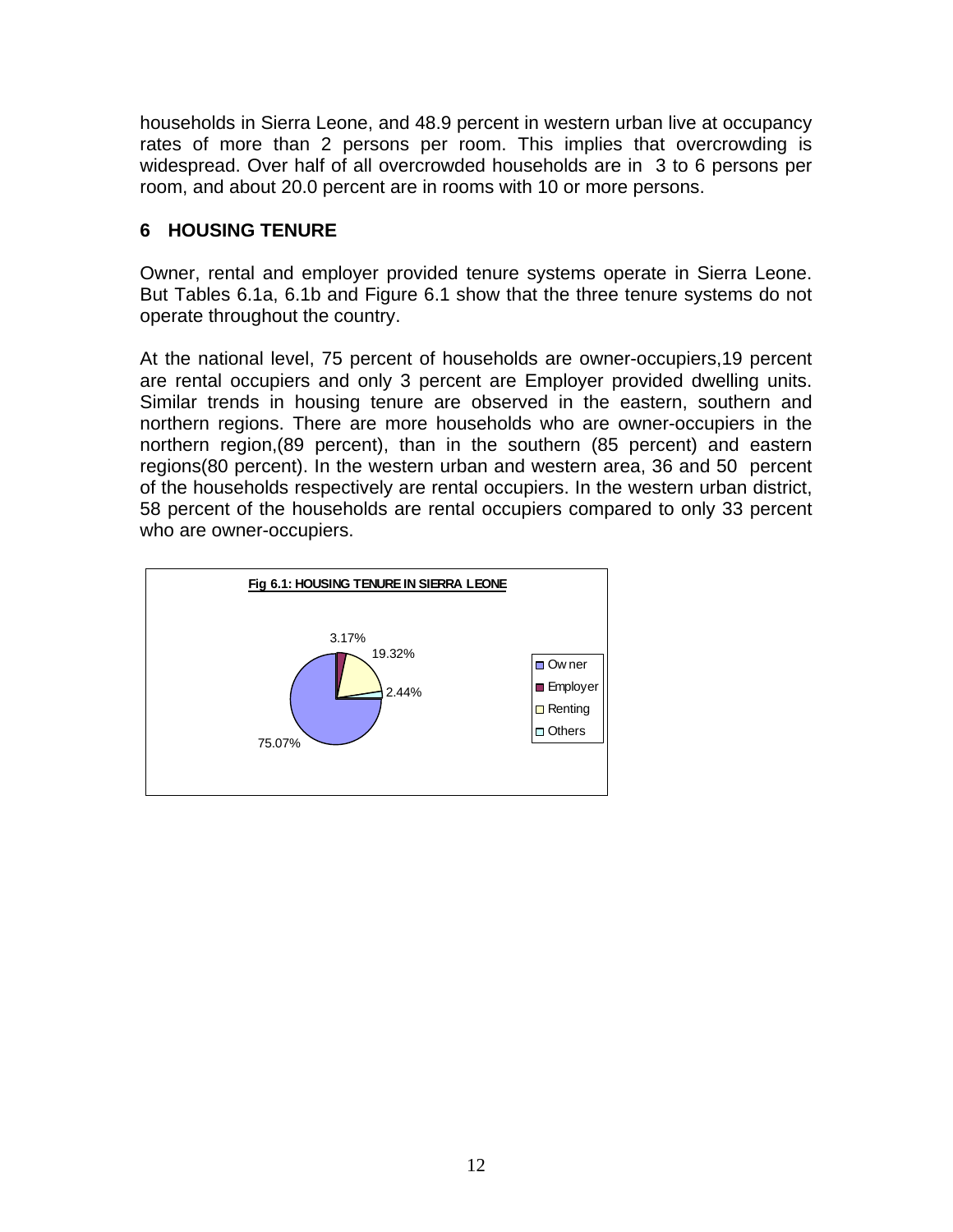#### **7. ENERGY FOR COOKING AND LIGHTING**

#### *7.1 Energy for Cooking*

The energy sources available in Sierra Leone are electricity, gas, kerosene, charcoal and wood.

At the National level, 87 percent and 7 percent of the households use wood and charcoal respectively as the principal sources of energy for cooking. The pattern of fuel use for cooking is similar at the provincial and district levels. **(Table 7.1, Figure 7.1)**

Between the 1985 and 2004 censuses, there were insignificant drops in the uses of Kerosene and Electricity for cooking at national level. However, charcoal use increased from 1 percent in 1985 to 7 percent in 2004.



#### *7.2 Energy for Lighting*

In Sierra Leone, 86 percent of the households use kerosene for lighting. At the regional 85, 86 88 and 82 percent of the households in the eastern, northern, southern and western area respectively use kerosene for lighting. At district level over 80 percent of the households in all the districts, except Koinadugu district, use kerosene for lighting. In the Koinadugu district 44 percent of the households use wood for lighting **(Table 7.2)**. The use of electricity for lighting is significant only in Kenema (9 percent), Bo (12 percent) and the Western Urban ( 12 percent).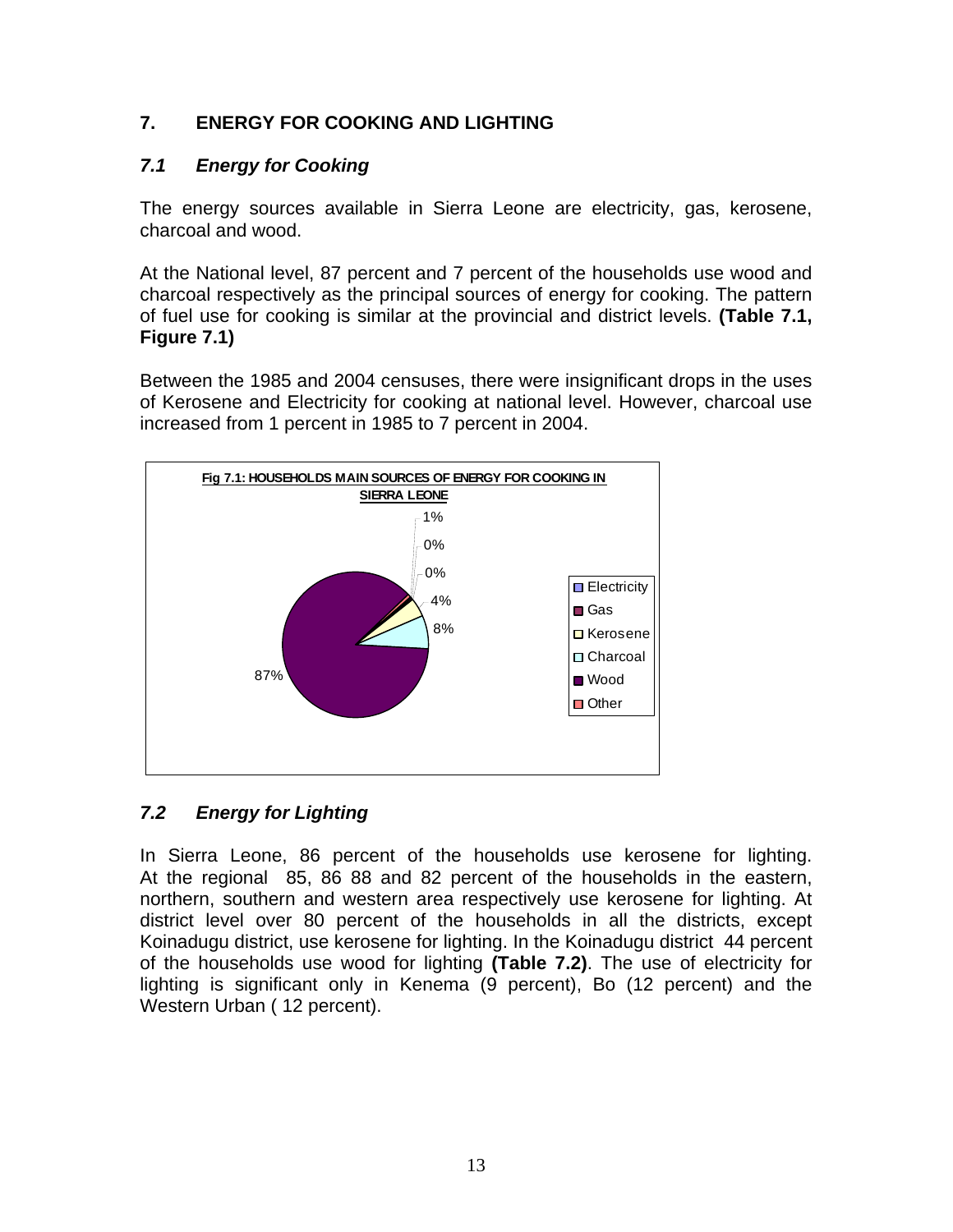Comparison between 1985 and 2004 censuses shows that Electricity consumption for lighting has decreased from 9 percent to 4 percent. At regional level, southern and eastern regions show increases of about 4 percent and 2 percent respectively, while northern region and the western area show decreases of 2 percent and 38 percent respectively. More people now, than before, depend on kerosene for lighting than electricity throughout the country. **(Tables 7.2 and 7.2a and Figure 7.2)**.



#### **8 ACCESS TO SERVICES AND FACILITIES**

#### *8.1 Health Facility*

At national level, 3 percent have health facility on their premises and 34 percent walk less than half a mile (0.8km) to access it. Also, another 13 percent, 24 percent and 26 percent walk between half a mile (0.8km) and a mile (1.6km), a mile (1.6km) and five miles (8km) and at least five miles (8km) respectively.

In the eastern, northern and southern regions, 31, 25 and 28 percent respectively of the households walk less than half a mile (0.8km) distance from a health facility.

At the district level, between 50 and 60 percent of the households walk 1–5 miles (1.6km – 8km) to access a health facility. The situation is worse in the Koinadugu district where 58 percent of the households have to walk for more than 5 miles (8km) to the nearest health centre. However, the western area Urban is relatively better with 63 percent of households walking for less than half a mile (0.8km) to the nearest health centre, and 3 percent of households have access to health facility within their homes. **(Table 8.1)**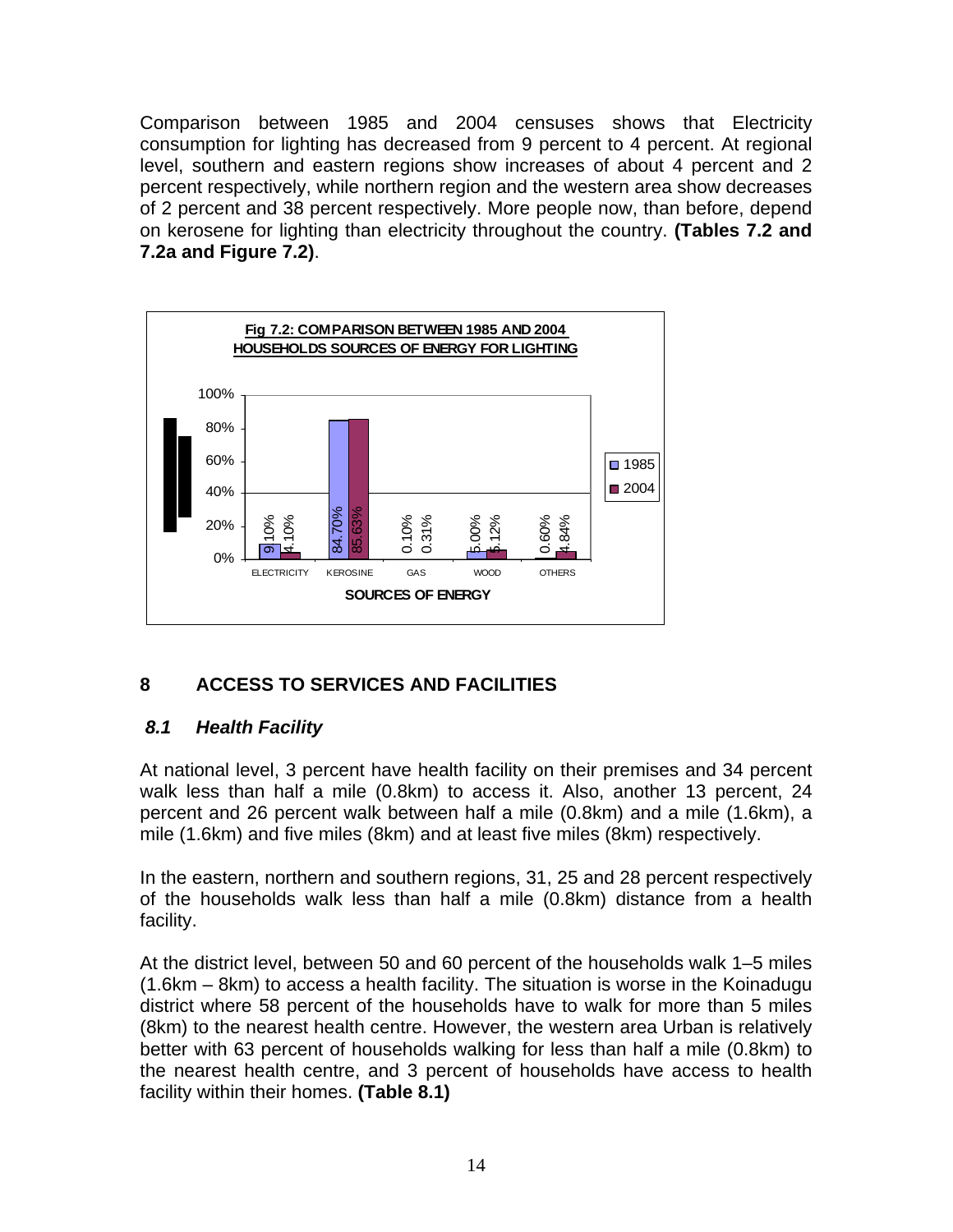#### *8.2 Primary Schools*

**Table 8.2** shows that at national level, 64 percent of the households access to the nearest primary school is less than half a mile (0.8km) distance. Another 22 percent have to walk over one mile (1.6km); 8 percent of whom walk for over five miles (8km).

At regional level, western area (80 percent) has more households who can access primary school within half-mile (0.8km) distance, followed by eastern province 63 percent, southern province 60 percent and northern province 58 percent. However, at district level, about 17% in Pujehun, 20% in Bonthe and 24% in Koinadugu have to walk for more than 5 miles (8km) to the nearest school.

#### *8.3 Water*

**Table 8.3** shows that access to water sources is not much of a problem at national; 83 percent have it on premises or walk less than half mile (0.8km). At least 75 percent of the households in either the provinces or districts have water facilities either within the premises or have to walk less than half a mile (0.8km) to the nearest water source.

#### **9 SOURCES OF INFORMATION**

The sources of information in Sierra Leone include radio, television, print media, post mail, hand mail, word of mouth and churches/mosques. Of these 49 percent of the households obtain their information by word of mouth and by radio (48 percent) as shown in **Table 9.1 and Figure 9.1.** While less than 1 percent of the households use the print media and hand mail as their sources of information, about 1 percent of household obtain information from the churches and mosques. The situation is similar to that in at the regional and district levels.

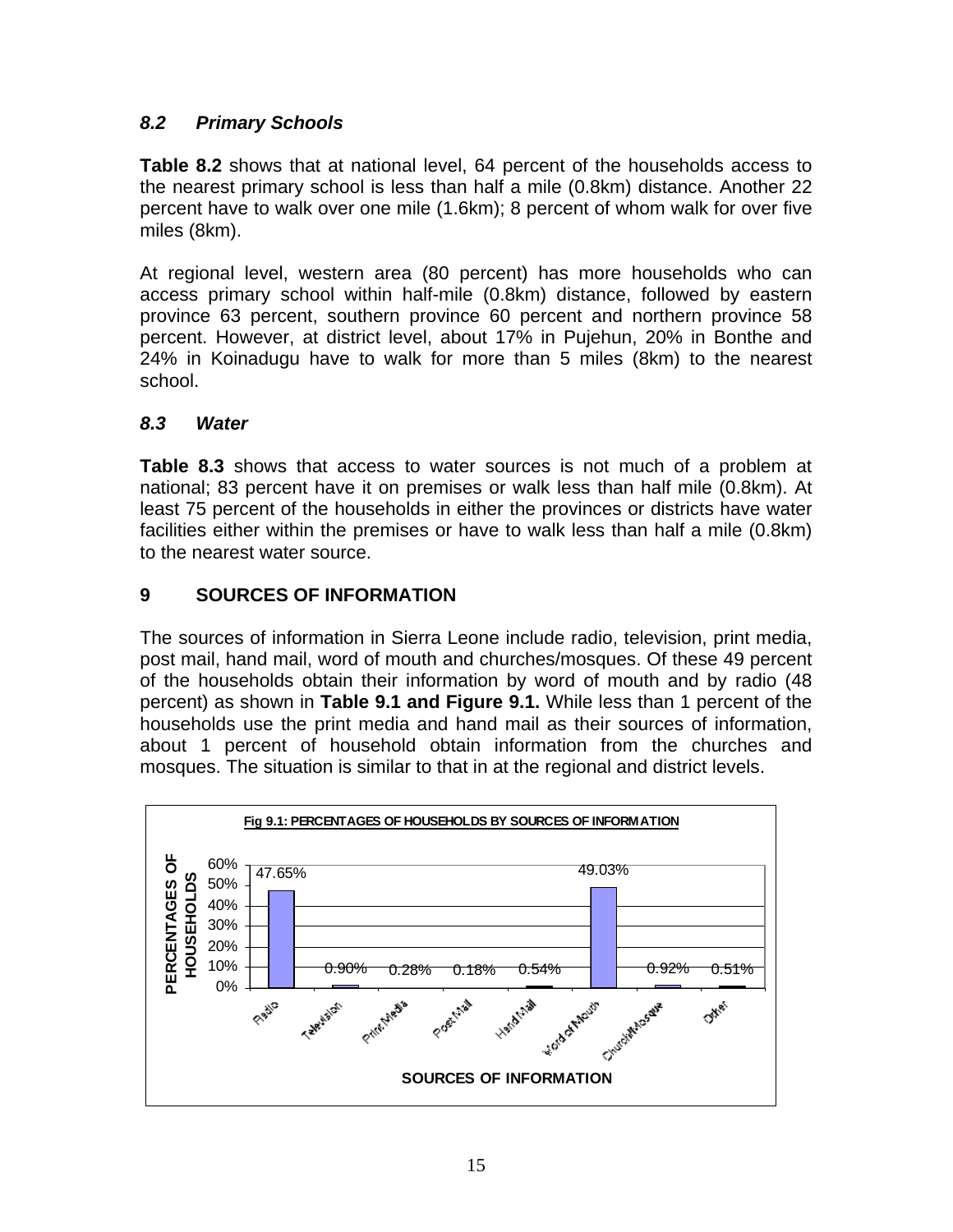#### **DISCUSSIONS AND IMPLICATIONS**

The above housing analysis shows that there are housing policies, programme and research implications. These implications are examined in this section:

#### **1. Structure Types:**

At national, regional and district levels, more households live in single unit 1 storey than in the multiple unit 1 storey dwelling houses. However there are more multiple unit–two and three storey dwelling units in the urban than rural settlement. The multiple unit dwelling houses are often occupied by more than one household. In the situation where there are more than 5 multiple dwelling units located on a plot of land, this means 5 different families or 30 people occupying the multiple unit-one-storey. This implies high density of occupation and the sharing of the inadequate services and facilities.

#### **2. Poor quality housing:**

The majority of the dwelling units, particularly those at regional and district levels, have their walls constructed of mud, mud blocks and mud and wattle. Considering the high amount of rainfall experienced in Sierra Leone, these building materials disintegrate under the impact of the rain, unless they are regularly maintained, and this is not always the case.

In Freetown dwelling units whose walls and roof are constructed with corrugated iron sheet and other pan materials, locally called pan-body are not properly constructed, especially those located in the slums and informal settlements such a hillsides, the foreshore, slopes of stream valleys and near garbage dump sites.

These settlements, inhabited by mainly the urban poor, are characterized by congested and unsanitary environmental conditions; absence of safe drinking water and proper systems for waste disposal and in sanitary environmental conditions. Poor drainage in the foreshore settlements causes stagnant pools of water, especially during the rainy season, thereby creating sites for mosquito breeding and other carriers of disease. The pan-body structures do not offer security against the weather elements, and comfortable in door environment.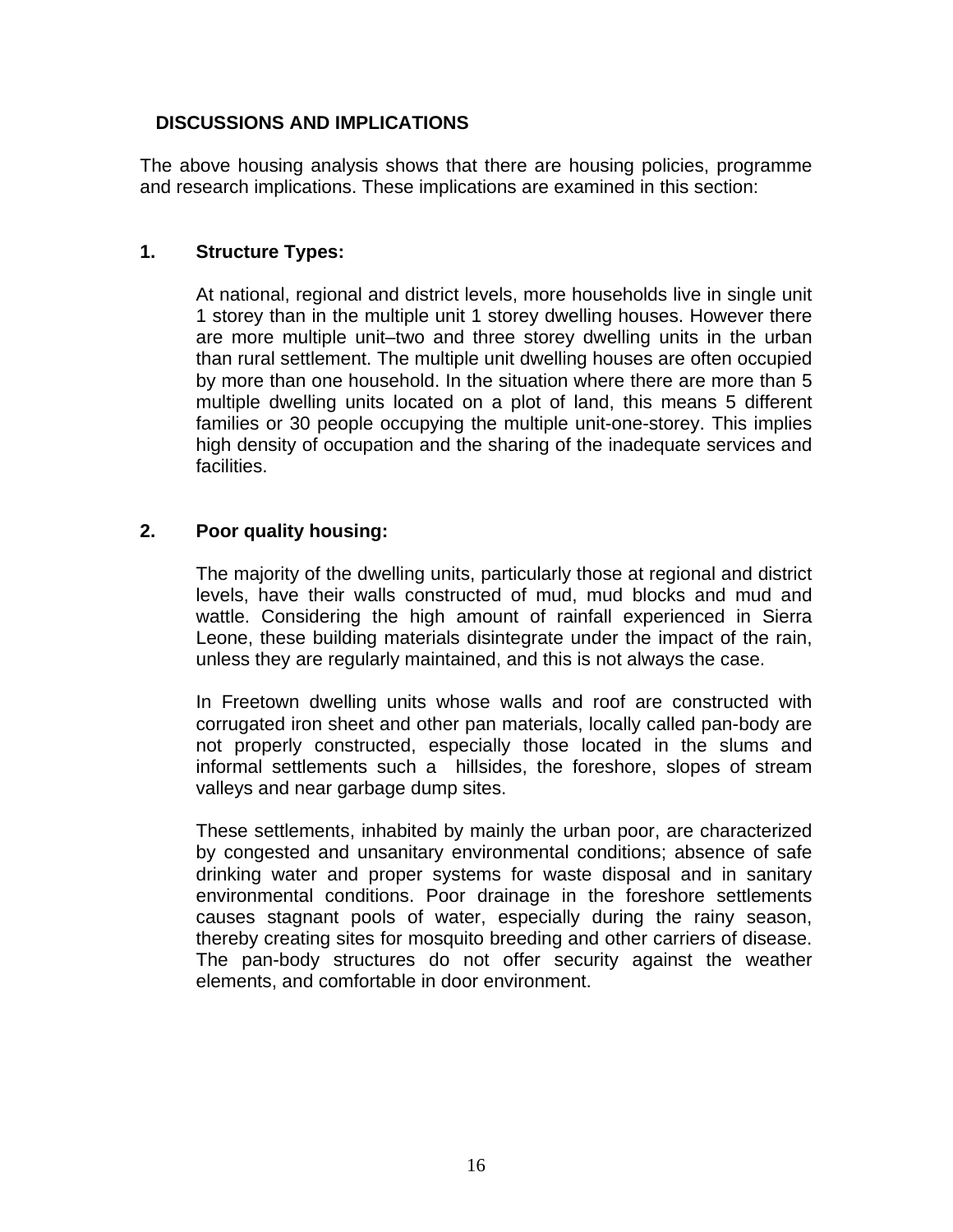#### **3. Inadequacy of Household Services and Facilities:**

The water and sanitation situation is far from satisfactory through out the country. Pit latrines and bush/river serve as the main sanitation systems. In terms of water supply, the situation is no better. Throughout the country only 6 percent of the households obtain their drinking water from pipe borne water supply system, while 69 percent of the households obtain their drinking water from rivers/ streams and wells of all types.

It is only in the western urban that the water supply situation is comparatively better than in the Provincial urban centres. In the western urban, 28 percent of the households obtain their drinking water from pipes located in the house and within the compound and 31 percent depend on public standpipes.

A pit latrine is not a poor sanitation system per se, but it poses health problems in Freetown in particular where population densities are high and the poorly constructed pit latrines are not regularly emptied and are shared by different households of different hygienic standards.

The heavy dependence on rivers/stream as sources of drinking water as well as sanitation facilities has health implications, and poses health problems/danger in time of out-breaks of water-borne diseases such as cholera and diarrhea.

Deposition of rubbish, especially in the western urban, is done in a haphazard manner. Approximately one third of the households deposit their rubbish anywhere and half of them reported that they deposit their rubbish in a dust bin. As the dust bins are small in size, inadequate in number and the amount of garbage generation is high, it is observed that much of the rubbish ends up being deposited in any open space, even on the streets near the said dust bins. The haphazard pattern of rubbish disposal, in especially Freetown, largely explains why the streets are littered with high heaps of rubbish, which are homes of rodents, mosquitoes, flies and other carriers of diseases.

#### **4. Poor Access to Facilities and Services**

Access to Health, primary schools and water facilities are still major problems in Koinadugu, Bonthe and Pujehun districts where more households still have to walk at least seven kilometres to access them. This could be the reason behind the high mortality rate and high illiteracy rate in these districts.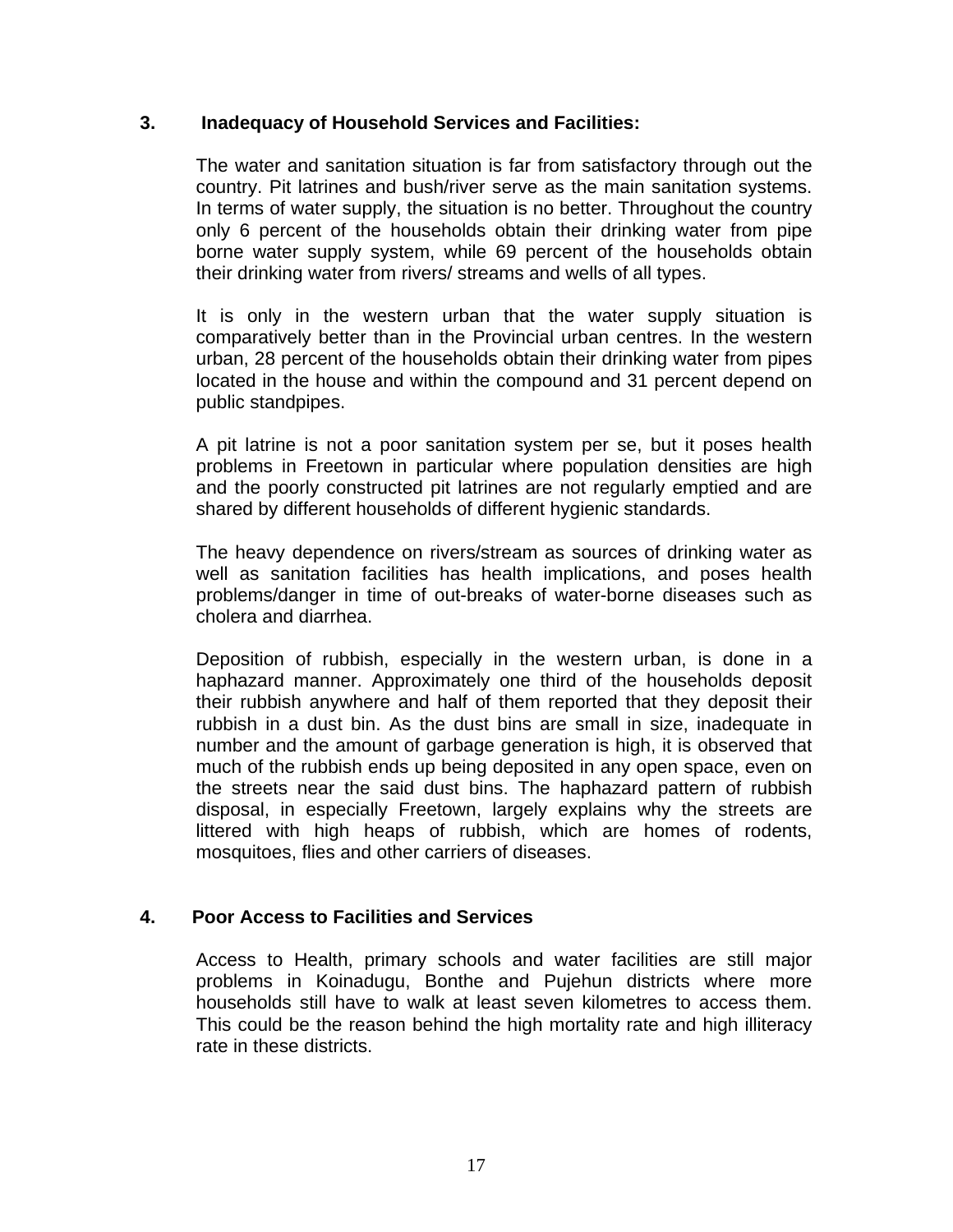#### **5. Congested/ Overcrowded Living Conditions**

Considering the fact that the majority of households live in dwelling units which have 1 - 2 bed rooms, and the national average household size is 6 persons per household, it implies that congestion is widespread throughout the country but more especially in the northern region where average household size is above the national average of 6 persons per household.

#### **6. Low Levels of Energy Consumption**

Energy consumption levels are very low. In fact there has been substantial drop in energy consumption levels for lighting throughout the country. It is only in Bo and Kenema districts that significant percentages of households use electricity for lighting. In the rest of the provinces kerosene continues to be the principal source of energy for lighting.

Wood continues to be the main source of energy for cooking. The continued dependence on wood and kerosene as source of energy for cooking and lighting respectively indicates no significant improvement in the living standards of the people since the last census in 1985. This dependency on forestry for wood and charcoal poses environmental problems of deforestation with negative consequences for land degradation, rainfall regime, agriculture, and the continuous loss of biological diversity.

#### **7. Limited Information Sources**

The majority of the households obtain their information from radios and by Word of mouth. Even though there are several news papers, less than one percent of households rely on print media as a source of information. The data indicate that either the dissemination of the print media is limited, or there is a high level of illiteracy in the country and therefore the radio broadcasts in local languages have become more common as the means of information.

#### **8 Housing Needs**

There are two types of housing needs: current and recurrent.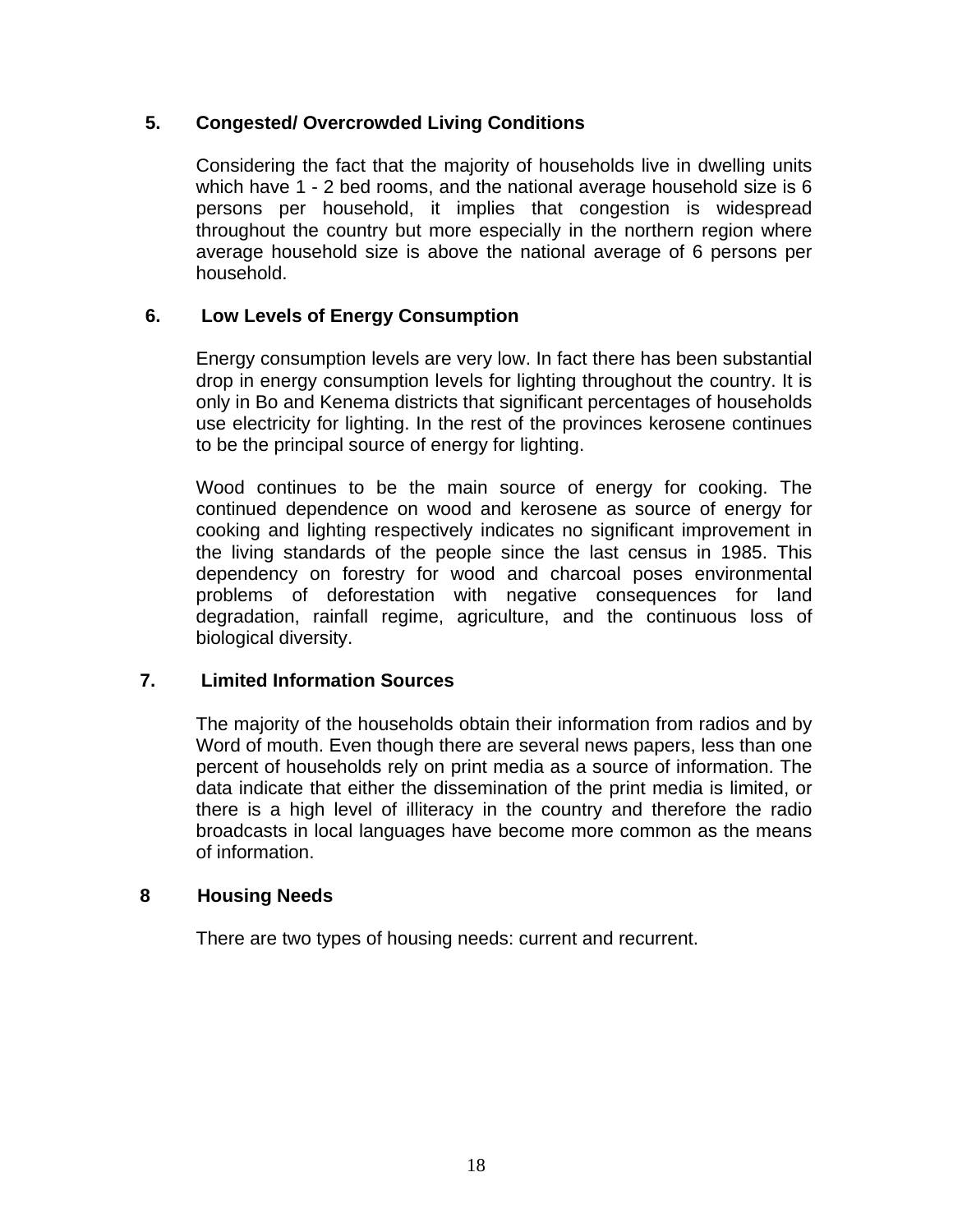#### **8.1 Current Housing Needs**

The above analysis shows that Government faces huge backlog of current housing needs, that is, the number of housing units that are required to:

- I. Reduce over crowding (Households in one and two rooms)
- II. Replace thatch and other non-durable roofing materials,
- III. Replace unsatisfactory wall materials: zinc/timber/ poles and reeds/ mud & wattle and tarpaulin.
- IV. Replace inadequate sources of water (Unprotected and mechanical wells/rivers and streams);
- V. Replace unsanitary toilet facilities (Pit, Bucket, bush/river & others);
- VI. Improve current state of repairs of dwelling units due for rehabilitation /reconstruction**.**

Table 5.4 shows the number of households whose prevailing housing conditions are undesirable and unsatisfactory and therefore in need of immediate improvement.

#### **8.2 Recurrent Housing Needs**,

In addition to estimating the current housing needs, there is also the need to meet the **recurrent housing needs**, that is, the number of dwelling units that will be required to accommodate the projected increases in population and the number of new households that will be formed by 2016. The projections of these housing needs are part of the projection monograph of the 2004 census analysis. (see 2004 Population and Housing Census Projection Monograph).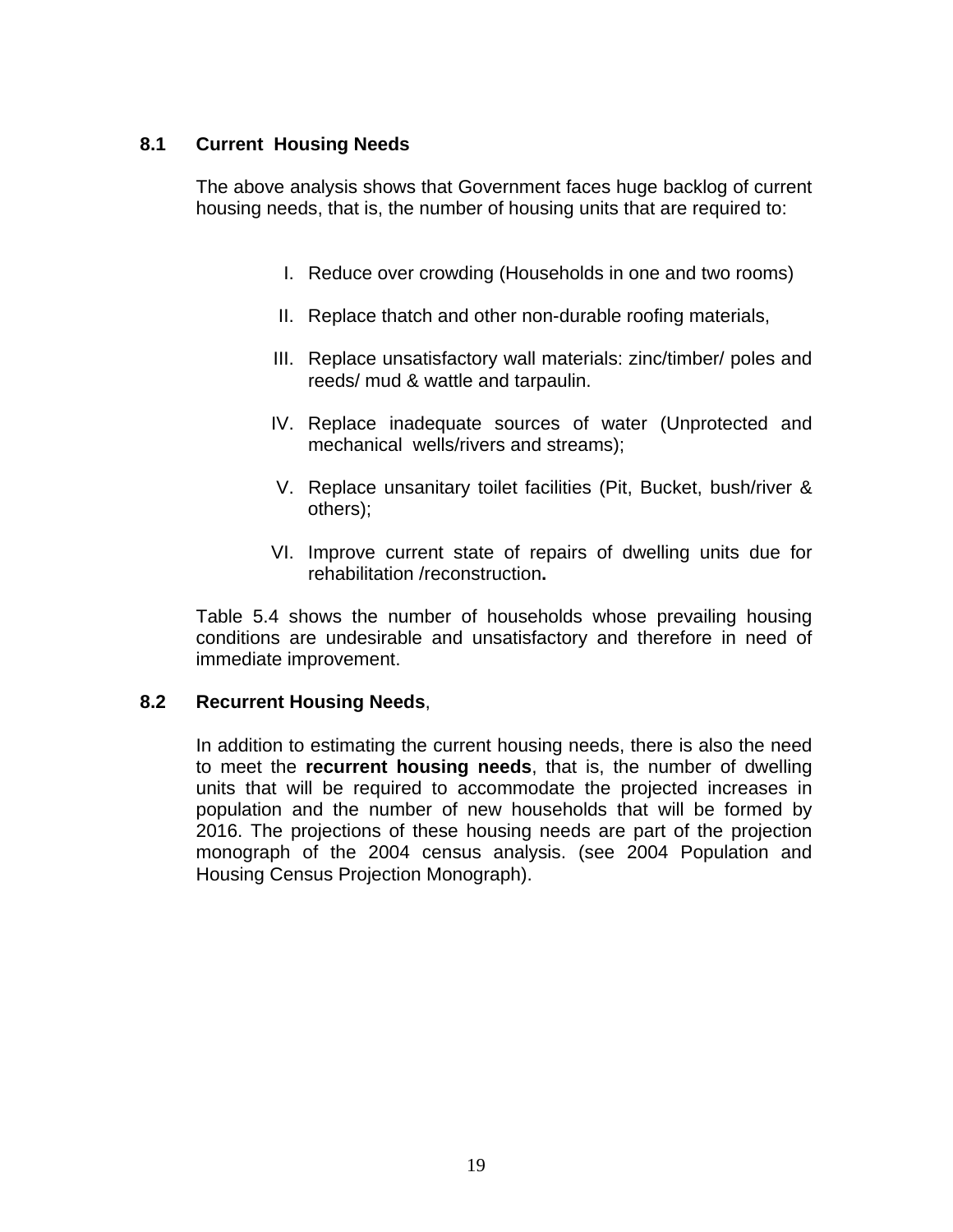#### **CONCLUSIONS AND RECOMMENDATIONS**

#### **1. Recommendations**

#### **a) National Housing Programme:**

There is need to produce a large quantity of dwelling units to meet the housing needs of the current households living in over crowded conditions, (that is, more than 2 persons per room), poor quality dwelling houses with thatch and other non-durable roof materials, unsatisfactory wall materials, such as zinc/timber/poles and reed/mud and wattle/tarpaulin. There is also the need to improve the living conditions of those households who obtain drinking water from inadequate sources such as unprotected and mechanical wells/rivers and streams,, using unsanitary toilet facilities (Pit, Bucket, bush/river & others) and living in dwelling units requiring substantial repairs and rehabilitation. There is also the need to provide dwelling units to meet the future increases in population and formation of new households.

Inspite of the fact that Government faces a huge backlog of current housing needs and substantial quantity of recurrent housing needs, there is no housing programme to indicate how Government intends to tackle the housing problem it faces. There is therefore the clear need for the preparation of a National Housing Programme (NHP). The NHP should be developed at the national, regional, district, residency levels (urban and rural) and income groups.

#### **b) Environmental upgrading of Slums and Informal settlements in Freetown**.

Freetown has over 27 slum and informal settlements. Of these, those at the foreshore, hillsides and slopes of stream valleys are growing rapidly as more and more rural poor continue to migrate to the city. If Government is to achieve:

#### Goal 7 Targets 10 **Halve, by 2015, the proportion of people without sustainable access to safe drinking water and basic sanitation**

#### And Goal 7 Target 11 b**y 2020 to have achieved a significant improvement in the lives of at least 100 million slum dwellers**

of the Millennium Development Goals,

the Government will need to upgrade existing slum and informal settlements through the provision of basic infrastructural facilities of water, sanitation, education, health, affordable housing and granting of security of tenure.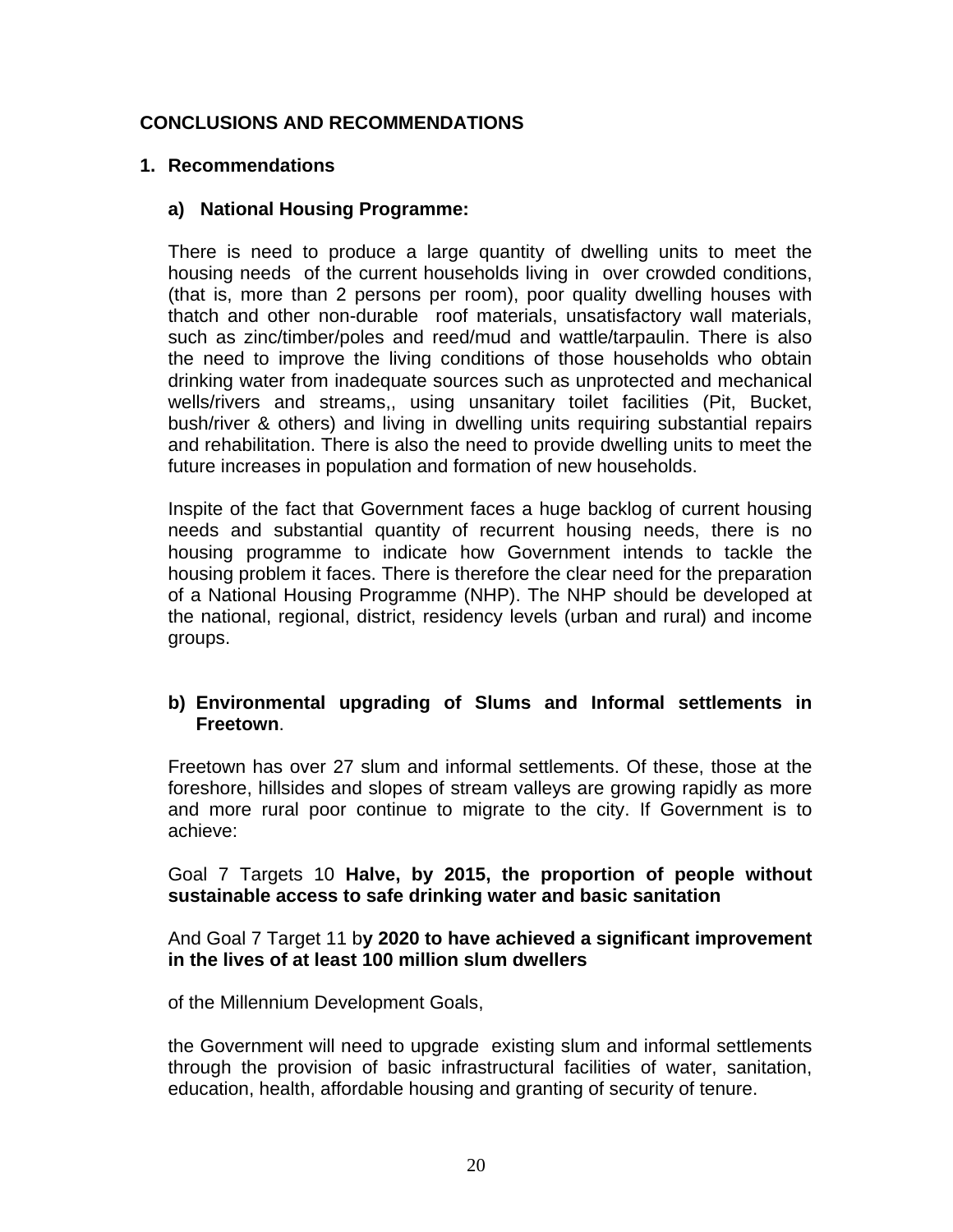#### **a) Research**

Three major areas of Research are recommended:

- » Research into the production and use of local building materials such as clay bricks and stabilized soil blocks
- » Research into the types and cost of locally manufactured and imported building materials: how the costs are affect construction costs, and affordability of the dwelling units produced by the urban poor in the Provincial Urban centres in general and in Freetown in particular.
- » Research into the possibilities of improving the quality of thatch as roofing material.

#### **b) Encouraging Home Ownership in the Western Area,**

To encourage home ownership in the Western Urban in particular, Government should sell the Low Cost Houses, the OAU Villas and Government Quarters to Sierra Leoneans on Mortgage basis. The funds so derived should be entrusted to the National Insurance and Social Security Trust (NASSIT) to develop additional dwelling houses for sale on mortgage basis

Private Housing developers should be encouraged to develop Housing Estates for all income levels nation wide. The dwelling units so produced should be for sale on mortgage basis

#### **2 CONCLUSION:**

There is now a fair amount of data and information on the housing situation in Sierra Leone from the 2004 National Housing and Population Census. The data can now be used to formulate housing policies and programmes by Government. The information is now available which can be used by the general public, national and international scholars, researchers and consultants to produce papers on the housing situation in Sierra Leone.

The analysis of the 2004 Housing Characteristics data has shown that the current housing situation is far from satisfactory. The majority of the households live in quantitatively, deficiently and qualitatively poor housing situation. If there should be improvement in the housing situation of the majority of households, Government should adopt the following measures:

1) Preparation of a National Housing Programme (NHP),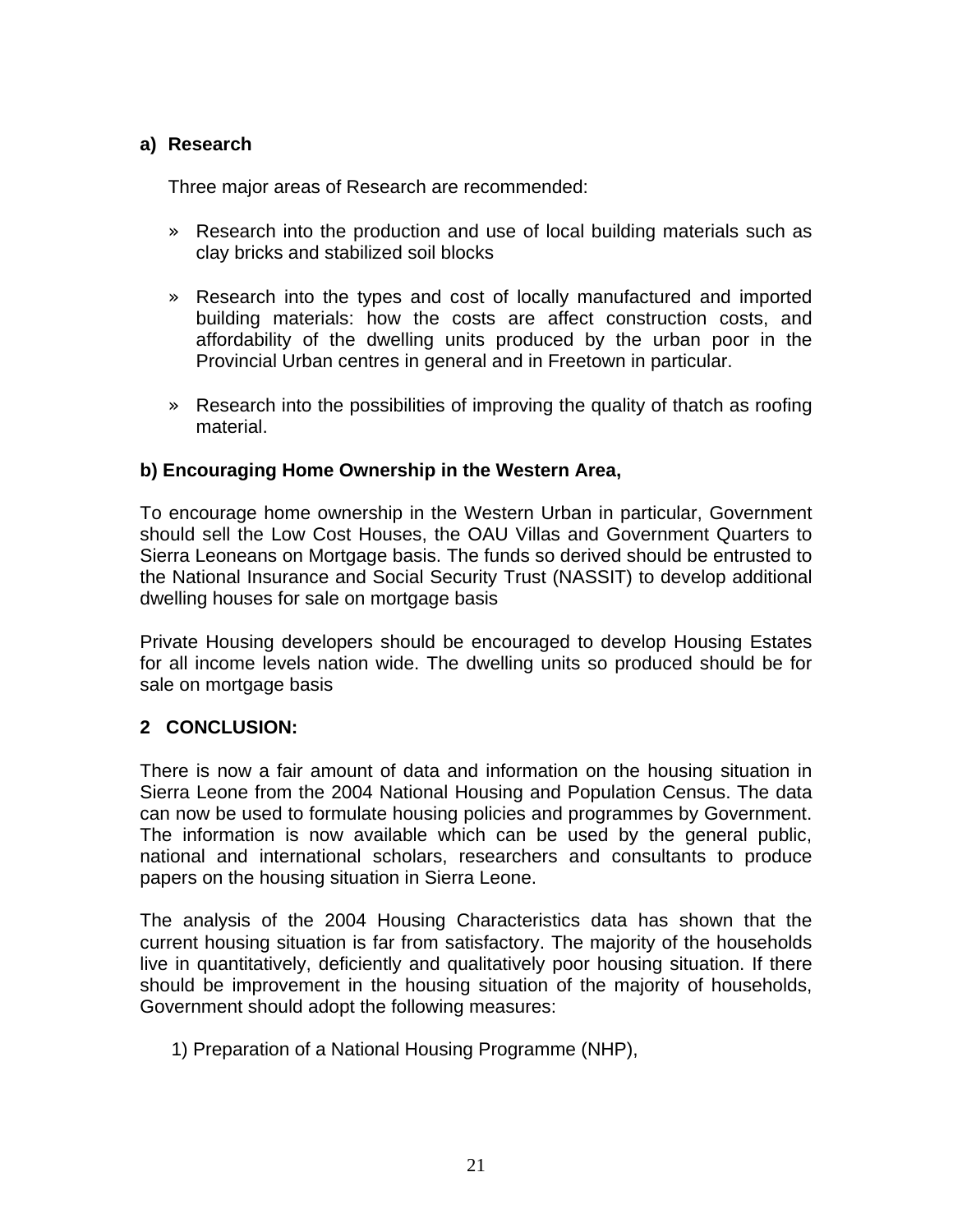- 1) Environmental upgrading of slums and informal settlements in Freetown through the provision of basic infrastructural facilities of water, sanitation, education, health, affordable housing and granting of security of tenure, carry out
- 2) Research into the production and use of local building materials such clay bricks and stabilized soil blocks, the types and cost of locally manufactured and imported building materials and how the costs are affecting construction costs and affordability of the dwelling units produced by the urban poor in the Provincial Urban centres in general and in Freetown in particular and the possibilities of improving the quality of thatch as roofing material,
- 3) Encouraging Home Ownership in the Western Area,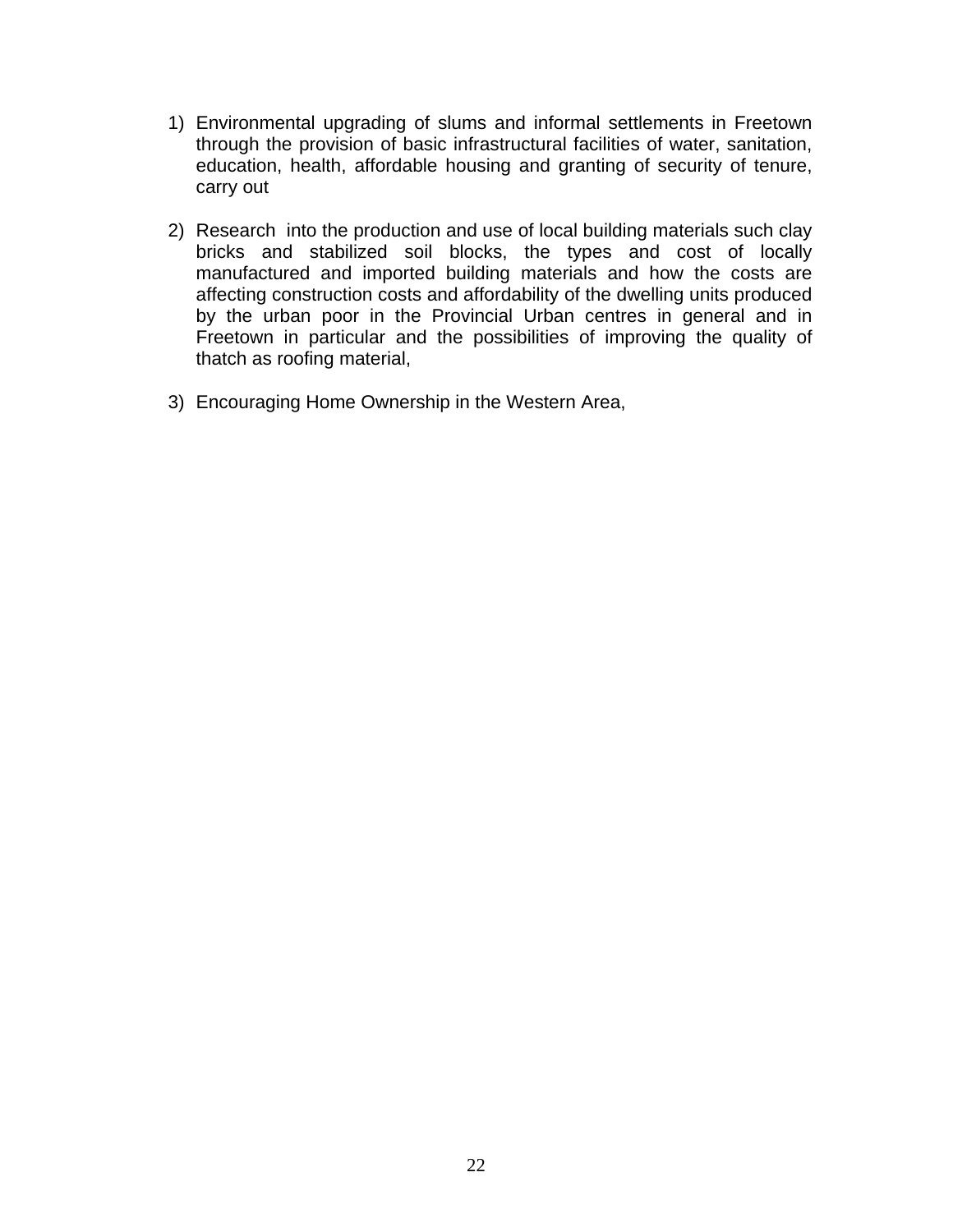#### **REFERENCES**

| Gibb. A & et al (1997)                                      | "Freetown Infrastructure Rehabilitation Project:<br>Structure Plan and Investment Programme for<br><b>Greater Freetown</b>                                                                                                                                                                                     |
|-------------------------------------------------------------|----------------------------------------------------------------------------------------------------------------------------------------------------------------------------------------------------------------------------------------------------------------------------------------------------------------|
| Ford, E.R.A. (1991)                                         | Characteristics and Living Conditions of Migrants in<br>Greater Freetown", in Olukunle Adegbola (Ed.) Issues<br>in Population and Development in Sierra Leone,<br>Monograph prepared under UNFPA/ILO, Ministry of<br>National Development Economic Planning, Freetown,<br>International Labour Office, Geneva. |
| Njai I.S. 1994                                              | "Study on Land Development" Draft Final Report to<br>GoSL/UNDP/UNCH                                                                                                                                                                                                                                            |
| Muana, J.L.K, 1992,                                         | The Urban Environment and Its Health Problems:<br>The Case of Freetown", in Olukunle Adegbola (Ed.)<br>Issues in Population and Development in Sierra<br>Leone, Monograph prepared under UNFPA/ILO,<br>Ministry of National Development Economic Planning,<br>Freetown, International Labour Office, Geneva    |
| Muana J.L.K, 1995                                           | "Housing and Households"; In: The Analytical<br>Report, 1985 Population and Housing Census, Sierra<br>Leone, Eds. Kandeh H.B.S and Ramachandra, K.V.<br><b>Central Statistics Office, Freetown</b>                                                                                                             |
| <b>Muana J.L.K 2001</b>                                     | "Analysis of the Adequacy of the Institutional<br>Framework and Human Resources", Report Prepared<br>for Biodiversity Strategy and Action Plan Project.                                                                                                                                                        |
| <b>Muana J.L.K 2003</b>                                     | "Population, Housing and the Environment",<br>Muana J.L.K and Njai. I. S.; 2004; "Analysis of the<br>Housing Sector", Paper prepared for inclusion in the<br><b>Sierra Leone Poverty Alleviation Paper</b>                                                                                                     |
| Sierra Leone<br>Government; 2001;                           | National Recovery Strategy: Sierra Leone 2002-2003                                                                                                                                                                                                                                                             |
| Sierra Leone<br>Government; 2001;                           | <b>Framework Document on Human Settlements</b><br><b>Development and Shelter Delivery.</b>                                                                                                                                                                                                                     |
| <b>United Nations Human</b><br>Settlements Programme; 2003; | Facing the Slum Challenge,<br><b>Global Report on Human Settlements.</b>                                                                                                                                                                                                                                       |
| <b>United Nations Human</b><br>Settlements Programme 2003;  | <u>An Urbanizing World, Global Report on</u><br><b>Human Settlements.</b>                                                                                                                                                                                                                                      |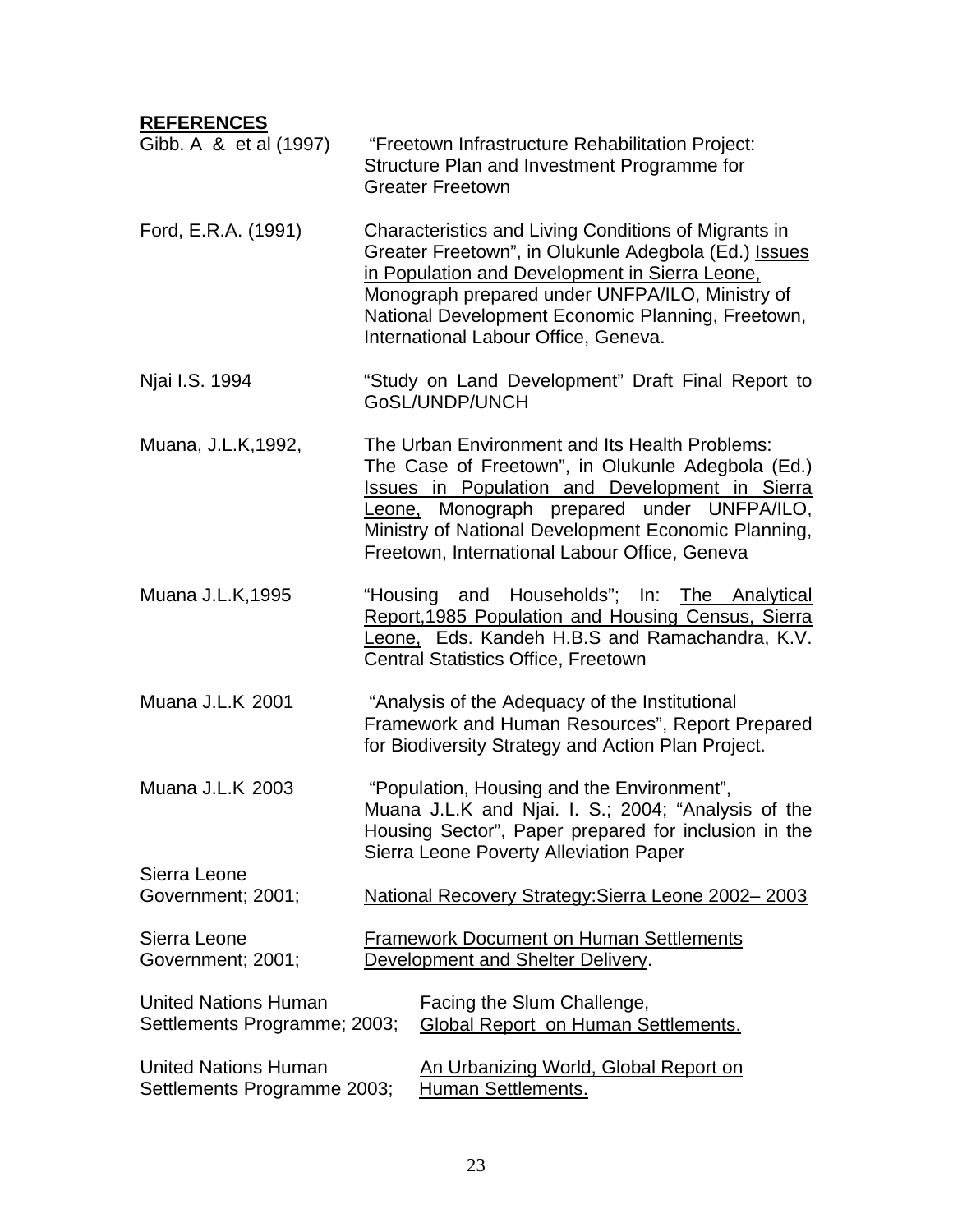#### **ANNEX: LIST OF TABLES**

#### **Table 1.1: Percentage of Households Cross-classified by Structure-Type at National, Regional and District Levels, 2004 census**

|                          | Single-<br>Unit-1 | <b>Multiple-</b><br>Unit-1 | Single-<br>Unit-2 | <b>Multiple-</b><br>Unit-2 | Single-<br>Unit- $3+$ | <b>Multiple-</b><br>$Unit-3+$ |           |              |
|--------------------------|-------------------|----------------------------|-------------------|----------------------------|-----------------------|-------------------------------|-----------|--------------|
| <b>District</b>          | <b>Storey</b>     | <b>Storey</b>              | <b>Storeys</b>    | <b>Storey</b>              | <b>Storeys</b>        | <b>Storeys</b>                | <b>NA</b> | <b>Total</b> |
| Kailahun                 | 95.10             | 4.54                       | 0.17              | 0.09                       | 0.01                  | 0.04                          | 0.05      | 100.00       |
| Kenema                   | 85.99             | 13.47                      | 0.25              | 0.17                       | 0.02                  | 0.04                          | 0.05      | 100.00       |
| Kono                     | 56.70             | 42.34                      | 0.35              | 0.38                       | 0.01                  | 0.16                          | 0.06      | 100.00       |
| <b>Eastern Province</b>  | 80.66             | 18.74                      | 0.25              | 0.20                       | 0.02                  | 0.07                          | 0.05      | 100.00       |
| Bombali                  | 90.89             | 8.63                       | 0.31              | 0.06                       | 0.06                  | 0.03                          | 0.02      | 100.00       |
| Kambia                   | 67.19             | 31.45                      | 0.61              | 0.39                       | 0.23                  | 0.11                          | 0.03      | 100.00       |
| Koinadugu                | 97.08             | 2.77                       | 0.07              | 0.01                       | 0.01                  | 0.00                          | 0.05      | 100.00       |
| Port Loko                | 86.52             | 12.94                      | 0.33              | 0.09                       | 0.03                  | 0.05                          | 0.04      | 100.00       |
| Tonkolili                | 93.19             | 6.39                       | 0.21              | 0.10                       | 0.03                  | 0.04                          | 0.04      | 100.00       |
| <b>Northern Province</b> | 87.93             | 11.52                      | 0.30              | 0.12                       | 0.06                  | 0.04                          | 0.04      | 100.00       |
| Bo                       | 55.16             | 43.67                      | 0.49              | 0.38                       | 0.21                  | 0.04                          | 0.03      | 100.00       |
| <b>Bonthe</b>            | 79.90             | 19.71                      | 0.16              | 0.16                       | 0.02                  | 0.02                          | 0.02      | 100.00       |
| Moyamba                  | 78.02             | 21.54                      | 0.26              | 0.12                       | 0.02                  | 0.00                          | 0.04      | 100.00       |
| Pujehun                  | 93.04             | 6.81                       | 0.05              | 0.04                       | 0.00                  | 0.00                          | 0.05      | 100.00       |
| <b>Southern Province</b> | 71.71             | 27.61                      | 0.30              | 0.22                       | 0.10                  | 0.02                          | 0.04      | 100.00       |
| Rural                    | 64.48             | 31.73                      | 1.46              | 1.62                       | 0.35                  | 0.19                          | 0.17      | 100.00       |
| Urban                    | 36.76             | 45.46                      | 5.61              | 7.73                       | 1.38                  | 2.94                          | 0.12      | 100.00       |
| <b>Western Area</b>      | 41.84             | 42.95                      | 4.85              | 6.61                       | 1.19                  | 2.44                          | 0.13      | 100.00       |
|                          |                   |                            |                   |                            |                       |                               |           |              |
| <b>SIERRA LEONE</b>      | 73.21             | 23.26                      | 1.20              | 1.46                       | 0.28                  | 0.53                          | 0.06      | 100.00       |

Note: NA = Not Available (code does not suit any of the options)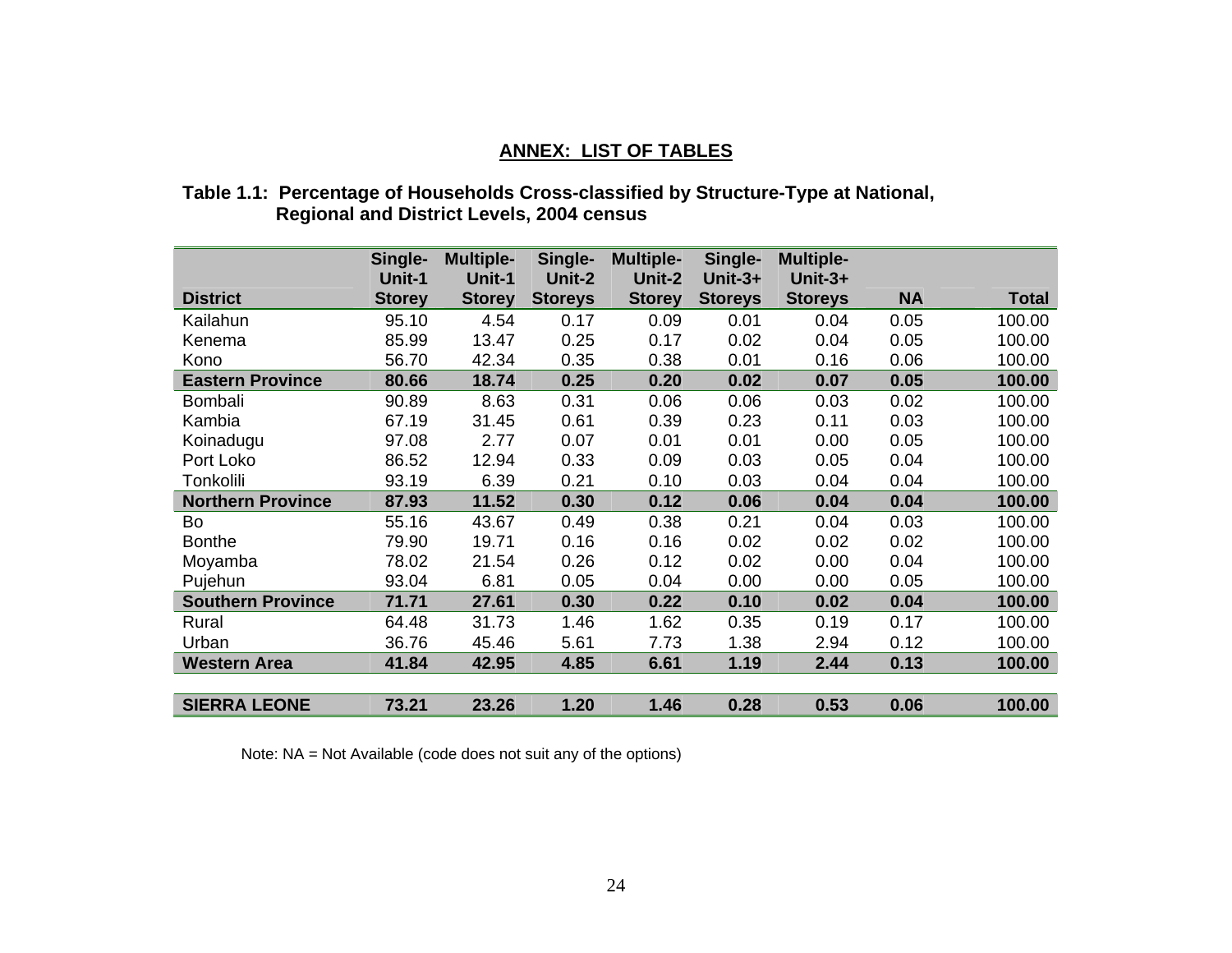|                          |                  | Single-       | <b>Multiple-</b> | Single-        | <b>Multiple-</b> | Single-        | <b>Multiple-</b> |           |
|--------------------------|------------------|---------------|------------------|----------------|------------------|----------------|------------------|-----------|
|                          | <b>Total All</b> | Unit-1        | Unit-1           | Unit-2         | Unit-2           | $Unit-3+$      | $Unit-3+$        |           |
|                          | <b>Units</b>     | <b>Storey</b> | <b>Storey</b>    | <b>Storeys</b> | <b>Storey</b>    | <b>Storeys</b> | <b>Storeys</b>   | <b>NA</b> |
| Kailahun                 | 79.43            | 80.65         | 56.98            | 34.55          | 47.46            | 50.00          | 6.90             | 80.65     |
| Kenema                   | 61.66            | 67.65         | 25.10            | 15.11          | 13.33            | 45.45          | 16.67            | 46.51     |
| Kono                     | 66.71            | 77.64         | 53.17            | 25.37          | 10.71            | 50.00          | 5.32             | 61.76     |
| <b>Eastern Province</b>  | 68.50            | 74.28         | 45.04            | 22.96          | 16.63            | 47.06          | 8.18             | 61.11     |
| Bombali                  | 75.19            | 78.36         | 43.52            | 35.26          | 51.28            | 54.05          | 80.00            | 72.73     |
| Kambia                   | 80.92            | 84.87         | 73.84            | 56.00          | 43.15            | 23.26          | 76.92            | 100.00    |
| Koinadugu                | 86.67            | 87.42         | 61.62            | 53.13          | 80.00            | 66.67          | 100.00           | 86.96     |
| Port Loko                | 83.05            | 85.77         | 65.85            | 60.55          | 44.83            | 84.21          | 60.00            | 64.29     |
| Tonkolili                | 82.18            | 84.30         | 53.83            | 45.54          | 18.87            | 100.00         | 5.00             | 80.00     |
| <b>Northern Province</b> | 81.31            | 83.85         | 63.47            | 50.58          | 40.86            | 45.68          | 60.00            | 78.26     |
| Bo                       | 57.37            | 67.98         | 45.20            | 14.13          | 5.56             | 3.11           | 18.18            | 58.33     |
| <b>Bonthe</b>            | 85.85            | 90.83         | 66.57            | 80.95          | 2.38             | NA*            | NA*              | 100.00    |
| Moyamba                  | 90.64            | 93.44         | 80.55            | 90.68          | 75.93            | 87.50          | 100.00           | 100.00    |
| Pujehun                  | 88.01            | 88.41         | 82.82            | 57.89          | 80.00            | 100.00         | NA*              | 88.89     |
| <b>Southern Province</b> | 75.61            | 83.61         | 56.00            | 37.00          | 17.54            | 7.39           | 18.42            | 81.54     |
| Rural                    | 38.93            | 41.90         | 34.30            | 26.48          | 25.87            | 6.67           | 19.30            | 94.23     |
| Urban                    | 0.71             | 0.95          | 0.62             | 0.40           | 0.32             | 0.16           | 1.07             | 0.64      |
| <b>Western Area</b>      | 7.71             | 12.50         | 5.18             | 1.83           | 1.47             | 0.51           | 1.33             | 23.92     |
|                          |                  |               |                  |                |                  |                |                  |           |
| <b>SIERRA LEONE</b>      | 61.99            | 72.90         | 36.10            | 8.82           | 3.54             | 4.85           | 3.29             | 50.84     |

#### **Table 1.2: Percentage of Households in Rural Settlements by Structure Type at National, Regional and District Levels, 2004 census**

Note: NA = Not Available (code does not suit any of the options)

NA\* = Not Available ( No Value)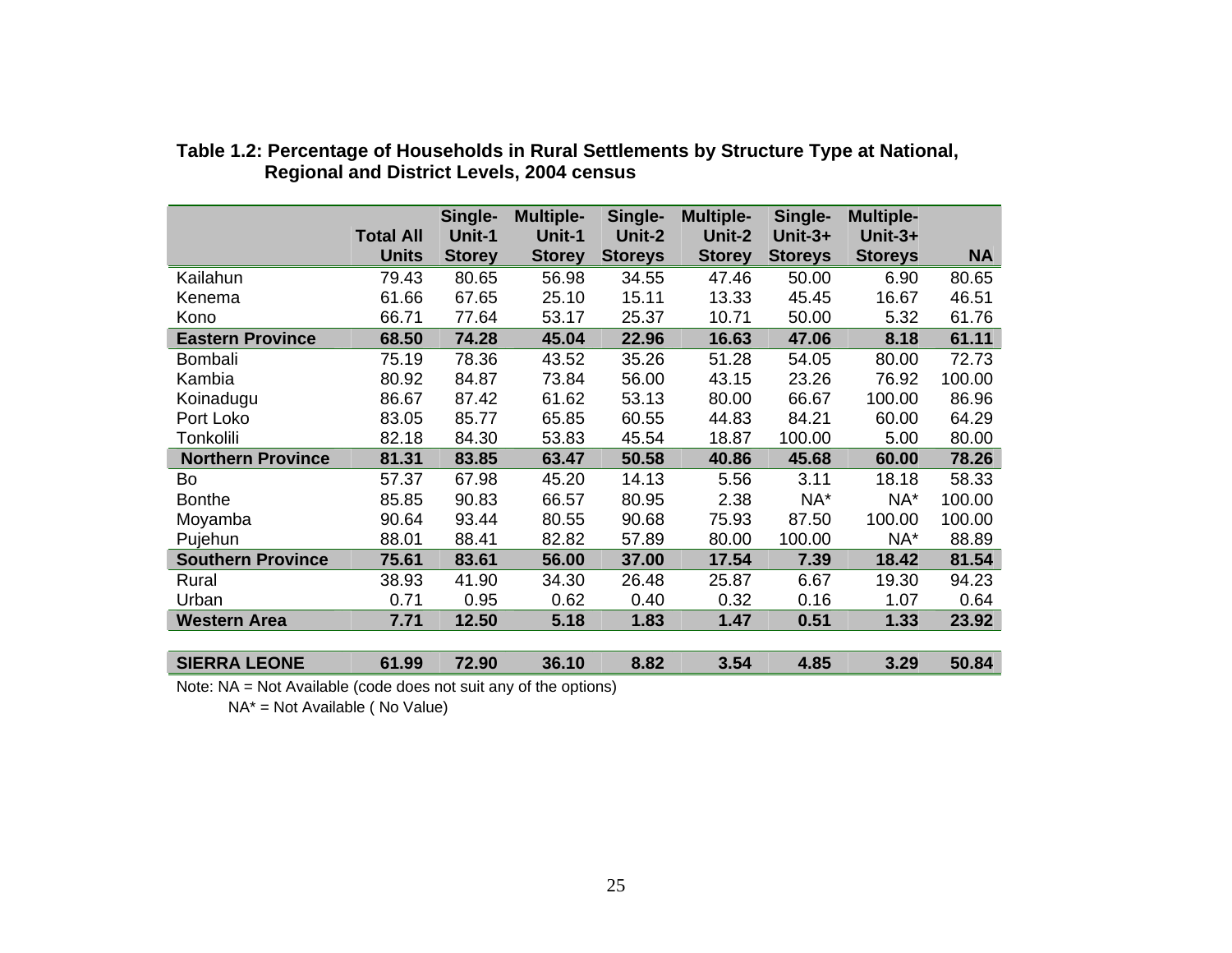|                          | <b>Total All</b> | Single-<br>Unit-1 | <b>Multiple-</b><br>Unit-1 | Single-<br>Unit-2 | <b>Multiple-</b><br>Unit-2 | Single-<br>Unit- $3+$ | <b>Multiple-</b><br>$Unit-3+$ |           |
|--------------------------|------------------|-------------------|----------------------------|-------------------|----------------------------|-----------------------|-------------------------------|-----------|
| <b>District</b>          | <b>Units</b>     | <b>Storey</b>     | <b>Storey</b>              | <b>Storeys</b>    | <b>Storey</b>              | <b>Storeys</b>        | <b>Storeys</b>                | <b>NA</b> |
| Kailahun                 | 20.57            | 19.35             | 43.02                      | 65.45             | 52.54                      | 50.00                 | 93.10                         | 19.35     |
| Kenema                   | 38.34            | 32.35             | 74.90                      | 84.89             | 86.67                      | 54.55                 | 83.33                         | 53.49     |
| Kono                     | 33.29            | 22.36             | 46.83                      | 74.63             | 89.29                      | 50.00                 | 94.68                         | 38.24     |
| <b>Eastern Province</b>  | 31.50            | 25.72             | 54.96                      | 77.04             | 83.37                      | 52.94                 | 91.82                         | 38.89     |
| Bombali                  | 24.81            | 21.64             | 56.48                      | 64.74             | 48.72                      | 45.95                 | 20.00                         | 27.27     |
| Kambia                   | 19.08            | 15.13             | 26.16                      | 44.00             | 56.85                      | 76.74                 | 23.08                         | 0.00      |
| Koinadugu                | 13.33            | 12.58             | 38.38                      | 46.88             | 20.00                      | 33.33                 | 0.00                          | 13.04     |
| Port Loko                | 16.95            | 14.23             | 34.15                      | 39.45             | 55.17                      | 15.79                 | 40.00                         | 35.71     |
| Tonkolili                | 17.82            | 15.70             | 46.17                      | 54.46             | 81.13                      | 0.00                  | 95.00                         | 20.00     |
| <b>Northern Province</b> | 18.69            | 16.15             | 36.53                      | 49.42             | 59.14                      | 54.32                 | 40.00                         | 21.74     |
| Bo                       | 42.63            | 32.02             | 54.80                      | 85.87             | 94.44                      | 96.89                 | 81.82                         | 41.67     |
| <b>Bonthe</b>            | 14.15            | 9.17              | 33.43                      | 19.05             | 97.62                      | NA*                   | NA*                           | 0.00      |
| Moyamba                  | 9.36             | 6.56              | 19.45                      | 9.32              | 24.07                      | 12.50                 | 0.00                          | 0.00      |
| Pujehun                  | 11.99            | 11.59             | 17.18                      | 42.11             | 20.00                      | 0.00                  | NA*                           | 11.11     |
| <b>Southern Province</b> | 24.39            | 16.39             | 44.00                      | 63.00             | 82.46                      | 92.61                 | 81.58                         | 18.46     |
| Rural                    | 61.07            | 58.10             | 65.70                      | 73.52             | 74.13                      | 93.33                 | 80.70                         | 5.77      |
| Urban                    | 99.29            | 99.05             | 99.38                      | 99.60             | 99.68                      | 99.84                 | 98.93                         | 99.36     |
| <b>Western Area</b>      | 92.29            | 87.50             | 94.82                      | 98.17             | 98.53                      | 99.49                 | 98.68                         | 76.08     |
|                          |                  |                   |                            |                   |                            |                       |                               |           |
| <b>SIERRA LEONE</b>      | 38.01            | 27.10             | 63.90                      | 91.18             | 96.46                      | 95.15                 | 96.71                         | 49.16     |

**Table 1.3: Percentage of Households in Urban Settlements by Structure-Type, and by National, Regional and District Levels, 2004 census**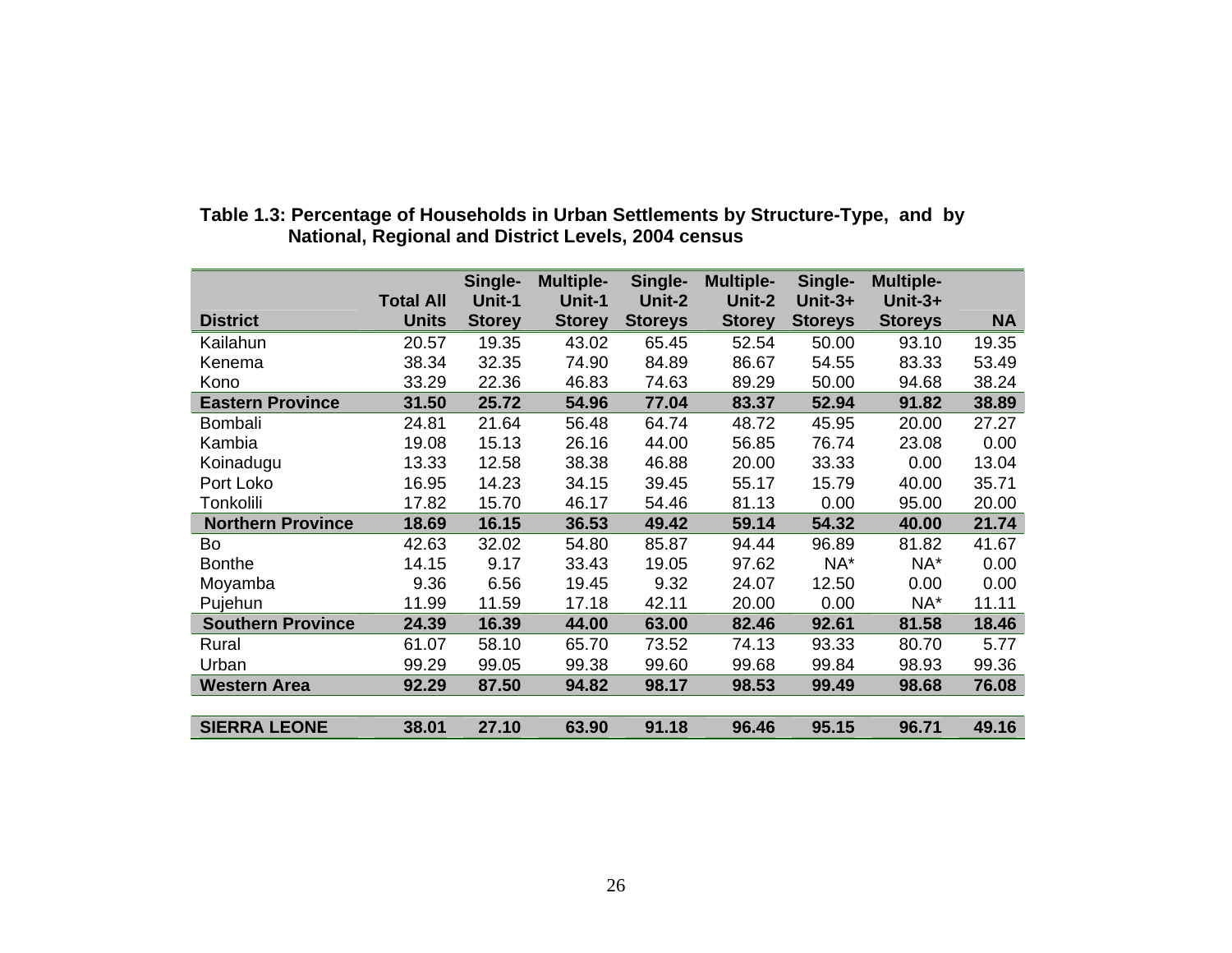| <b>District</b>          | <b>Concrete</b> | <b>Asbestos</b> | <b>Zinc</b> | <b>Thatch</b> | <b>Tarpaulin</b> | <b>Tiles</b> | <b>Others</b> | <b>Total</b> |
|--------------------------|-----------------|-----------------|-------------|---------------|------------------|--------------|---------------|--------------|
| Kailahun                 | 0.25            | 0.16            | 47.48       | 35.81         | 0.00             | 0.08         | 16.22         | 100.00       |
| Kenema                   | 0.31            | 0.41            | 67.58       | 23.47         | 0.00             | 0.03         | 8.20          | 100.00       |
| Kono                     | 0.49            | 0.96            | 56.99       | 23.32         | 0.00             | 0.06         | 18.18         | 100.00       |
| <b>Eastern Province</b>  | 0.34            | 0.49            | 58.50       | 27.20         | 0.00             | 0.06         | 13.42         | 100.00       |
| <b>Bombali</b>           | 0.27            | 0.30            | 71.08       | 26.24         | 0.00             | 0.02         | 2.09          | 100.00       |
| Kambia                   | 0.11            | 0.30            | 76.22       | 20.43         | 0.00             | 0.10         | 2.84          | 100.00       |
| Koinadugu                | 0.07            | 0.24            | 37.56       | 60.67         | 0.00             | 0.02         | 1.44          | 100.00       |
| Port Loko                | 0.37            | 0.43            | 73.45       | 17.37         | 0.00             | 0.06         | 8.31          | 100.00       |
| Tonkolili                | 0.23            | 0.26            | 61.08       | 35.92         | 0.00             | 0.09         | 2.43          | 100.00       |
| <b>Northern Province</b> | 0.23            | 0.32            | 64.77       | 30.91         | 0.00             | 0.06         | 3.72          | 100.00       |
| Bo                       | 0.30            | 1.27            | 73.06       | 20.89         | 0.00             | 0.02         | 4.46          | 100.00       |
| <b>Bonthe</b>            | 0.20            | 1.10            | 35.55       | 60.54         | 0.00             | 0.14         | 2.46          | 100.00       |
| Moyamba                  | 0.17            | 0.66            | 49.92       | 47.16         | 0.00             | 0.05         | 2.04          | 100.00       |
| Pujehun                  | 0.18            | 0.50            | 42.23       | 52.98         | 0.00             | 0.04         | 4.07          | 100.00       |
| <b>Southern Province</b> | 0.23            | 0.94            | 56.03       | 39.24         | 0.00             | 0.05         | 3.50          | 100.00       |
| Rural                    | 0.69            | 1.18            | 73.35       | 6.05          | 0.00             | 0.08         | 18.65         | 100.00       |
| Urban                    | 5.76            | 1.74            | 85.15       | 0.18          | 0.00             | 0.04         | 7.14          | 100.00       |
| <b>Western Area</b>      | 4.83            | 1.64            | 82.99       | 1.25          | 0.00             | 0.04         | 9.25          | 100.00       |
| <b>SIERRA LEONE</b>      | 1.18            | 0.76            | 64.86       | 25.86         | 0.00             | 0.05         | 7.29          | 100.00       |

#### **Table 2.1: Percentages of Household Cross-classified by materials used for Construction of Roof at National, Regional and District Levels, 2004 census**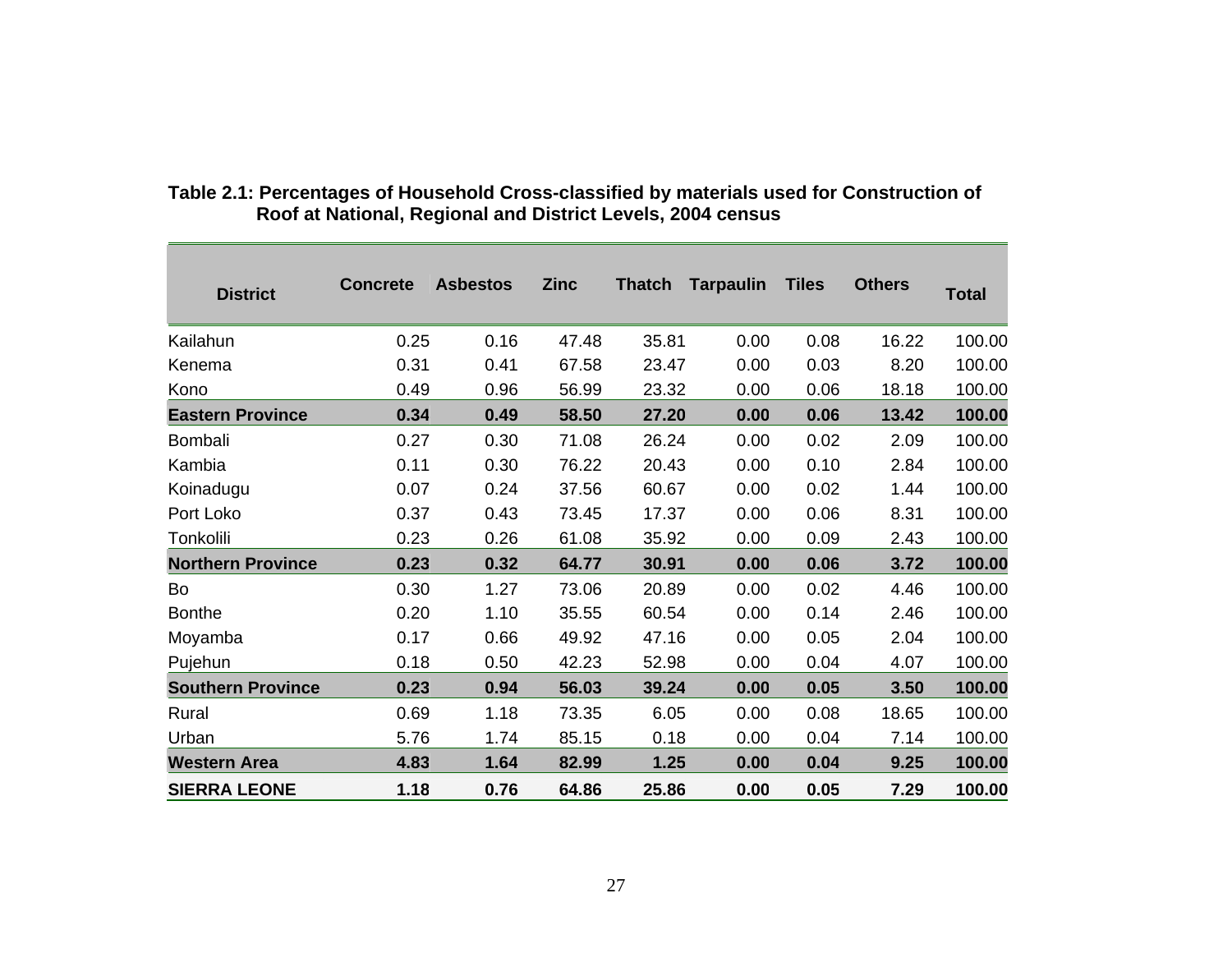|                          |              | <b>Cement</b> | <b>Clay</b>   | <b>Sand</b>  |             |               | <b>Mud</b>    | Poles/      |                  | Mud &         |              |              |
|--------------------------|--------------|---------------|---------------|--------------|-------------|---------------|---------------|-------------|------------------|---------------|--------------|--------------|
| <b>District</b>          | <b>Stone</b> | <b>Blocks</b> | <b>Bricks</b> | <b>Crete</b> | <b>Zinc</b> | <b>Timber</b> | <b>Bricks</b> | <b>Reed</b> | <b>Tarpaulin</b> | <b>Wattle</b> | <b>Other</b> | <b>Total</b> |
| Kailahun                 | 0.00         | 3.40          | 1.30          | 1.5          | 0.50        | 0.30          | 32.60         | 1.50        | 0.20             | 58.30         | 0.40         | 100.00       |
| Kenema                   | 0.00         | 11.00         | 2.40          | 3.6          | 0.60        | 0.40          | 26.60         | 1.10        | 0.20             | 53.90         | 0.10         | 100.00       |
| Kono                     | 0.01         | 13.20         | 1.50          | 2.4          | 1.00        | 0.80          | 42.00         | 2.20        | 0.20             | 36.60         | 0.10         | 100.00       |
| <b>Eastern Province</b>  | 0.04         | 9.27          | 1.83          | 2.60         | 0.69        | 0.47          | 32.71         | 1.56        | 0.19             | 50.46         | 0.18         | 100.00       |
| <b>Bombali</b>           | 0.05         | 14.02         | 2.18          | 0.30         | 0.47        | 0.42          | 69.14         | 1.51        | 0.07             | 11.62         | 0.22         | 100.00       |
| Kambia                   | 0.05         | 8.65          | 1.90          | 0.33         | 1.16        | 1.29          | 78.57         | 0.87        | 0.19             | 6.63          | 0.37         | 100.00       |
| Koinadugu                | 0.05         | 2.01          | 2.41          | 0.41         | 0.36        | 0.55          | 71.76         | 1.19        | 0.04             | 20.76         | 0.46         | 100.00       |
| Port Loko                | 0.13         | 11.20         | 1.86          | 0.47         | 0.69        | 0.28          | 67.45         | 1.92        | 0.18             | 15.44         | 0.37         | 100.00       |
| Tonkolili                | 0.05         | 4.76          | 1.18          | 0.22         | 0.55        | 0.34          | 36.78         | 2.86        | 0.08             | 53.07         | 0.11         | 100.00       |
| <b>Northern Province</b> | 0.07         | 8.66          | 1.90          | 0.35         | 0.62        | 0.51          | 63.95         | 1.74        | 0.11             | 21.79         | 0.30         | 100.00       |
| Bo                       | 0.19         | 13.93         | 3.43          | 3.50         | 0.66        | 0.25          | 22.18         | 0.61        | 0.04             | 55.15         | 0.08         | 100.00       |
| <b>Bonthe</b>            | 0.13         | 3.58          | 3.34          | 0.72         | 0.53        | 0.18          | 23.00         | 0.69        | 0.03             | 67.03         | 0.76         | 100.00       |
| Moyamba                  | 0.07         | 3.33          | 3.12          | 0.82         | 0.45        | 0.36          | 21.63         | 0.20        | 0.02             | 69.84         | 0.16         | 100.00       |
| Pujehun                  | 0.08         | 1.66          | 1.42          | 0.90         | 0.35        | 0.52          | 10.27         | 1.43        | 0.09             | 83.15         | 0.14         | 100.00       |
| <b>Southern Province</b> | 0.13         | 7.45          | 2.95          | 1.94         | 0.53        | 0.32          | 19.83         | 0.68        | 0.04             | 65.94         | 0.21         | 100.00       |
| Rural                    | 0.43         | 25.27         | 3.19          | 0.19         | 9.65        | 1.58          | 46.29         | 0.36        | 3.39             | 9.33          | 0.32         | 100.00       |
| Urban                    | 0.25         | 54.14         | 3.60          | 0.85         | 24.05       | 2.98          | 13.17         | 0.09        | 0.20             | 0.38          | 0.27         | 100.00       |
| <b>Western Area</b>      | 0.29         | 48.85         | 3.53          |              | 0.73 21.42  | 2.72          | 19.24         | 0.14        | 0.78             | 2.02          | 0.28         | 100.00       |
| <b>SIERRA LEONE</b>      | 0.10         | 16.60         | 2.40          | 1.40         | 4.80        | 0.90          | 37.10         | 1.10        | 0.30             | 35.10         | 0.20         | 100.00       |

**Table 2.2a: Percentage of Households Cross-classified by materials used for Construction of Walls at National, Regional and District Levels, 2004 census**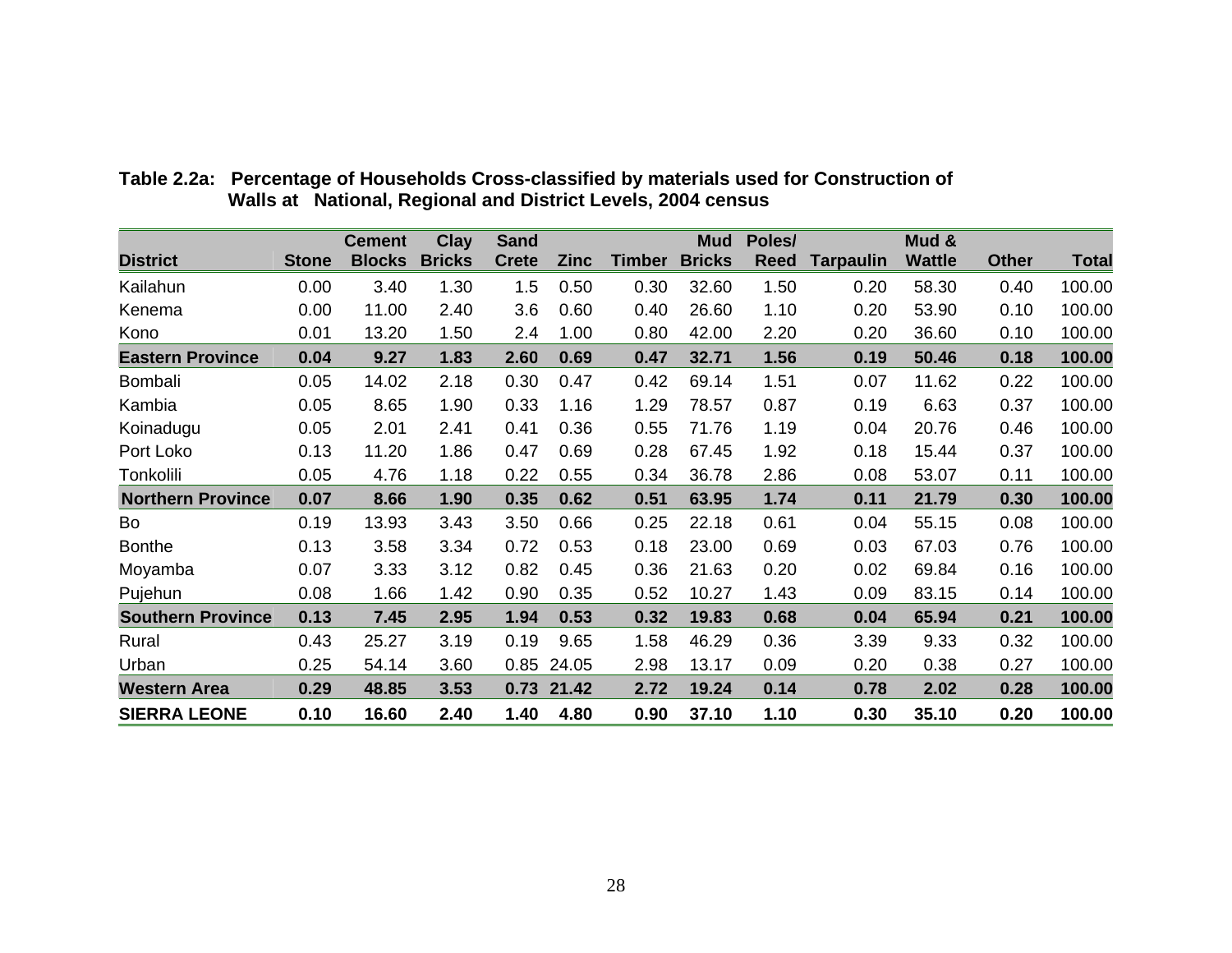#### **Table 2.2b: Percentage of Households Cross-classified by Type of Wall by Economic Activity in Sierra Leone, 2004 Census**

|                         |               |                |             | <b>Poles</b> | <b>Mud</b> |               |               |               |              |             |               |
|-------------------------|---------------|----------------|-------------|--------------|------------|---------------|---------------|---------------|--------------|-------------|---------------|
|                         |               | Tar-           |             | and          | and        | <b>Mud</b>    | <b>Clay</b>   |               |              | <b>Sand</b> | <b>Cement</b> |
|                         | <b>Others</b> | <b>Pauline</b> | <b>Zinc</b> | reeds        | wattle     | <b>bricks</b> | <b>bricks</b> | <b>Timber</b> | <b>Stone</b> | crete       | block         |
| Crop Farming            | 60.09         | 34.35          | 12.90       | 75.37        | 72.42      | 70.60         | 55.03         | 33.63         | 40.89        | 67.53       | 35.86         |
| Livestock               | 0.94          | 0.46           | 0.40        | 0.47         | 0.34       | 0.50          | 0.52          | 0.57          | 0.26         | 0.22        | 0.41          |
| Poultry                 | 0.18          | 0.13           | 0.19        | 0.09         | 0.08       | 0.09          | 0.09          | 0.14          |              | 0.05        | 0.14          |
| Hunting                 | 0.00          | 0.07           | 0.13        | 0.06         | 0.07       | 0.08          | 0.04          | 0.12          | 0.13         | 0.03        | 0.11          |
| Forestry                | 0.35          | 0.65           | 0.63        | 0.24         | 0.27       | 0.35          | 0.56          | 0.53          | 0.13         | 0.34        | 0.56          |
| Fishing                 | 2.24          | 2.21           | 3.41        | 2.85         | 2.61       | 1.96          | 2.61          | 2.99          | 3.80         | 2.28        | 2.75          |
| <b>Mining Quarrying</b> | 4.47          | 2.28           | 1.70        | 3.80         | 5.23       | 2.82          | 3.33          | 2.09          | 2.36         | 4.99        | 2.32          |
| Manufacturing           | 0.59          | 1.43           | 1.63        | 0.41         | 0.39       | 0.46          | 0.72          | 1.29          | 1.18         | 0.58        | 1.27          |
| Electric_Water          | 0.41          | 1.17           | 2.01        | 0.48         | 0.35       | 0.45          | 0.88          | 1.30          | 1.44         | 0.71        | 1.27          |
| Construction            | 2.59          | 4.10           | 6.38        | 1.50         | 1.47       | 1.83          | 3.20          | 4.92          | 3.93         | 1.90        | 4.61          |
| Trade_Repair            | 13.30         | 28.69          | 34.03       | 6.71         | 7.48       | 9.83          | 15.88         | 25.39         | 21.10        | 9.59        | 24.08         |
| Hotel_Restaurant        | 0.18          | 0.52           | 1.23        | 0.11         | 0.10       | 0.22          | 0.42          | 0.91          | 0.39         | 0.15        | 0.75          |
| Transp_Comm_Stog        | 1.35          | 2.21           | 4.20        | 0.57         | 0.50       | 0.86          | 1.66          | 2.76          | 1.83         | 1.08        | 2.91          |
| Finan_Intermed          | 0.18          | 0.52           | 1.55        | 0.28         | 0.21       | 0.31          | 0.52          | 1.06          | 0.13         | 0.32        | 1.13          |
| <b>Estate Business</b>  | 0.53          | 1.04           | 1.61        | 0.46         | 0.43       | 0.48          | 0.78          | 0.98          | 1.57         | 0.42        | 1.22          |
| Admin_Defence           | 3.18          | 3.84           | 7.45        | 1.17         | 1.15       | 1.76          | 3.03          | 5.11          | 4.46         | 1.45        | 5.13          |
| Education               | 3.88          | 3.45           | 4.98        | 1.77         | 1.99       | 2.38          | 3.11          | 4.02          | 4.19         | 2.76        | 4.06          |
| Health_Social_Wk        | 0.77          | 2.34           | 3.09        | 0.64         | 0.95       | 1.06          | 1.50          | 2.54          | 2.23         | 1.11        | 2.38          |
| Community_Service       | 4.12          | 8.52           | 10.29       | 2.78         | 3.66       | 3.51          | 5.16          | 8.24          | 8.52         | 4.07        | 7.60          |
| HH Emp. Persons         | 0.47          | 1.69           | 1.28        | 0.11         | 0.20       | 0.29          | 0.54          | 0.79          | 0.79         | 0.28        | 0.87          |
| Organisations           | 0.18          | 0.33           | 0.92        | 0.13         | 0.11       | 0.17          | 0.42          | 0.62          | 0.66         | 0.16        | 0.58          |
| <b>Total</b>            | 100           | 100            | 100         | 100          | 100        | 100           | 100           | 100           | 100          | 100         | 100           |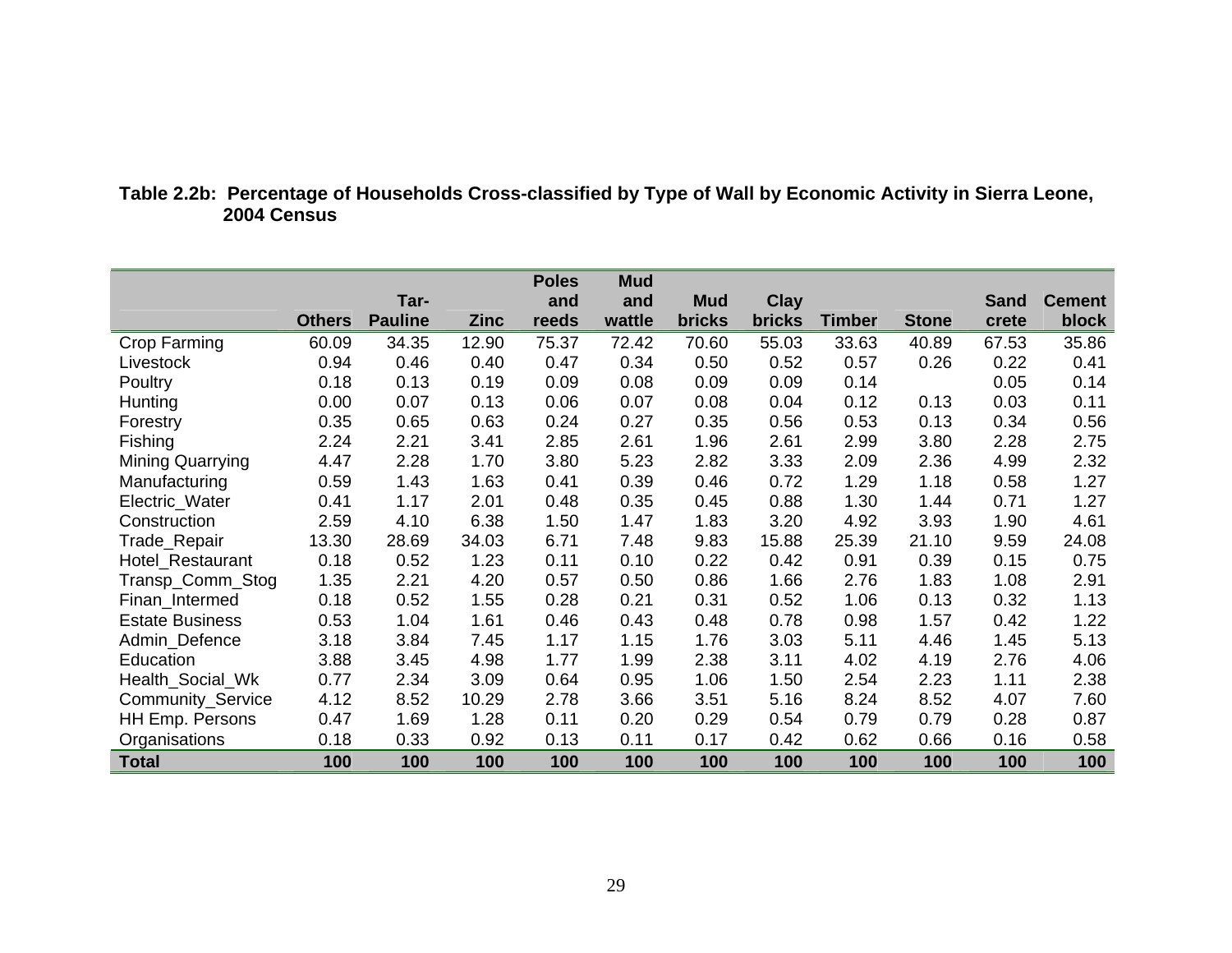| <b>District</b>          | <b>Stone</b> | <b>Tiles</b> | <b>Cements</b> | Wood | <b>Mud</b> | <b>Other</b> | <b>Total</b> |
|--------------------------|--------------|--------------|----------------|------|------------|--------------|--------------|
| Kailahun                 | 0.02         | 0.24         | 12.12          | 1.02 | 86.23      | 0.37         | 100.00       |
| Kenema                   | 0.05         | 0.95         | 29.76          | 1.04 | 68.06      | 0.14         | 100.00       |
| Kono                     | 0.03         | 0.43         | 23.79          | 1.04 | 74.53      | 0.18         | 100.00       |
| <b>Eastern Province</b>  | 0.04         | 0.59         | 22.71          | 1.03 | 75.41      | 0.22         | 100.00       |
| Bombali                  | 0.06         | 0.96         | 26.86          | 1.21 | 70.56      | 0.34         | 100.00       |
| Kambia                   | 0.07         | 0.34         | 16.95          | 1.00 | 80.97      | 0.66         | 100.00       |
| Koinadugu                | 0.03         | 0.24         | 12.79          | 1.26 | 85.46      | 0.22         | 100.00       |
| Port Loko                | 0.16         | 0.79         | 24.95          | 0.89 | 72.94      | 0.26         | 100.00       |
| Tonkolili                | 0.09         | 0.33         | 16.44          | 1.19 | 81.71      | 0.23         | 100.00       |
| <b>Northern Province</b> | 0.09         | 0.58         | 20.51          | 1.11 | 77.39      | 0.32         | 100.00       |
| Bo                       | 0.08         | 1.57         | 38.34          | 0.67 | 59.19      | 0.15         | 100.00       |
| <b>Bonthe</b>            | 0.04         | 0.37         | 16.83          | 0.71 | 81.98      | 0.07         | 100.00       |
| Moyamba                  | 0.10         | 0.45         | 15.58          | 1.05 | 82.65      | 0.17         | 100.00       |
| Pujehun                  | 0.06         | 0.23         | 13.63          | 1.05 | 84.80      | 0.24         | 100.00       |
| <b>Southern Province</b> | 0.07         | 0.86         | 24.85          | 0.84 | 73.21      | 0.16         | 100.00       |
| Rural                    | 0.40         | 3.28         | 60.16          | 1.20 | 34.52      | 0.43         | 100.00       |
| Urban                    | 0.42         | 10.05        | 81.31          | 2.15 | 5.48       | 0.59         | 100.00       |
| <b>Western Area</b>      | 0.42         | 8.81         | 77.44          | 1.98 | 10.79      | 0.56         | 100.00       |
| <b>SIERRA LEONE</b>      | 0.14         | 2.29         | 33.44          | 1.20 | 62.61      | 0.31         | 100.00       |

#### **Table 2.3: Percentage of Households Cross-classified by materials used for Construction of Floor at National, Regional and District Levels, 2004 census**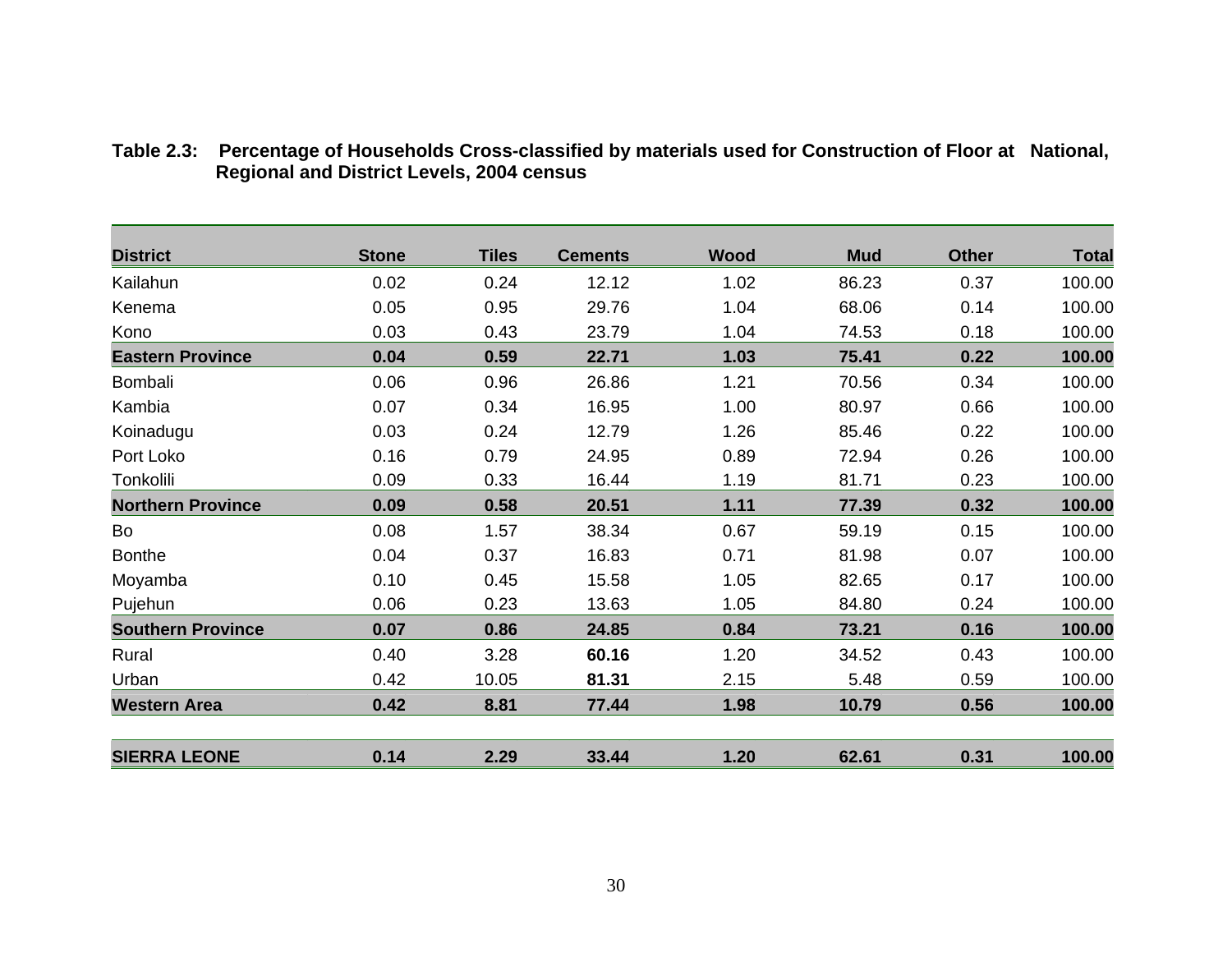| <b>District</b>          | <b>No Repairs</b> | <b>Minor Repairs</b> | <b>Rehabilitation</b> | <b>Reconstruction</b> | <b>Total</b> |
|--------------------------|-------------------|----------------------|-----------------------|-----------------------|--------------|
| Kailahun                 | 4.65              | 45.15                | 29.47                 | 20.73                 | 100.00       |
| Kenema                   | 7.64              | 59.52                | 24.64                 | 8.20                  | 100.00       |
| Kono                     | 7.74              | 54.82                | 29.23                 | 8.21                  | 100.00       |
| <b>Eastern Province</b>  | 6.75              | 53.82                | 27.39                 | 12.04                 | 100.00       |
| Bombali                  | 9.07              | 60.43                | 21.60                 | 8.90                  | 100.00       |
| Kambia                   | 7.02              | 57.99                | 26.65                 | 8.33                  | 100.00       |
| Koinadugu                | 12.56             | 59.53                | 22.07                 | 5.84                  | 100.00       |
| Port Loko                | 7.10              | 59.11                | 26.09                 | 7.70                  | 100.00       |
| Tonkolili                | 6.61              | 61.35                | 24.93                 | 7.12                  | 100.00       |
| <b>Northern Province</b> | 8.37              | 59.79                | 24.20                 | 7.65                  | 100.00       |
| Bo                       | 9.76              | 66.11                | 20.81                 | 3.32                  | 100.00       |
| <b>Bonthe</b>            | 7.09              | 63.81                | 26.04                 | 3.06                  | 100.00       |
| Moyamba                  | 4.35              | 63.13                | 28.52                 | 4.00                  | 100.00       |
| Pujehun                  | 3.06              | 58.16                | 33.13                 | 5.65                  | 100.00       |
| <b>Southern Province</b> | 6.73              | 63.49                | 25.86                 | 3.91                  | 100.00       |
| Rural                    | 14.29             | 53.57                | 21.83                 | 10.30                 | 100.00       |
| Urban                    | 21.44             | 57.77                | 15.14                 | 5.64                  | 100.00       |
| <b>Western Area</b>      | 20.13             | 57.00                | 16.37                 | 6.50                  | 100.00       |
| <b>SIERRA LEONE</b>      | 9.94              | 58.51                | 23.83                 | 7.72                  | 100.00       |

#### **Table 3.1: Percentage of Households Cross-classified by Repairs needs on Structures at National, Regional and District Levels, 2004 census**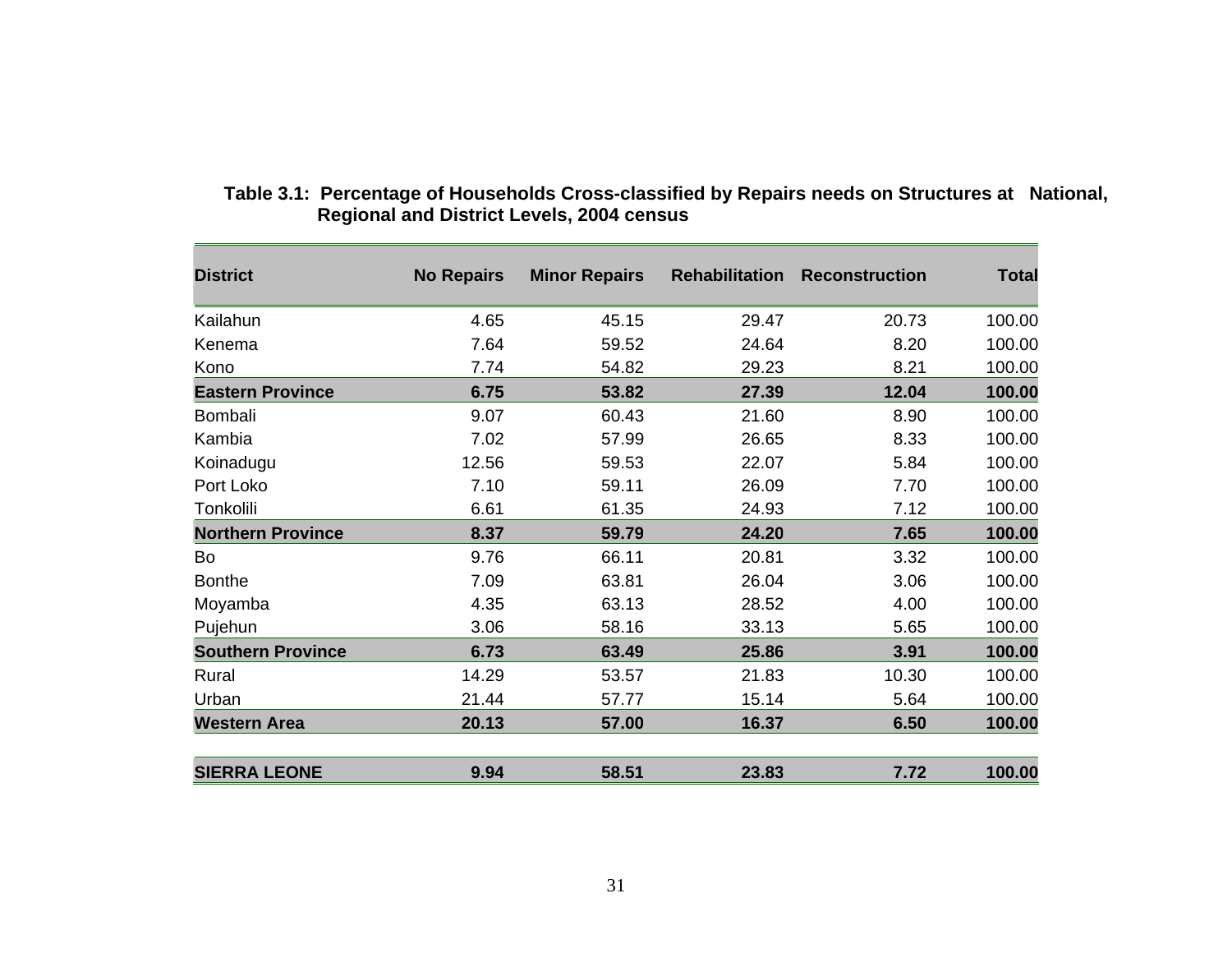|                          |              |                         |       |                        |           | <b>Un-Mechan</b> |               | Neigh- |              |      |              |
|--------------------------|--------------|-------------------------|-------|------------------------|-----------|------------------|---------------|--------|--------------|------|--------------|
|                          | <b>Piped</b> | Piped in                |       | <b>Public Protecte</b> | protected | ical             | River/        | bours  | <b>Water</b> |      |              |
| <b>District</b>          |              | <b>Indoors Compound</b> | Tap   | d Well                 | Well      | <b>Well</b>      | <b>Stream</b> | Tap    | Vendor Other |      | <b>Total</b> |
| Kailahun                 | 0.24         | 0.15                    | 19.59 | 16.09                  | 17.25     | 16.96            | 28.94         | 0.40   | 0.11         | 0.26 | 100.00       |
| Kenema                   | 0.87         | 4.64                    | 16.55 | 16.08                  | 14.66     | 11.23            | 28.50         | 7.18   | 0.25         | 0.05 | 100.00       |
| Kono                     | 0.21         | 0.86                    | 17.78 | 20.56                  | 10.42     | 9.46             | 39.87         | 0.70   | 0.10         | 0.06 | 100.00       |
| <b>Eastern Province</b>  | 0.49         | 2.22                    | 17.82 | 17.32                  | 14.28     | 12.49            | 31.79         | 3.31   | 0.16         | 0.12 | 100.00       |
| Bombali                  | 0.30         | 0.55                    | 7.75  | 24.63                  | 17.04     | 8.45             | 40.54         | 0.32   | 0.16         | 0.26 | 100.00       |
| Kambia                   | 0.31         | 0.30                    | 3.69  | 15.84                  | 31.24     | 9.23             | 36.43         | 0.43   | 2.08         | 0.46 | 100.00       |
| Koinadugu                | 0.23         | 0.39                    | 9.35  | 12.30                  | 5.90      | 8.15             | 63.29         | 0.09   | 0.15         | 0.13 | 100.00       |
| Port Loko                | 0.34         | 0.92                    | 4.49  | 11.81                  | 16.06     | 15.86            | 48.74         | 1.41   | 0.34         | 0.03 | 100.00       |
| Tonkolili                | 0.36         | 0.58                    | 7.39  | 14.53                  | 14.27     | 5.64             | 56.91         | 0.18   | 0.09         | 0.03 | 100.00       |
| <b>Northern Province</b> | 0.31         | 0.59                    | 6.55  | 16.05                  | 16.39     | 9.80             | 49.14         | 0.54   | 0.46         | 0.16 | 100.00       |
| Bo                       | 0.53         | 0.57                    | 18.47 | 25.01                  | 7.17      | 22.32            | 23.48         | 1.79   | 0.52         | 0.13 | 100.00       |
| <b>Bonthe</b>            | 0.30         | 0.13                    | 6.73  | 10.60                  | 21.99     | 14.18            | 45.56         | 0.48   | 0.01         | 0.03 | 100.00       |
| Moyamba                  | 0.25         | 0.16                    | 1.60  | 11.56                  | 15.57     | 6.38             | 64.10         | 0.23   | 0.08         | 0.06 | 100.00       |
| Pujehun                  | 0.38         | 0.22                    | 14.30 | 4.00                   | 9.14      | 29.21            | 42.35         | 0.26   | 0.05         | 0.08 | 100.00       |
| <b>Southern Province</b> | 0.40         | 0.34                    | 11.82 | 15.55                  | 11.71     | 18.57            | 40.35         | 0.92   | 0.25         | 0.09 | 100.00       |
| Rural                    | 4.51         | 10.87                   | 27.22 | 17.06                  | 9.94      | 7.24             | 11.31         | 11.52  | 0.20         | 0.13 | 100.00       |
| Urban                    | 6.68         | 22.33                   | 31.45 | 10.73                  | 6.26      | 0.67             | 4.57          | 16.20  | 0.66         | 0.45 | 100.00       |
| <b>Western Area</b>      | 6.28         | 20.23                   | 30.68 | 11.89                  | 6.93      | 1.88             | 5.81          | 15.34  | 0.57         | 0.39 | 100.00       |
| <b>SIERRA LEONE</b>      | 1.57         | 4.89                    | 15.47 | 15.43                  | 12.91     | 10.86            | 34.01         | 4.31   | 0.36         | 0.18 | 100.00       |

#### **Table 4.1a: Percentage of Households Cross-classified by Sources of Water at National, Regional and District Levels, 2004 census**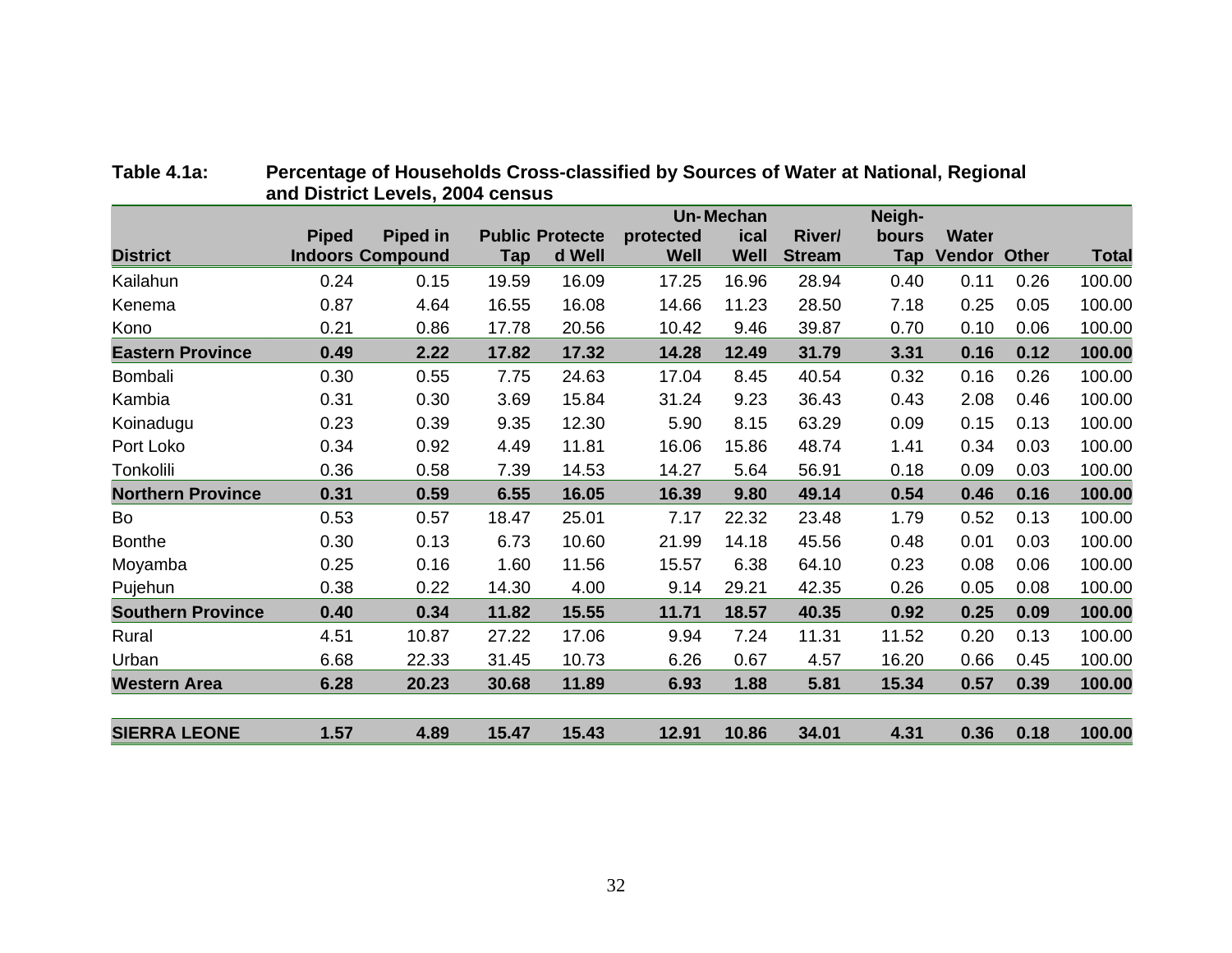|                          | <b>TAP</b> |       | <b>WELLS (ALL TYPES)</b> |       | <b>RIVERS</b> |       | <b>OTHER</b> |      |
|--------------------------|------------|-------|--------------------------|-------|---------------|-------|--------------|------|
| <b>District</b>          | 1985       | 2004  | 1985                     | 2004  | 1985          | 2004  | 1985         | 2004 |
| Kailahun                 | 3.60       | 20.38 | 54.60                    | 50.31 | 39.20         | 28.94 | 2.50         | 0.37 |
| Kenema                   | 18.20      | 29.24 | 40.20                    | 41.96 | 39.50         | 28.50 | 1.40         | 0.29 |
| Kono                     | 6.10       | 19.54 | 48.60                    | 40.43 | 39.30         | 39.87 | 3.70         | 0.16 |
| <b>Eastern Province</b>  | 10.10      | 23.84 | 46.90                    | 44.09 | 39.30         | 31.79 | 2.50         | 0.28 |
| Bombali                  | 1.70       | 8.92  | 55.10                    | 50.12 | 40.30         | 40.54 | 3.0          | 0.42 |
| Kambia                   | 1.0        | 4.73  | 57.0                     | 56.30 | 37.70         | 36.43 | 3.60         | 2.54 |
| Koinadugu                | 3.80       | 10.06 | 29.40                    | 26.36 | 62.60         | 63.29 | 4.20         | 0.29 |
| Port Loko                | 6.10       | 7.16  | 37.40                    | 43.74 | 50.70         | 48.74 | 5.70         | 0.36 |
| Tonkolili                | 4.10       | 8.52  | 31.30                    | 34.45 | 62.60         | 56.91 | 1.80         | 0.12 |
| <b>Northern Province</b> | 3.60       | 7.99  | 41.20                    | 42.25 | 51.30         | 49.14 | 3.80         | 0.62 |
| Bo                       | 1.50       | 21.36 | 41.80                    | 54.51 | 55.70         | 23.48 | 0.80         | 0.65 |
| <b>Bonthe</b>            | 2.0        | 7.64  | 31.80                    | 46.76 | 62.90         | 45.56 | 3.20         | 0.04 |
| Moyamba                  | 9.0        | 2.24  | 24.70                    | 33.51 | 63.0          | 64.10 | 2.90         | 0.15 |
| Pujehun                  | 0.40       | 15.17 | 18.60                    | 42.35 | 78.50         | 42.35 | 2.50         | 0.13 |
| <b>Southern Province</b> | 3.60       | 13.48 | 32.20                    | 45.83 | 62.10         | 40.35 | 2.00         | 0.34 |
| Rural                    | 50.30      | 54.11 | 16.50                    | 34.24 | 25.80         | 11.31 | 3.40         | 0.33 |
| Urban                    | 88.50      | 76.66 | 6.60                     | 17.66 | 2.40          | 4.57  | 2.50         | 1.10 |
| <b>Western Area</b>      | 84.30      | 72.54 | 7.80                     | 20.70 | 5.20          | 5.81  | 2.60         | 0.96 |
|                          |            |       |                          |       |               |       |              |      |
| <b>SIERRA LEONE</b>      | 18.00      | 26.24 | 35.50                    | 39.21 | 43.20         | 34.01 | 2.80         | 0.54 |

**Table 4.1b: Comparison Between 1985 And 2004 Censuses Of The Percentages Of Households By Sources Drinking Water and by National, Regional and District levels, 2004 Census**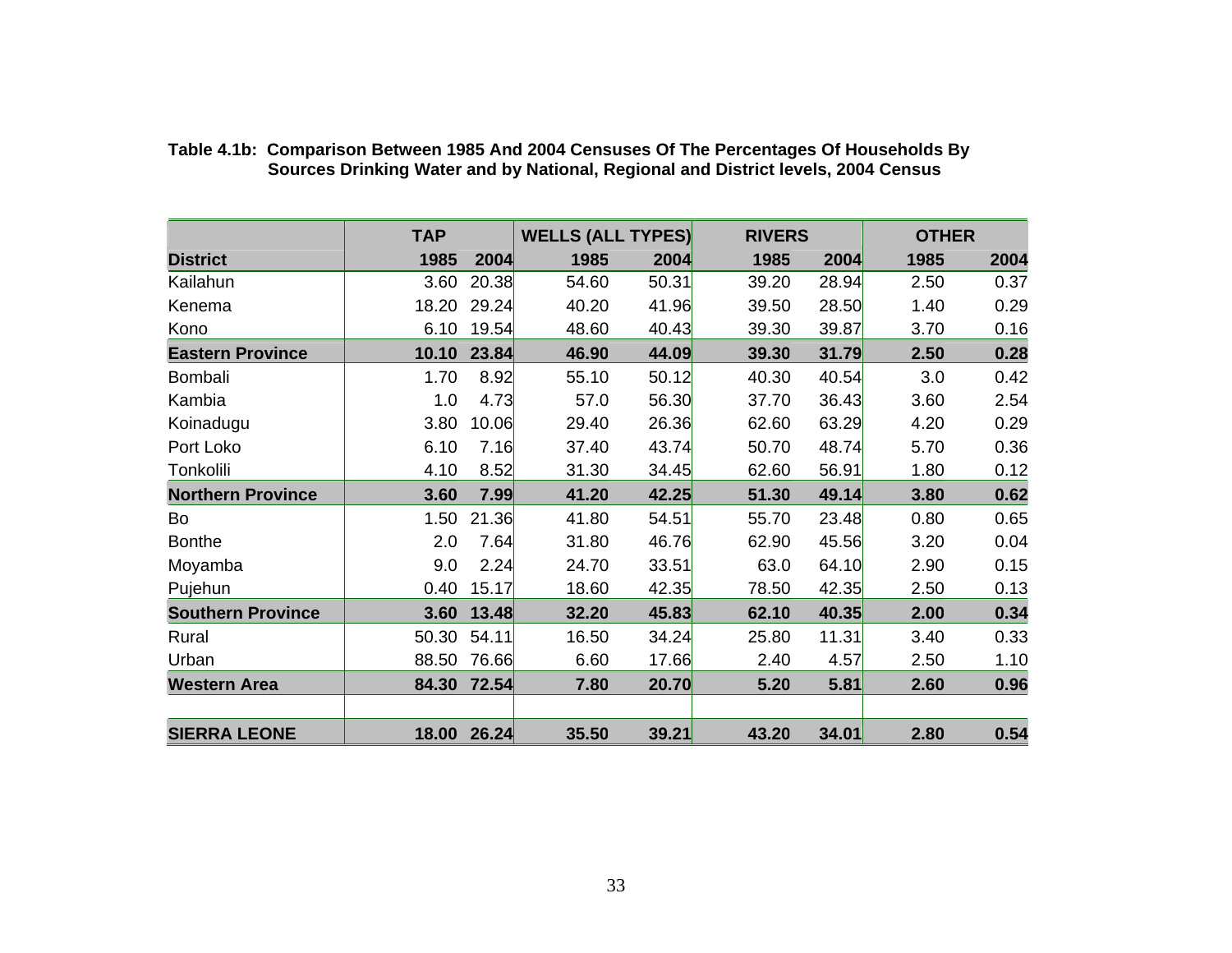| <b>District</b>          |            |                                 |                                  | <b>Communal</b> |               |                       |              |            |                                 | <b>Private</b>                   |            |               |              |
|--------------------------|------------|---------------------------------|----------------------------------|-----------------|---------------|-----------------------|--------------|------------|---------------------------------|----------------------------------|------------|---------------|--------------|
|                          | <b>VIP</b> | <b>Flushed</b><br><b>Inside</b> | <b>Flushed</b><br><b>Outside</b> | Pit             | <b>Bucket</b> | Bush/<br><b>River</b> | <b>Other</b> | <b>VIP</b> | <b>Flushed</b><br><b>Inside</b> | <b>Flushed</b><br><b>Outside</b> | <b>Pit</b> | <b>Bucket</b> | <b>Other</b> |
| Kailahun                 | 3.38       | 0.16                            | 0.22                             | 34.83           | 0.06          | 53.84                 | 0.94         | 0.27       | 0.11                            | 0.01                             | 5.38       | 0.01          | 0.79         |
| Kenema                   | 1.04       | 0.50                            | 0.13                             | 43.32           | 0.08          | 40.60                 | 1.33         | 0.38       | 0.61                            | 0.05                             | 10.72      | 0.13          | 1.10         |
| Kono                     | 0.56       | 0.22                            | 0.10                             | 68.36           | 0.04          | 11.51                 | 0.20         | 0.15       | 0.23                            | 0.03                             | 18.33      | 0.02          | 0.27         |
| <b>Eastern Province</b>  | 1.62       | 0.32                            | 0.15                             | 47.66           | 0.06          | 36.59                 | 0.90         | 0.28       | 0.35                            | 0.03                             | 11.20      | 0.07          | 0.77         |
| Bombali                  | 1.37       | 0.45                            | 0.10                             | 57.78           | 0.05          | 18.75                 | 0.34         | 0.55       | 0.40                            | 0.05                             | 19.45      | 0.08          | 0.63         |
| Kambia                   | 0.40       | 0.24                            | 0.07                             | 68.83           | 0.02          | 22.41                 | 0.76         | 0.09       | 0.17                            | 0.01                             | 6.80       | 0.01          | 0.16         |
| Koinadugu                | 0.29       | 0.11                            | 0.03                             | 57.29           | 0.02          | 25.99                 | 1.17         | 0.14       | 0.16                            | 0.02                             | 13.37      | 0.01          | 1.41         |
| Port Loko                | 1.11       | 0.28                            | 0.22                             | 56.63           | 0.06          | 27.50                 | 0.73         | 0.56       | 0.54                            | 0.16                             | 11.04      | 0.05          | 1.11         |
| Tonkolili                | 0.30       | 0.15                            | 0.05                             | 60.68           | 0.08          | 23.20                 | 0.74         | 0.09       | 0.20                            | 0.02                             | 14.13      | 0.01          | 0.35         |
| <b>Northern Province</b> | 0.77       | 0.26                            | 0.10                             | 59.57           | 0.05          | 23.58                 | 0.72         | 0.33       | 0.32                            | 0.06                             | 13.45      | 0.04          | 0.76         |
| Bo                       | 1.28       | 0.54                            | 0.15                             | 36.83           | 0.09          | 39.51                 | 0.47         | 0.45       | 1.14                            | 0.11                             | 18.65      | 0.08          | 0.69         |
| <b>Bonthe</b>            | 0.76       | 0.26                            | 0.04                             | 16.40           | 0.16          | 75.92                 | 0.66         | 0.03       | 0.29                            | 0.07                             | 5.01       | 0.09          | 0.33         |
| Moyamba                  | 0.85       | 0.14                            | 0.04                             | 21.97           | 0.04          | 66.65                 | 0.29         | 0.30       | 0.30                            | 0.03                             | 8.88       | 0.02          | 0.47         |
| Pujehun                  | 4.24       | 0.13                            | 0.03                             | 31.30           | 0.08          | 57.70                 | 0.53         | 0.17       | 0.22                            | 0.01                             | 5.05       | 0.00          | 0.53         |
| <b>Southern Province</b> | 1.68       | 0.32                            | 0.08                             | 29.20           | 0.09          | 54.90                 | 0.46         | 0.30       | 0.63                            | 0.06                             | 11.66      | 0.05          | 0.55         |
| Rural                    | 1.00       | 1.91                            | 0.86                             | 47.78           | 0.19          | 22.95                 | 0.78         | 0.75       | 5.87                            | 0.76                             | 15.00      | 0.04          | 2.11         |
| Urban                    | 0.92       | 4.71                            | 1.87                             | 59.70           | 0.26          | 5.31                  | 0.61         | 0.67       | 8.92                            | 0.85                             | 15.24      | 0.30          | 0.62         |
| <b>Western Area</b>      | 0.93       | 4.20                            | 1.69                             | 57.52           | 0.25          | 8.54                  | 0.64         | 0.68       | 8.36                            | 0.84                             | 15.20      | 0.25          | 0.89         |
|                          |            |                                 |                                  |                 |               |                       |              |            |                                 |                                  |            |               |              |
| <b>SIERRA LEONE</b>      | 1.23       | 1.08                            | 0.43                             | 49.33           | 0.10          | 30.90                 | 0.69         | 0.38       | 2.01                            | 0.21                             | 12.82      | 0.09          | 0.74         |

#### **Table 4.2a: Percentage of Households Cross-classified by Kind of Toilet Facilities and at National, Regional and District Levels, 2004 census**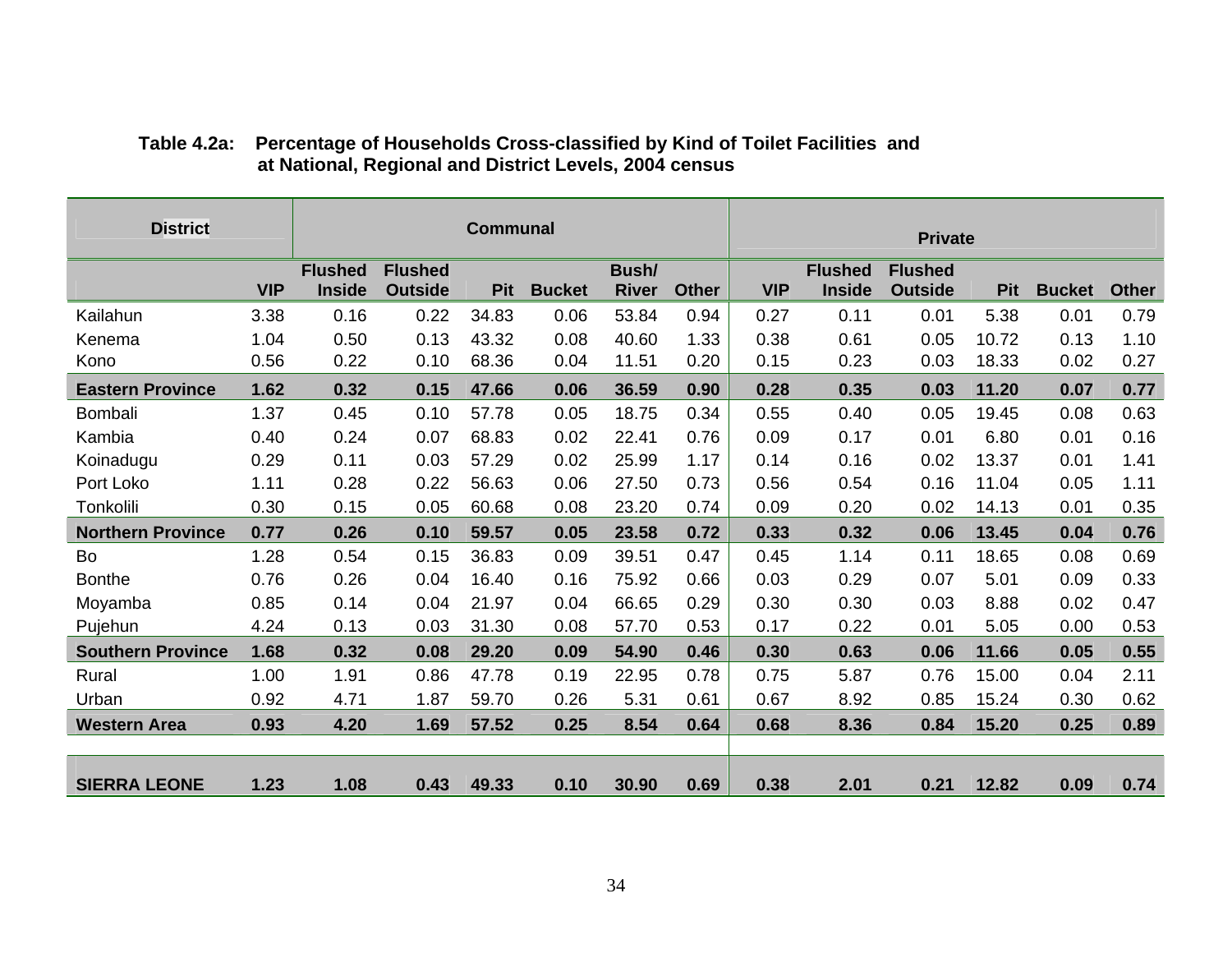|                          |            | <b>Flushed</b> | <b>Flushed</b> |            |               | Bush/        |              |
|--------------------------|------------|----------------|----------------|------------|---------------|--------------|--------------|
| <b>District</b>          | <b>VIP</b> | <b>Inside</b>  | <b>Outside</b> | <b>Pit</b> | <b>Bucket</b> | <b>River</b> | <b>Other</b> |
| Kailahun                 | 3.65       | 0.27           | 0.22           | 40.21      | 0.07          | 53.84        | 1.73         |
| Kenema                   | 1.42       | 1.11           | 0.19           | 54.04      | 0.21          | 40.60        | 2.43         |
| Kono                     | 0.70       | 0.45           | 0.13           | 86.69      | 0.06          | 11.51        | 0.47         |
| <b>Eastern Province</b>  | 1.90       | 0.67           | 0.18           | 58.86      | 0.13          | 36.59        | 1.67         |
| Bombali                  | 1.92       | 0.86           | 0.15           | 77.24      | 0.12          | 18.75        | 0.96         |
| Kambia                   | 0.49       | 0.41           | 0.09           | 75.64      | 0.03          | 22.41        | 0.93         |
| Koinadugu                | 0.43       | 0.27           | 0.04           | 70.66      | 0.03          | 25.99        | 2.58         |
| Port Loko                | 1.67       | 0.82           | 0.39           | 67.67      | 0.11          | 27.50        | 1.84         |
| Tonkolili                | 0.39       | 0.35           | 0.06           | 74.81      | 0.09          | 23.20        | 1.09         |
| <b>Northern Province</b> | 1.09       | 0.59           | 0.17           | 73.01      | 0.08          | 23.58        | 1.47         |
| Bo                       | 1.73       | 1.68           | 0.26           | 55.48      | 0.17          | 39.51        | 1.16         |
| <b>Bonthe</b>            | 0.78       | 0.55           | 0.10           | 21.41      | 0.25          | 75.92        | 0.98         |
| Moyamba                  | 1.15       | 0.45           | 0.07           | 30.86      | 0.07          | 66.65        | 0.77         |
| Pujehun                  | 4.41       | 0.35           | 0.04           | 36.35      | 0.08          | 57.70        | 1.06         |
| <b>Southern Province</b> | 1.98       | 0.96           | 0.15           | 40.86      | 0.14          | 54.90        | 1.02         |
| Rural                    | 1.75       | 7.79           | 1.62           | 62.78      | 0.23          | 22.95        | 2.88         |
| Urban                    | 1.59       | 13.63          | 2.73           | 74.95      | 0.56          | 5.31         | 1.24         |
| <b>Western Area</b>      | 1.62       | 12.56          | 2.52           | 72.72      | 0.50          | 8.54         | 1.54         |
| <b>SIERRA LEONE</b>      | 1.61       | 3.09           | 0.64           | 62.15      | 0.19          | 30.90        | 1.44         |

#### **Table 4.2b: Percentage of Households Cross-classified by Kind of Toilet Facilities and at National, Regional and District Levels, 2004 census**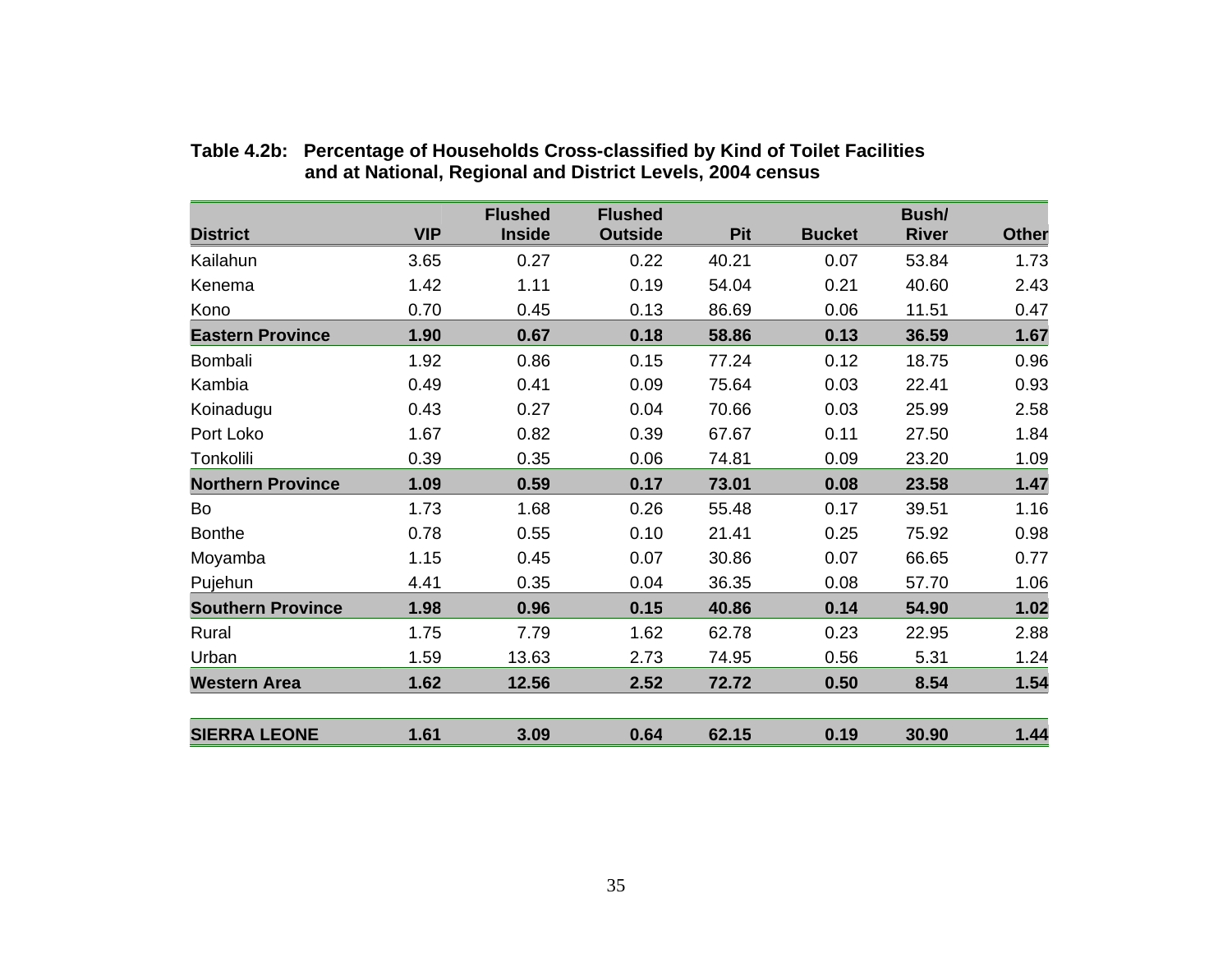|                          |               | <b>Outside</b> | <b>Outside</b>   |              |             |              |
|--------------------------|---------------|----------------|------------------|--------------|-------------|--------------|
| <b>District</b>          | <b>Inside</b> | <b>Built</b>   | <b>Makeshift</b> | <b>Other</b> | <b>None</b> | <b>Total</b> |
| Kailahun                 | 0.85          | 31.59          | 41.08            | 5.21         | 21.27       | 100.00       |
| Kenema                   | 2.69          | 31.62          | 42.68            | 5.62         | 17.39       | 100.00       |
| Kono                     | 1.30          | 42.95          | 40.15            | 5.91         | 9.69        | 100.00       |
| <b>Eastern Province</b>  | 1.74          | 34.75          | 41.49            | 5.58         | 16.44       | 100.00       |
| Bombali                  | 1.52          | 55.20          | 31.19            | 4.90         | 7.18        | 100.00       |
| Kambia                   | 1.49          | 45.12          | 44.57            | 2.02         | 6.79        | 100.00       |
| Koinadugu                | 0.34          | 24.35          | 51.78            | 11.75        | 11.78       | 100.00       |
| Port Loko                | 1.88          | 41.61          | 43.28            | 5.03         | 8.20        | 100.00       |
| Tonkolili                | 1.40          | 56.82          | 29.53            | 4.60         | 7.65        | 100.00       |
| <b>Northern Province</b> | 1.38          | 45.52          | 39.24            | 5.61         | 8.25        | 100.00       |
| Bo                       | 2.78          | 31.15          | 44.85            | 9.37         | 11.85       | 100.00       |
| <b>Bonthe</b>            | 1.21          | 15.58          | 63.42            | 7.05         | 12.74       | 100.00       |
| Moyamba                  | 0.78          | 21.99          | 54.73            | 6.45         | 16.05       | 100.00       |
| Pujehun                  | 0.56          | 21.36          | 56.25            | 4.89         | 16.93       | 100.00       |
| <b>Southern Province</b> | 1.63          | 24.78          | 52.13            | 7.44         | 14.01       | 100.00       |
| Rural                    | 8.16          | 50.01          | 29.81            | 3.86         | 8.16        | 100.00       |
| Urban                    | 15.41         | 66.14          | 15.62            | 1.28         | 1.55        | 100.00       |
| <b>Western Area</b>      | 14.08         | 63.19          | 18.22            | 1.76         | 2.76        | 100.00       |
|                          |               |                |                  |              |             |              |
| <b>SIERRA LEONE</b>      | 4.07          | 41.66          | 38.48            | 5.24         | 10.55       | 100.00       |

**Table 4.3: Percentage of Households Cross-classified by Kind of Bathing Facilities and at National, Regional and District Levels, 2004 census**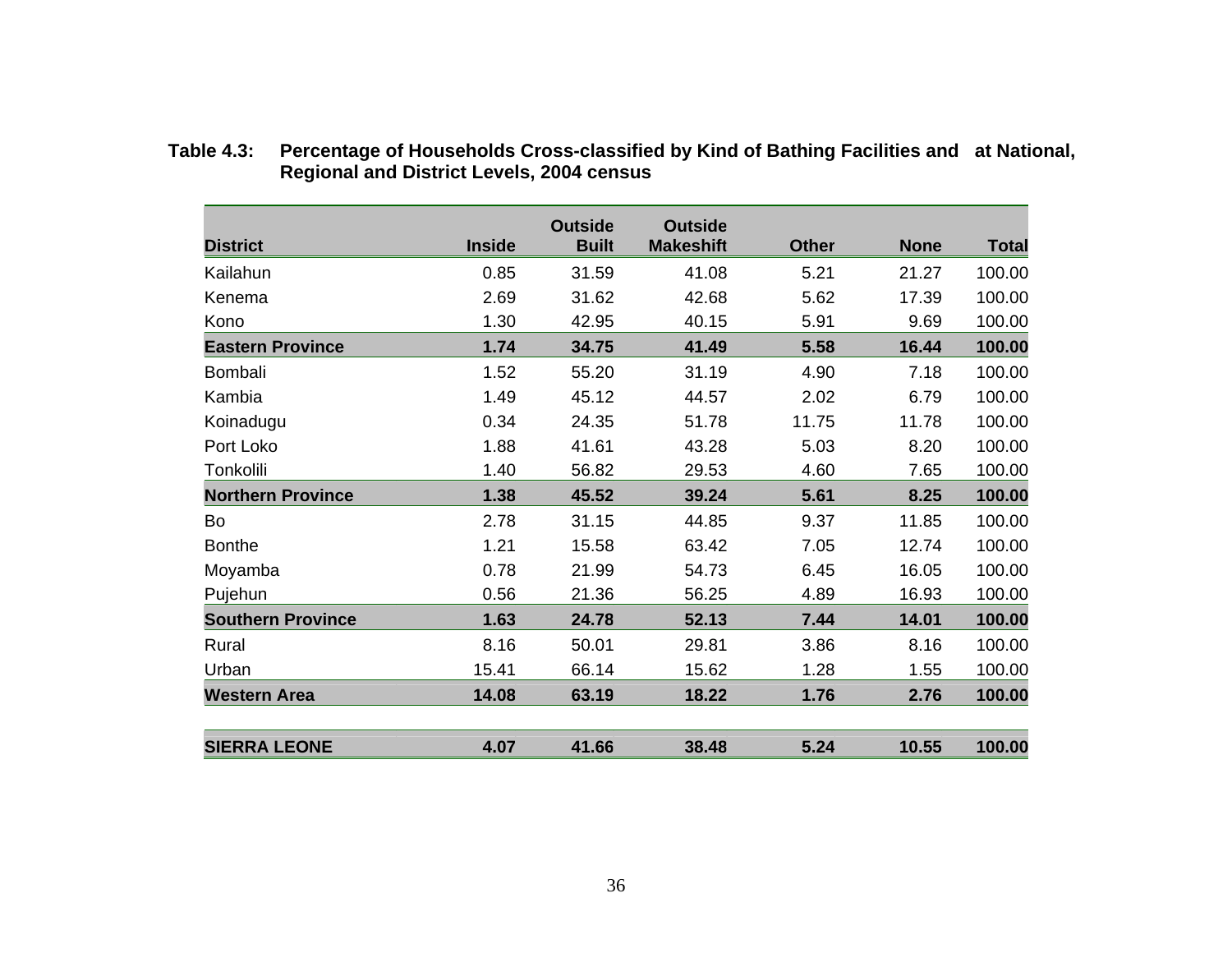|                          |                  | <b>Dumped</b>   |              |               | <b>Deposited in</b> |              |              |
|--------------------------|------------------|-----------------|--------------|---------------|---------------------|--------------|--------------|
| <b>District</b>          | <b>Collected</b> | <b>Anywhere</b> | <b>Burnt</b> | <b>Buried</b> | <b>Bin</b>          | <b>Other</b> | <b>Total</b> |
| Kailahun                 | 1.60             | 44.61           | 0.91         | 0.80          | 50.74               | 1.34         | 100.00       |
| Kenema                   | 1.50             | 25.89           | 3.12         | 1.85          | 66.18               | 1.46         | 100.00       |
| Kono                     | 1.01             | 32.46           | 1.61         | 2.01          | 62.02               | 0.90         | 100.00       |
| <b>Eastern Province</b>  | 1.40             | 33.43           | 2.02         | 1.57          | 60.30               | 1.27         | 100.00       |
| Bombali                  | 3.42             | 33.60           | 7.00         | 4.85          | 50.18               | 0.95         | 100.00       |
| Kambia                   | 3.36             | 43.40           | 7.33         | 3.20          | 41.25               | 1.47         | 100.00       |
| Koinadugu                | 3.81             | 38.64           | 6.50         | 3.27          | 46.80               | 0.97         | 100.00       |
| Port Loko                | 3.70             | 44.24           | 6.86         | 6.57          | 37.52               | 1.11         | 100.00       |
| Tonkolili                | 2.90             | 31.93           | 3.61         | 3.25          | 57.31               | 0.99         | 100.00       |
| <b>Northern Province</b> | 3.44             | 38.17           | 6.24         | 4.46          | 46.61               | 1.08         | 100.00       |
| Bo                       | 1.65             | 21.12           | 4.91         | 5.73          | 64.66               | 1.94         | 100.00       |
| <b>Bonthe</b>            | 2.56             | 37.53           | 1.18         | 1.74          | 56.06               | 0.93         | 100.00       |
| Moyamba                  | 1.16             | 42.71           | 2.13         | 1.78          | 51.14               | 1.07         | 100.00       |
| Pujehun                  | 0.55             | 32.35           | 1.07         | 0.99          | 63.95               | 1.09         | 100.00       |
| <b>Southern Province</b> | 1.44             | 30.97           | 2.94         | 3.27          | 59.96               | 1.42         | 100.00       |
| Rural                    | 2.77             | 16.58           | 18.78        | 5.25          | 51.41               | 5.21         | 100.00       |
| Urban                    | 9.89             | 15.35           | 12.50        | 3.32          | 51.72               | 7.21         | 100.00       |
| <b>Western Area</b>      | 8.59             | 15.58           | 13.65        | 3.67          | 51.66               | 6.84         | 100.00       |
| <b>SIERRA LEONE</b>      | 3.50             | 30.82           | 5.90         | 3.29          | 54.13               | 2.36         | 100.00       |

#### **Table 4.4: Percentage of Households Cross-classified by methods of disposal of Rubbish at National, Regional and District Levels, 2004 census**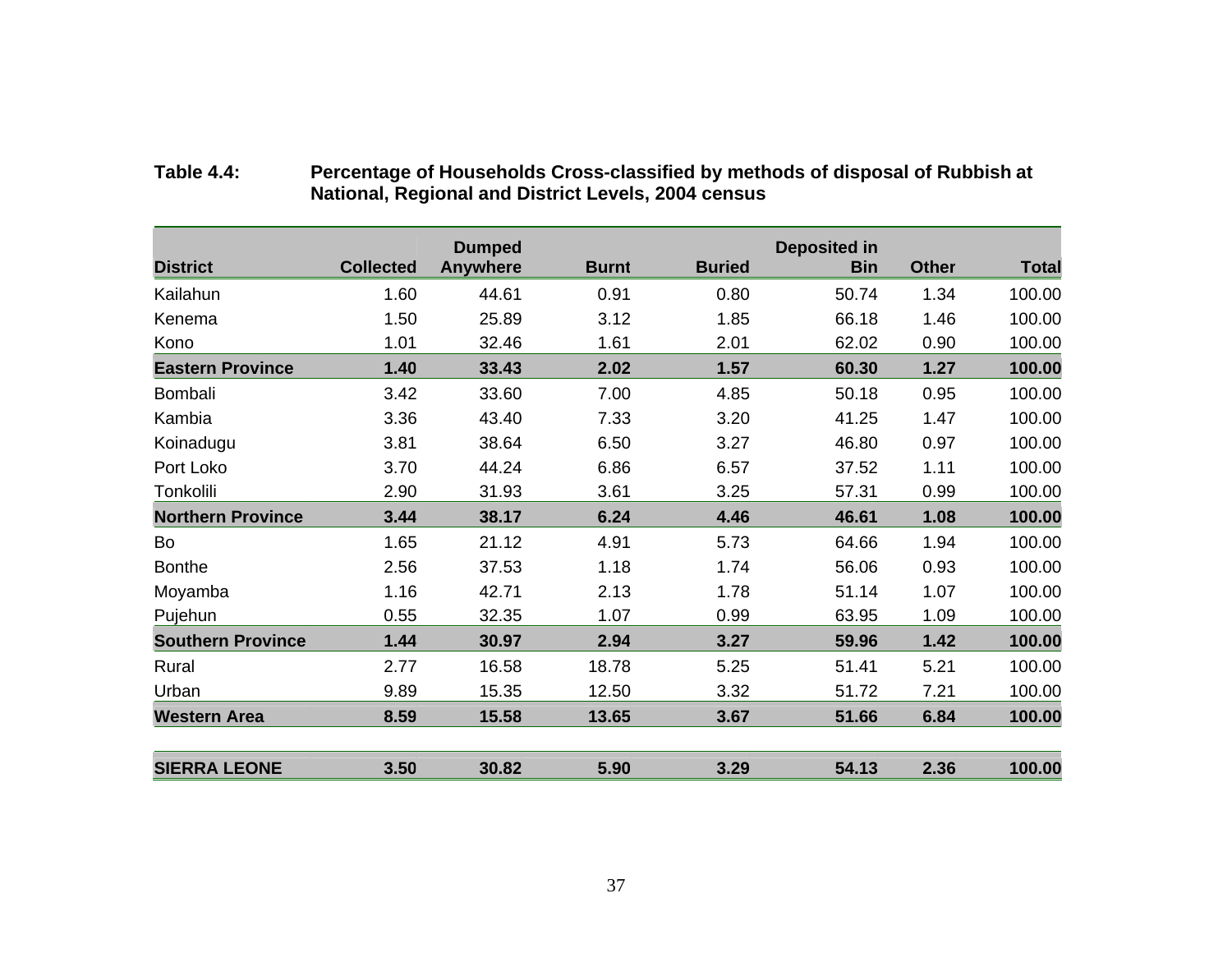|                          | 1           | $\mathbf{2}$ | 3            | 4            | 5            | $6\phantom{1}6$ | $\overline{7}$ | 8                  | 9            | 10           |              |
|--------------------------|-------------|--------------|--------------|--------------|--------------|-----------------|----------------|--------------------|--------------|--------------|--------------|
| <b>District</b>          | <b>Room</b> | <b>Rooms</b> | <b>Rooms</b> | <b>Rooms</b> | <b>Rooms</b> | <b>Rooms</b>    |                | <b>Rooms Rooms</b> | <b>Rooms</b> | <b>Rooms</b> | <b>Total</b> |
| Kailahun                 | 34.66       | 33.42        | 17.60        | 8.81         | 2.79         | 1.47            | 0.57           | 0.25               | 0.08         | 0.34         | 100.00       |
| Kenema                   | 42.35       | 26.71        | 14.69        | 8.19         | 4.07         | 2.03            | 0.82           | 0.44               | 0.21         | 0.49         | 100.00       |
| Kono                     | 33.46       | 27.59        | 15.95        | 11.29        | 5.96         | 3.11            | 1.24           | 0.67               | 0.26         | 0.46         | 100.00       |
| <b>Eastern Province</b>  | 37.54       | 29.00        | 15.93        | 9.24         | 4.20         | 2.16            | 0.86           | 0.45               | 0.18         | 0.44         | 100.00       |
| Bombali                  | 21.69       | 25.56        | 17.46        | 14.72        | 9.68         | 6.37            | 2.32           | 1.12               | 0.51         | 0.57         | 100.00       |
| Kambia                   | 14.91       | 22.93        | 19.45        | 17.31        | 10.83        | 7.93            | 3.15           | 1.72               | 0.72         | 1.05         | 100.00       |
| Koinadugu                | 28.02       | 21.89        | 16.02        | 13.99        | 9.37         | 6.19            | 2.40           | 1.09               | 0.41         | 0.64         | 100.00       |
| Port Loko                | 19.61       | 25.24        | 17.86        | 15.63        | 9.57         | 6.01            | 2.59           | 1.47               | 0.76         | 1.24         | 100.00       |
| Tonkolili                | 15.31       | 22.39        | 21.56        | 18.20        | 10.79        | 5.99            | 2.75           | 1.66               | 0.59         | 0.75         | 100.00       |
| <b>Northern province</b> | 19.97       | 23.85        | 18.43        | 15.90        | 9.99         | 6.39            | 2.61           | 1.40               | 0.60         | 0.85         | 100.00       |
| Bo                       | 27.89       | 23.72        | 16.81        | 13.56        | 8.60         | 5.21            | 2.11           | 0.94               | 0.40         | 0.77         | 100.00       |
| <b>Bonthe</b>            | 13.00       | 23.54        | 22.03        | 23.64        | 10.04        | 5.10            | 1.39           | 0.53               | 0.24         | 0.48         | 100.00       |
| Moyamba                  | 19.16       | 22.07        | 23.05        | 18.63        | 9.63         | 4.85            | 1.42           | 0.62               | 0.23         | 0.34         | 100.00       |
| Pujehun                  | 19.06       | 29.20        | 21.25        | 16.70        | 7.75         | 3.82            | 1.22           | 0.56               | 0.11         | 0.31         | 100.00       |
| <b>Southern Province</b> | 21.91       | 24.36        | 19.96        | 16.84        | 8.89         | 4.83            | 1.66           | 0.73               | 0.28         | 0.53         | 100.00       |
| Rural                    | 27.03       | 27.16        | 16.70        | 13.30        | 7.78         | 3.98            | 1.56           | 0.88               | 0.45         | 1.15         | 100.00       |
| Urban                    | 32.42       | 34.25        | 14.60        | 10.04        | 4.29         | 2.03            | 0.90           | 0.56               | 0.27         | 0.64         | 100.00       |
| <b>Western Area</b>      | 31.43       | 32.95        | 14.99        | 10.63        | 4.93         | 2.39            | 1.02           | 0.62               | 0.30         | 0.73         | 100.00       |
| <b>SIERRA LEONE</b>      | 27.25       | 27.12        | 17.43        | 13.33        | 7.23         | 4.15            | 1.63           | 0.85               | 0.36         | 0.65         | 100.00       |

**Table 5.1: Percentage of Households Cross-classified by Number of Rooms at National, Regional and District Levels, 2004 census**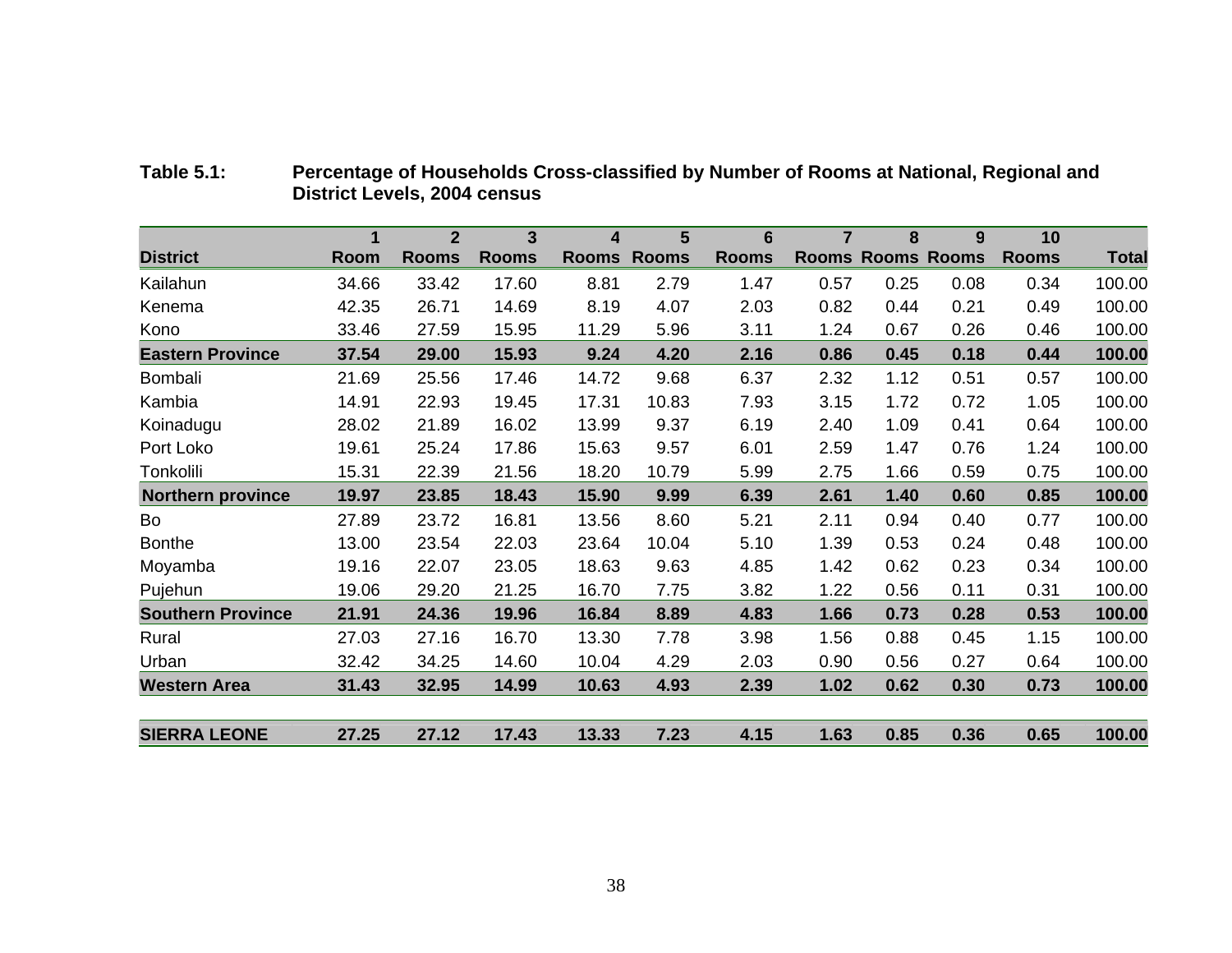|                          |                       | $\mathbf{2}$ | 3              | 4              | 5              | 6              | 7     | 8                      | 9              | 10             |              |
|--------------------------|-----------------------|--------------|----------------|----------------|----------------|----------------|-------|------------------------|----------------|----------------|--------------|
| <b>District</b>          | <b>Person Persons</b> |              | <b>Persons</b> | <b>Persons</b> | <b>Persons</b> | <b>Persons</b> |       | <b>Persons Persons</b> | <b>Persons</b> | <b>Persons</b> | <b>Total</b> |
| Kailahun                 | 5.10                  | 8.53         | 13.80          | 15.18          | 14.45          | 11.79          | 8.67  | 6.77                   | 4.63           | 11.08          | 100.00       |
| Kenema                   | 7.73                  | 10.84        | 14.26          | 14.25          | 12.93          | 10.21          | 7.54  | 5.67                   | 4.13           | 12.43          | 100.00       |
| Kono                     | 5.92                  | 8.89         | 12.56          | 14.29          | 13.90          | 11.60          | 9.02  | 6.86                   | 4.77           | 12.20          | 100.00       |
| <b>Eastern Province</b>  | 6.42                  | 9.59         | 13.65          | 14.54          | 13.66          | 11.08          | 8.30  | 6.34                   | 4.46           | 11.96          | 100.00       |
| Bombali                  | 3.17                  | 6.50         | 10.08          | 12.64          | 13.17          | 11.66          | 9.87  | 7.80                   | 6.03           | 19.08          | 100.00       |
| Kambia                   | 2.40                  | 5.36         | 8.75           | 11.41          | 11.81          | 11.02          | 9.78  | 8.19                   | 6.93           | 24.35          | 100.00       |
| Koinadugu                | 4.11                  | 7.81         | 11.31          | 13.69          | 13.76          | 12.03          | 9.38  | 7.47                   | 5.34           | 15.10          | 100.00       |
| Port Loko                | 3.09                  | 6.46         | 9.89           | 12.20          | 12.42          | 11.26          | 9.26  | 7.89                   | 6.21           | 21.31          | 100.00       |
| Tonkolili                | 2.62                  | 5.53         | 10.04          | 12.74          | 13.59          | 12.46          | 10.19 | 8.17                   | 6.11           | 18.54          | 100.00       |
| <b>Northern Province</b> | 3.09                  | 6.35         | 10.04          | 12.55          | 12.97          | 11.69          | 9.69  | 7.90                   | 6.10           | 19.61          | 100.00       |
| Bo                       | 6.06                  | 9.79         | 13.35          | 13.82          | 12.40          | 10.35          | 8.04  | 6.30                   | 4.69           | 15.19          | 100.00       |
| <b>Bonthe</b>            | 6.69                  | 10.95        | 13.51          | 14.70          | 12.89          | 10.68          | 8.28  | 6.22                   | 4.54           | 11.54          | 100.00       |
| Moyamba                  | 5.62                  | 10.30        | 12.83          | 14.03          | 12.88          | 10.86          | 8.48  | 6.74                   | 5.00           | 13.26          | 100.00       |
| Pujehun                  | 3.13                  | 5.88         | 10.20          | 13.37          | 13.93          | 12.14          | 10.12 | 8.21                   | 5.62           | 17.41          | 100.00       |
| <b>Southern Province</b> | 5.46                  | 9.31         | 12.63          | 13.91          | 12.89          | 10.87          | 8.59  | 6.77                   | 4.93           | 14.64          | 100.00       |
| Rural                    | 8.84                  | 11.28        | 13.37          | 13.62          | 12.28          | 9.80           | 7.25  | 5.50                   | 4.37           | 13.68          | 100.00       |
| Urban                    | 9.65                  | 11.79        | 12.89          | 12.84          | 11.57          | 9.44           | 7.48  | 5.75                   | 4.30           | 14.30          | 100.00       |
| <b>Western Area</b>      | 9.50                  | 11.70        | 12.98          | 12.98          | 11.70          | 9.50           | 7.44  | 5.70                   | 4.31           | 14.18          | 100.00       |
| <b>SIERRA LEONE</b>      | 5.76                  | 8.92         | 12.14          | 13.46          | 12.88          | 10.91          | 8.63  | 6.80                   | 5.06           | 15.44          | 100.00       |

**Table 5.3: Percentage of Households by Number of Persons (Households sizes) and at National, Regional and District Levels, 2004 census**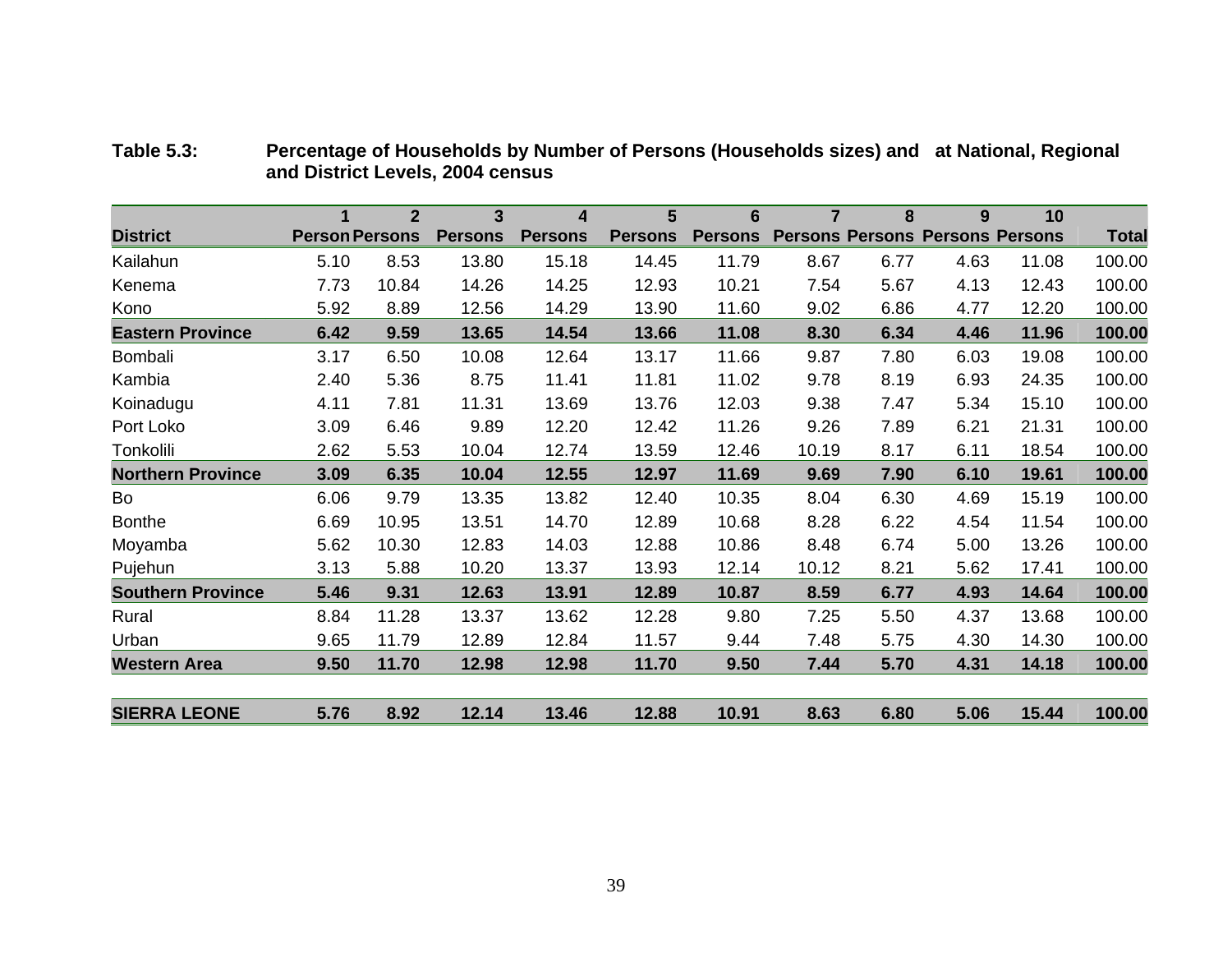#### **Table 5.4 Percentage Distribution of Current Housing Needs Classified at National and Regional Levels, 2004 census**

| <b>Type of Needs</b>                                                                                                  | <b>Sierra</b><br>Leone | <b>Northern</b><br><b>Province</b> | <b>Southern</b><br><b>Province</b> | <b>Eastern</b><br><b>Province</b> | Western<br>Area |
|-----------------------------------------------------------------------------------------------------------------------|------------------------|------------------------------------|------------------------------------|-----------------------------------|-----------------|
| I. Reduction of over crowding<br>(Households in one and two rooms)                                                    | 54                     | 44                                 | 46                                 | 67                                | 64              |
| Replacement of thatch and other<br>Ш.<br>non-durable roofing materials                                                | 32                     | 35                                 | 43                                 | 40                                | 11              |
| III. Replacement of unsatisfactory wall<br>materials: zinc/timber/ poles and<br>reeds/ mud & wattle and tarpaulin     | 43                     | 89                                 | 88                                 | 86                                | 47              |
| Replacement of inadequate sources<br>IV.<br>of water (unprotected and<br>mechanical wells/rivers and streams)         | 73                     | 92                                 | 86                                 | 76                                | 27              |
| V. Replacement of unsanitary toilet<br>facilities (Pit, Bucket, bush/river &<br>others)                               | 95                     | 98                                 | 97                                 | 97                                | 83              |
| VI.<br>Improvement of the current state of<br>repair of dwelling units (due for<br>rehabilitation and reconstruction) | 31                     | 38                                 | 31                                 | 33                                | 16              |
| <b>Total number of households</b>                                                                                     | 819,848                | 261,204                            | 182,146                            | 212,300                           | 164,198         |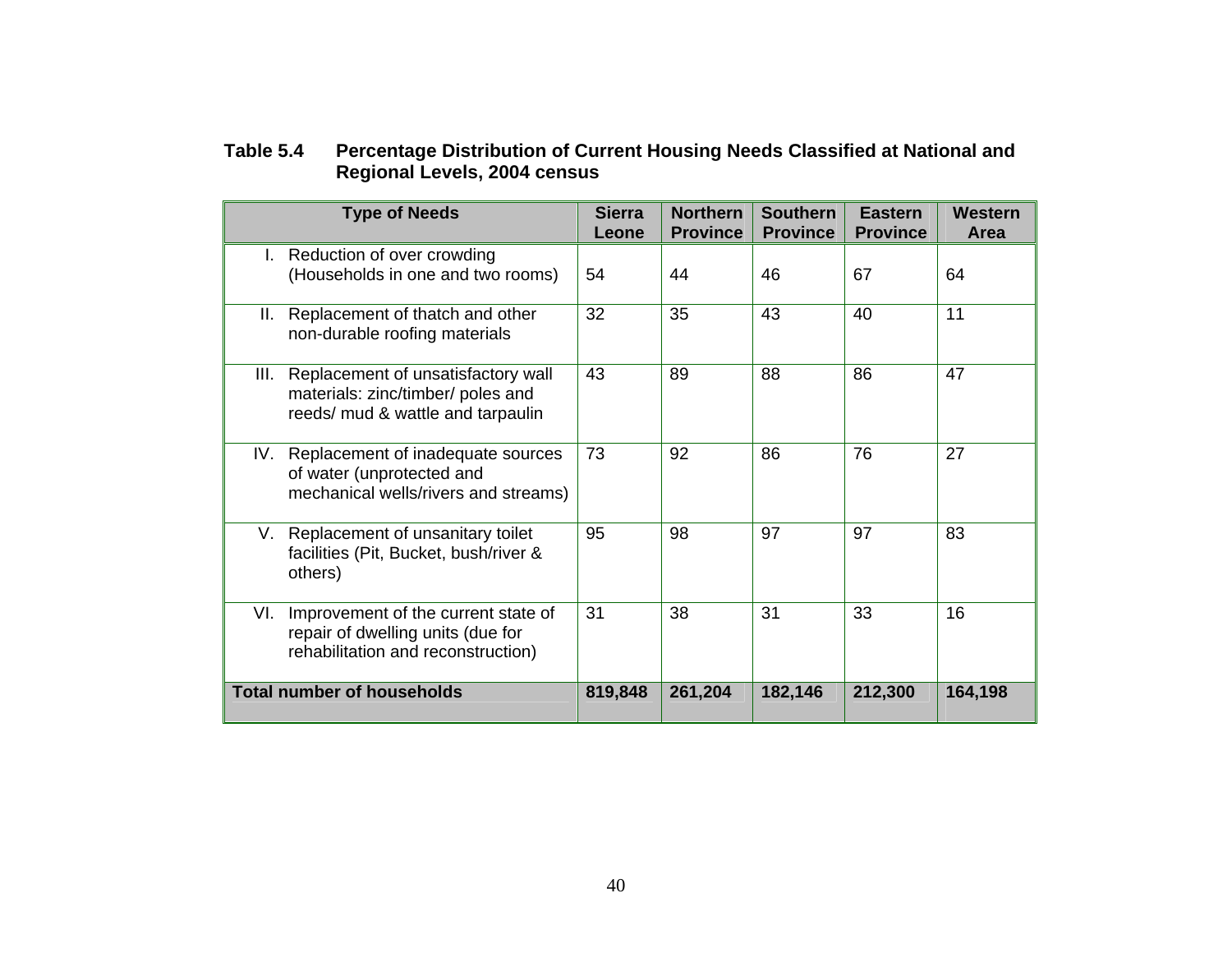| <b>District</b>          |                | <b>OWNER</b> |                  |      | <b>EMPLOYER</b> |        |         | <b>RENTING</b>   |                |                            |       |        | <b>OTHERS</b>              |      |
|--------------------------|----------------|--------------|------------------|------|-----------------|--------|---------|------------------|----------------|----------------------------|-------|--------|----------------------------|------|
|                          | Pur-           | Cons-        |                  |      |                 | Para-  | Quasi - |                  | <b>Housing</b> |                            | Para- | Quasi- |                            |      |
|                          | chased tructed |              | <b>Inherited</b> | Govt | <b>Private</b>  | statal |         | <b>Govt</b> Govt |                | <b>Corp Private statal</b> |       |        | <b>Govt</b> SquattersOther |      |
| Kailahun                 | 1.25           | 65.09        | 26.56            | 0.82 | 0.83            | 0.24   |         | $0.14 \, 0.03$   | 0.33           | 3.20                       | 0.16  | 0.48   | 0.1                        | 0.77 |
| Kenema                   | 1.9            | 40.6         | 32.3             | 1.1  | 1.0             | 0.2    | 0.2     | 0.1              | 0.6            | 17.6                       | 0.3   | 1.4    | 0.6                        | 2.1  |
| Kono                     | 1.7            | 51.5         | 22.1             | 0.9  | 1.7             | 0.2    | 0.2     | 0.4              | 0.8            | 17.8                       | 0.3   | 0.8    | 0.4                        | 1.0  |
| <b>Eastern Province</b>  | 1.6            | 51.1         | 27.7             | 1.0  | 1.1             | 0.2    | 0.2     | 0.2              | 0.6            | 13.3                       | 0.3   | 1.0    | 0.4                        | 1.4  |
| Bombali                  | 1.6            | 51.7         | 33.2             | 0.9  | 0.9             | 0.2    | 0.2     | 0.1              | 0.2            | 8.4                        | 0.2   | 0.6    | 0.3                        | 1.6  |
| Kambia                   | 0.7            | 52.5         | 38.3             | 1.5  | 0.6             | 0.1    | 0.2     | 0.1              | 0.0            | 3.3                        | 0.1   | 0.3    | 0.4                        | 2.0  |
| Koinadugu                | 1.1            | 75.3         | 16.0             | 0.7  | 0.5             | 0.2    | 0.1     | 0.0              | 0.2            | 3.3                        | 0.2   | 0.5    | 0.2                        | 1.5  |
| Port Loko                | 0.9            | 46.7         | 39.0             | 1.9  | 1.0             | 0.3    | 0.1     | 0.1              | 0.2            | 5.4                        | 0.1   | 0.4    | 0.7                        | 3.2  |
| Tonkolili                | 1.2            | 59.2         | 28.6             | 0.9  | 1.2             | 0.3    | 0.5     | 0.1              | 0.6            | 3.9                        | 0.2   | 0.8    | 0.9                        | 1.4  |
| <b>Northern Province</b> | $1.1$          | 56.0         | 31.6             | 1.2  | 0.9             | 0.2    | 0.2     | 0.1              | 0.3            | 5.2                        | 0.2   | 0.5    | 0.5                        | 2.0  |
| Bo                       | 1.5            | 36.8         | 38.2             | 1.3  | 1.2             | 0.2    | 0.2     | 0.3              | 0.5            | 16.8                       | 0.2   | 1.2    | 0.2                        | 1.3  |
| <b>Bonthe</b>            | 1.3            | 60.6         | 27.8             | 0.7  | 0.6             | 0.1    | 0.1     | 0.1              | 0.3            | 6.2                        | 0.1   | 0.5    | 0.3                        | 1.3  |
| Moyamba                  | 1.0            | 52.1         | 37.2             | 1.2  | 0.5             | 0.1    | 0.2     | 0.1              | 0.1            | 5.9                        | 0.1   | 0.3    | 0.2                        | 1.0  |
| Pujehun                  | 0.5            | 57.9         | 34.1             | 0.8  | 0.8             | 0.2    | 0.0     | 0.1              | 0.0            | 3.3                        | 0.2   | 0.4    | 0.2                        | 1.3  |
| <b>Southern Province</b> | $1.2$          | 48.1         | 35.7             | 1.1  | 0.9             | 0.2    | 0.1     | 0.2              | 0.3            | 10.0                       | 0.1   | 0.8    | 0.2                        | 1.2  |
| Rural                    | 2.3            | 30.1         | 15.9             | 6.1  | 2.6             | 0.4    | 0.4     | 1.5              | 0.8            | 32.0                       | 0.3   | 0.3    | 2.1                        | 5.2  |
| Urban                    | 2.6            | 16.0         | 13.9             | 2.5  | 2.3             | 0.1    | 0.3     | 0.4              | 1.0            | 53.5                       | 0.3   | 3.5    | 0.9                        | 2.7  |
| <b>Western Area</b>      | 2.5            | 18.6         | 14.3             | 3.1  | 2.4             | 0.2    | 0.3     | 0.6              | 0.9            | 49.6                       | 0.3   | 2.9    | 1.1                        | 3.1  |
| <b>SIERRA LEONE</b>      | 1.55           | 45.49        | 28.04            | 1.51 | 1.24            | 0.20   |         | $0.21$ 0.23      | 0.48           | 17.23                      | 0.21  | 1.17   | 0.54                       | 1.90 |

**Table 6.1a: Percentage of Households Cross-classified by Ownership of Dwelling Unit and at National, Regional and District Levels, 2004 census**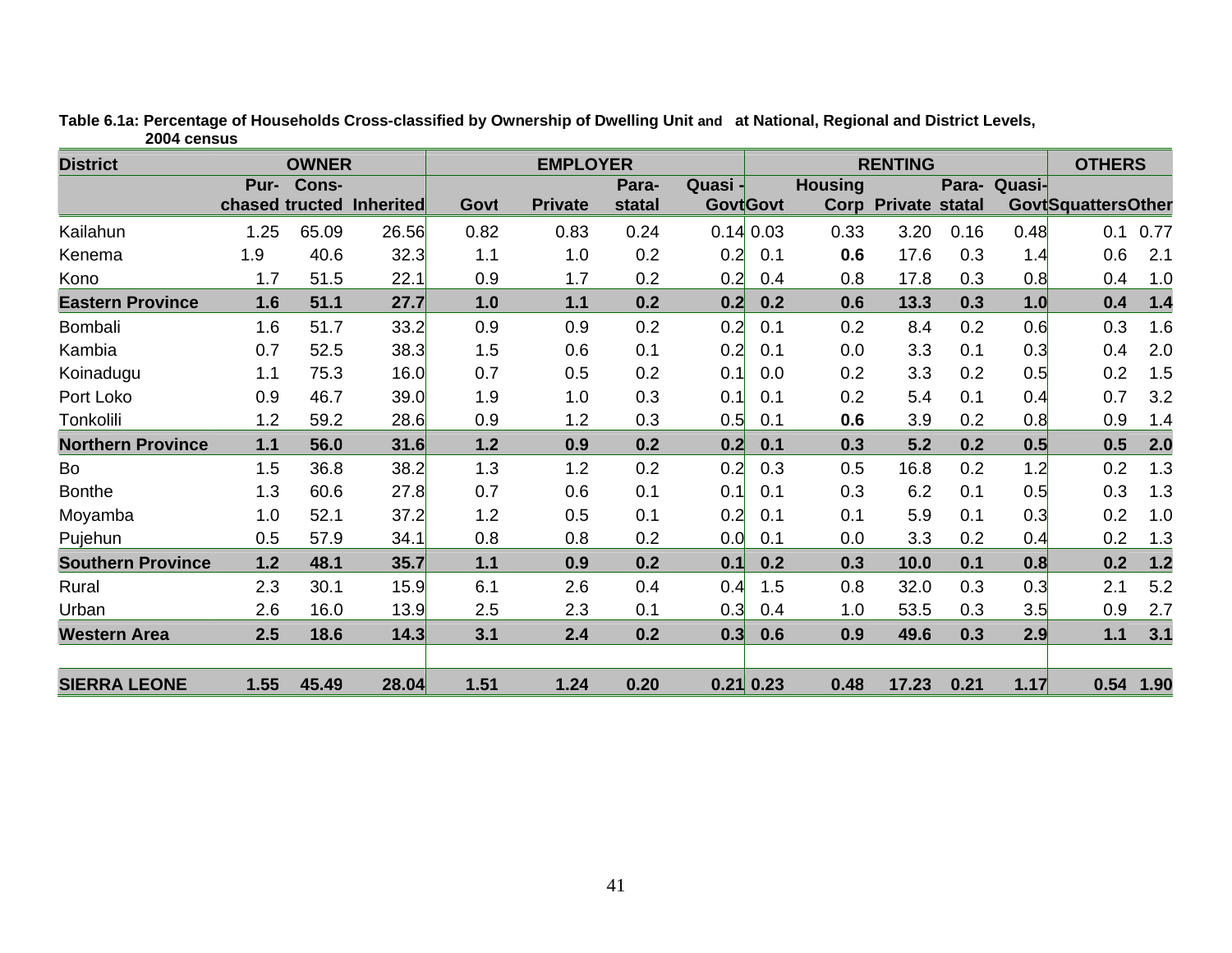| <b>District</b>          | <b>Owner</b> | <b>Employer</b> | <b>Renting</b> | <b>Others</b> | <b>Total</b> |
|--------------------------|--------------|-----------------|----------------|---------------|--------------|
| Kailahun                 | 92.91        | 2.03            | 4.19           | 0.88          | 100.00       |
| Kenema                   | 74.77        | 2.46            | 19.99          | 2.79          | 100.00       |
| Kono                     | 75.41        | 3.01            | 20.15          | 1.43          | 100.00       |
| <b>Eastern Province</b>  | 80.49        | 2.48            | 15.20          | 1.83          | 100.00       |
| <b>Bombali</b>           | 86.42        | 2.13            | 9.58           | 1.88          | 100.00       |
| Kambia                   | 91.50        | 2.41            | 3.74           | 2.35          | 100.00       |
| Koinadugu                | 92.43        | 1.55            | 4.29           | 1.73          | 100.00       |
| Port Loko                | 86.64        | 3.33            | 6.21           | 3.81          | 100.00       |
| Tonkolili                | 89.02        | 3.03            | 5.62           | 2.33          | 100.00       |
| <b>Northern Province</b> | 88.73        | 2.56            | 6.22           | 2.50          | 100.00       |
| Bo                       | 76.52        | 2.88            | 19.08          | 1.53          | 100.00       |
| <b>Bonthe</b>            | 89.70        | 1.54            | 7.23           | 1.53          | 100.00       |
| Moyamba                  | 90.35        | 1.99            | 6.51           | 1.16          | 100.00       |
| Pujehun                  | 92.62        | 1.85            | 4.00           | 1.53          | 100.00       |
| <b>Southern Province</b> | 84.95        | 2.27            | 11.35          | 1.44          | 100.00       |
| Rural                    | 48.35        | 9.43            | 34.90          | 7.32          | 100.00       |
| Urban                    | 32.50        | 5.25            | 58.67          | 3.58          | 100.00       |
| <b>Western Area</b>      | 35.40        | 6.02            | 54.32          | 4.26          | 100.00       |
| <b>SIERRA LEONE</b>      | 75.07        | 3.17            | 19.32          | 2.44          | 100.00       |

#### **Table 6.1b: Percentage of Households Cross-classified by Ownership of Dwelling Unit by Major classes at National, Regional and District Levels, 2004 census**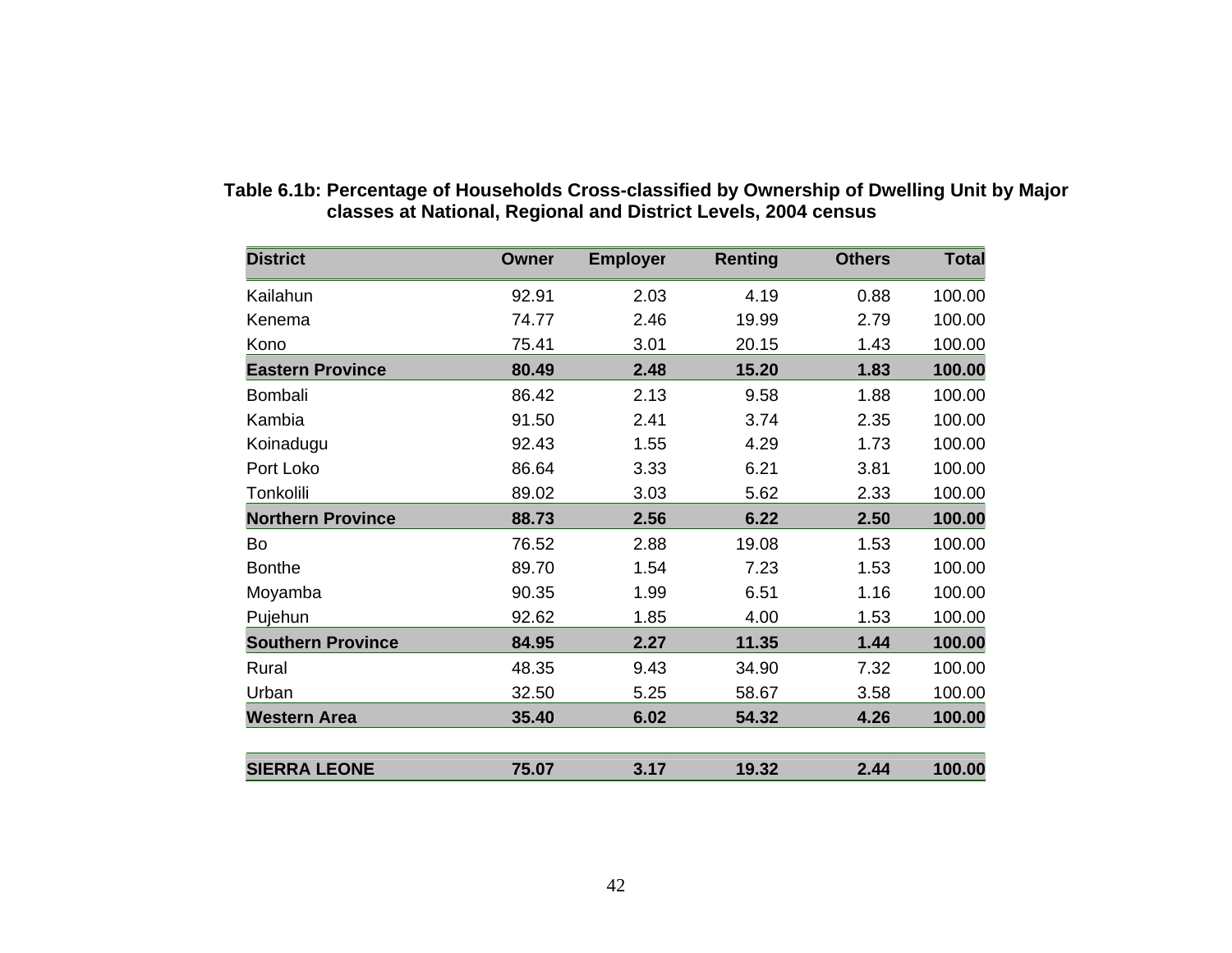| <b>District</b>          | <b>Electricity</b> | Gas  | <b>Kerosene</b> | <b>Charcoal</b> | Wood  | <b>Other</b> | <b>Total</b> |
|--------------------------|--------------------|------|-----------------|-----------------|-------|--------------|--------------|
| Kailahun                 | 0.03               | 0.16 | 2.15            | 0.45            | 96.87 | 0.35         | 100.00       |
| Kenema                   | 0.15               | 0.23 | 2.27            | 2.10            | 94.92 | 0.34         | 100.00       |
| Kono                     | 0.03               | 0.30 | 2.90            | 12.80           | 83.52 | 0.45         | 100.00       |
| <b>Eastern Province</b>  | 0.08               | 0.23 | 2.41            | 4.56            | 92.36 | 0.37         | 100.00       |
| Bombali                  | 0.01               | 0.23 | 3.55            | 0.70            | 95.27 | 0.23         | 100.00       |
| Kambia                   | 0.01               | 0.16 | 2.63            | 0.69            | 96.17 | 0.33         | 100.00       |
| Koinadugu                | 0.03               | 0.15 | 1.87            | 0.27            | 97.28 | 0.41         | 100.00       |
| Port Loko                | 0.03               | 0.19 | 3.06            | 0.69            | 95.76 | 0.27         | 100.00       |
| Tonkolili                | 0.04               | 0.12 | 3.22            | 0.26            | 96.15 | 0.20         | 100.00       |
| <b>Northern Province</b> | 0.03               | 0.17 | 2.95            | 0.54            | 96.03 | 0.28         | 100.00       |
| Bo                       | 0.20               | 0.30 | 3.64            | 1.88            | 93.69 | 0.29         | 100.00       |
| <b>Bonthe</b>            | 0.06               | 0.19 | 2.28            | 0.38            | 96.95 | 0.14         | 100.00       |
| Moyamba                  | 0.01               | 0.27 | 3.01            | 0.37            | 96.22 | 0.11         | 100.00       |
| Pujehun                  | 0.01               | 0.24 | 3.08            | 0.90            | 95.56 | 0.21         | 100.00       |
| <b>Southern Province</b> | 0.09               | 0.27 | 3.19            | 1.10            | 95.14 | 0.21         | 100.00       |
| Rural                    | 0.11               | 0.44 | 5.22            | 9.01            | 84.28 | 0.93         | 100.00       |
| Urban                    | 0.61               | 1.02 | 10.75           | 34.17           | 50.74 | 2.70         | 100.00       |
| <b>Western Area</b>      | 0.52               | 0.92 | 9.74            | 29.57           | 56.88 | 2.38         | 100.00       |
| <b>SIERRA LEONE</b>      | 0.15               | 0.36 | 4.22            | 7.52            | 87.04 | 0.71         | 100.00       |

#### **Table 7.1a: Percentage of Households Cross-classified by Main Sources of Energy for Cooking at National, Regional and District Levels, 2004 census**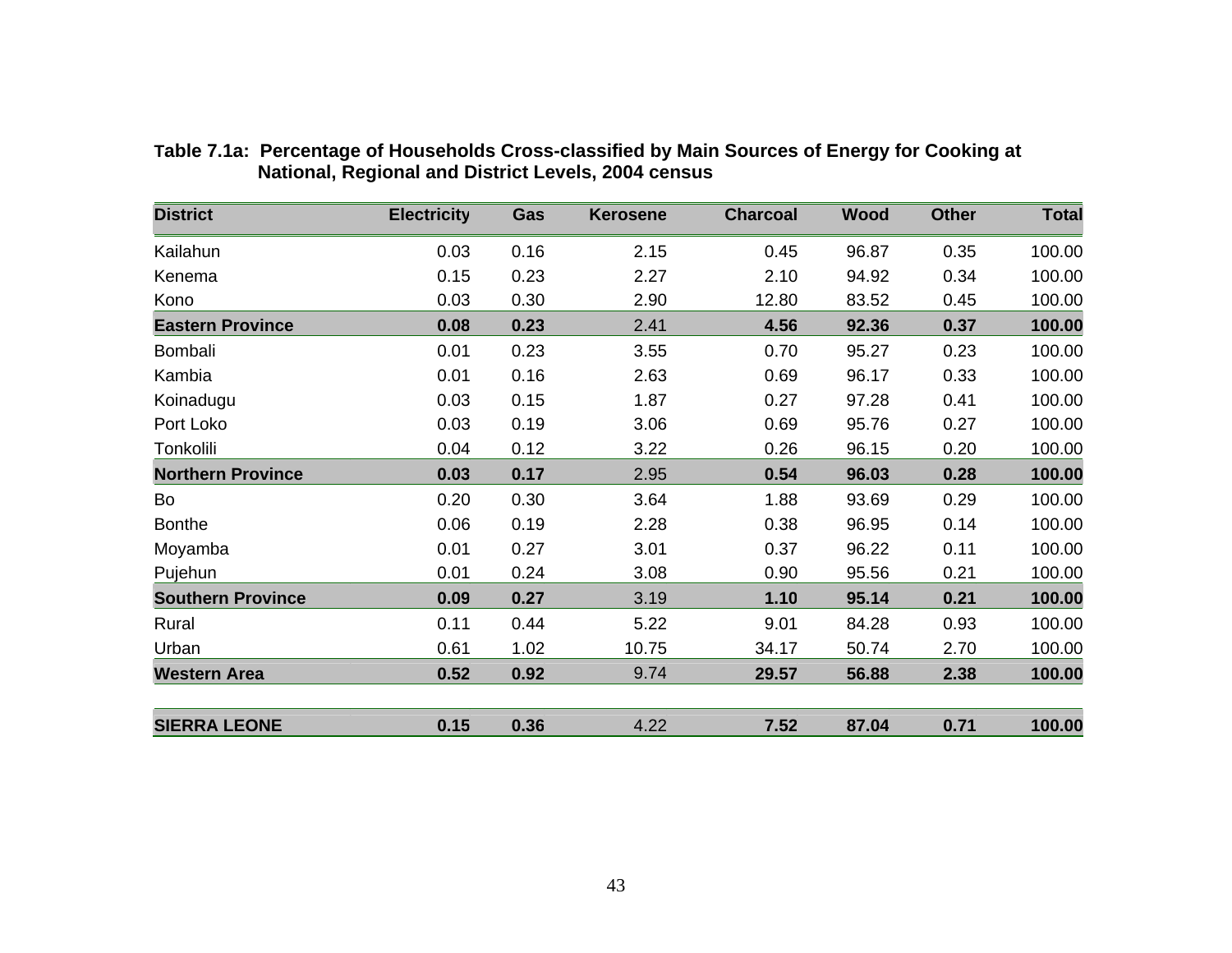|                          | <b>ELECTRICITY</b> |       | <b>KEROSINE</b> |       | <b>CHARCOAL</b> |       | <b>WOOD</b> |       | <b>GAS &amp; OTHERS</b> |      |
|--------------------------|--------------------|-------|-----------------|-------|-----------------|-------|-------------|-------|-------------------------|------|
| <b>District</b>          | 1985               | 2004  | 1985            | 2004  | 1985            | 2004  | 1985        | 2004  | 1985                    | 2004 |
| Kailahun                 | 0.10               | 0.026 | 4.50            | 2.15  | 0.20            | 0.45  | 95.00       | 96.87 | 0.20                    | 0.51 |
| Kenema                   | 0.10               | 0.149 | 4.30            | 2.27  | 0.30            | 2.10  | 94.10       | 94.92 | 0.50                    | 0.56 |
| Kono                     | 0.10               | 0.031 | 4.80            | 2.90  | 0.80            | 12.80 | 91.50       | 83.52 | 0.70                    | 0.75 |
| <b>Eastern Province</b>  | 0.10               | 0.08  | 4.50            | 2.41  | 0.50            | 4.56  | 93.40       | 92.36 | 0.50                    | 0.60 |
| Bombali                  | 0.10               | 0.011 | 4.10            | 3.55  | 0.20            | 0.70  | 95.30       | 95.27 | 0.30                    | 0.46 |
| Kambia                   | 0.00               | 0.013 | 4.60            | 2.63  | 0.30            | 0.69  | 94.60       | 96.17 | 0.40                    | 0.49 |
| Koinadugu                | 0.10               | 0.030 | 2.40            | 1.87  | 0.30            | 0.27  | 97.00       | 97.28 | 0.20                    | 0.56 |
| Port Loko                | 0.30               | 0.030 | 4.10            | 3.06  | 0.30            | 0.69  | 95.10       | 95.76 | 0.20                    | 0.46 |
| Tonkolili                | 0.10               | 0.044 | 3.80            | 3.22  | 0.40            | 0.26  | 95.30       | 96.15 | 0.30                    | 0.33 |
| <b>Northern Province</b> | 0.10               | 0.03  | 3.80            | 2.95  | 0.30            | 0.54  | 95.50       | 96.03 | 0.20                    | 0.45 |
| Bo                       | 0.10               | 0.197 | 4.20            | 3.64  | 0.30            | 1.88  | 95.00       | 93.69 | 0.40                    | 0.59 |
| <b>Bonthe</b>            | 0.20               | 0.059 | 3.10            | 2.28  | 0.20            | 0.38  | 96.20       | 96.95 | 0.20                    | 0.33 |
| Moyamba                  | 0.10               | 0.007 | 2.90            | 3.01  | 0.60            | 0.37  | 96.00       | 96.22 | 0.40                    | 0.38 |
| Pujehun                  | 0.00               | 0.008 | 4.70            | 3.08  | 0.30            | 0.90  | 94.50       | 95.56 | 0.40                    | 0.45 |
| <b>Southern Province</b> | 0.10               | 0.09  | 3.70            | 3.19  | 0.40            | 1.10  | 95.30       | 95.14 | 0.30                    | 0.48 |
| Rural                    | 0.60               | 0.110 | 4.50            | 5.22  | 0.90            | 9.01  | 93.00       | 84.28 | 0.90                    | 1.37 |
| Urban                    | 1.50               | 0.614 | 6.50            | 10.75 | 3.50            | 34.17 | 83.40       | 50.74 | 4.90                    | 3.72 |
| <b>SIERRA LEONE</b>      | 0.30               | 0.15  | 4.40            | 4.22  | 0.80            | 7.52  | 93.20       | 87.04 | 1.00                    | 1.07 |

**Table 7.1b: Comparison Between 1985 and 2004 Censuses Of The Percentages Of Households By Energy For Cooking at National, Regional and District Levels, 2004 census**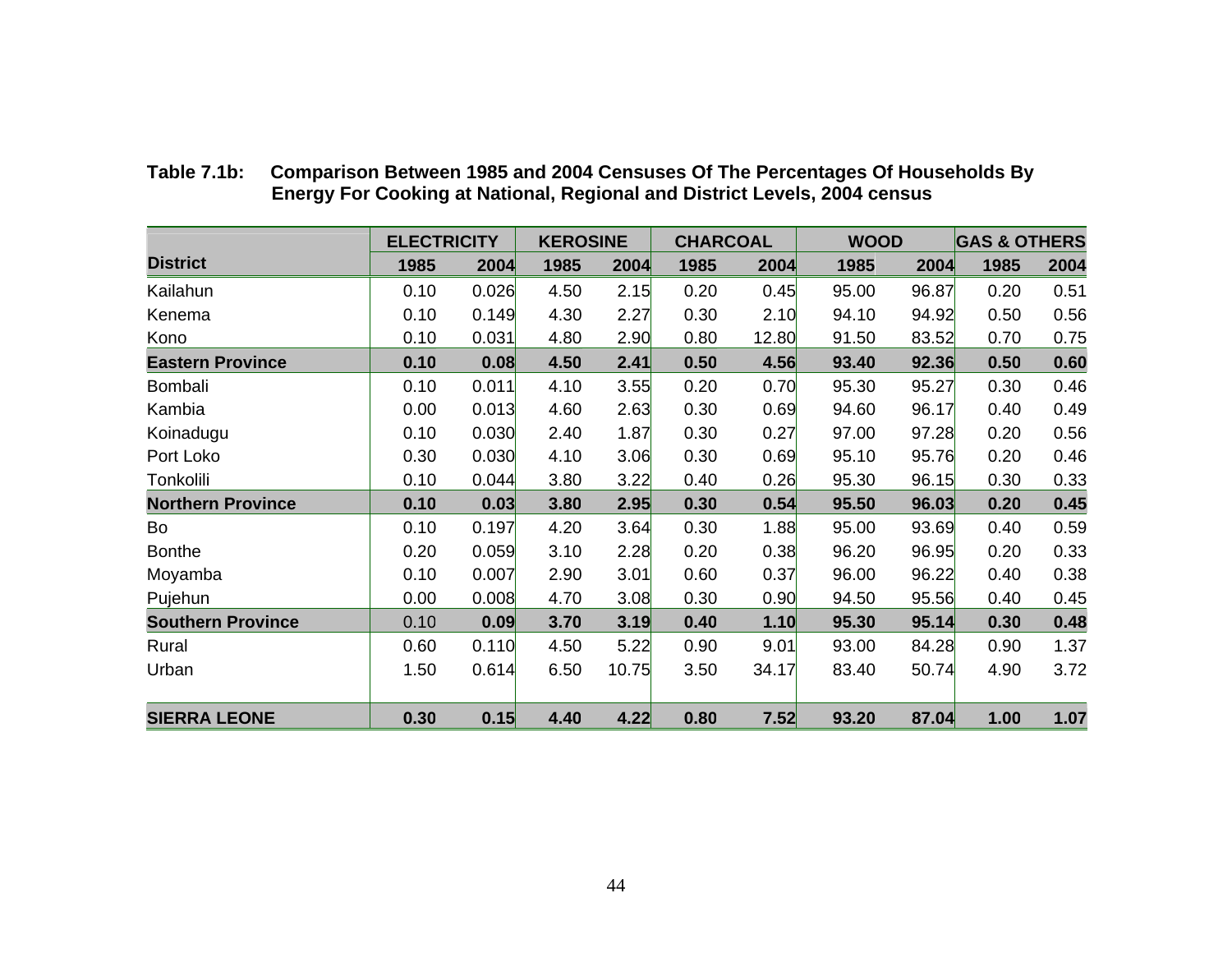|                          | <b>NPA/</b> |      |                 |                  |                |               |             |              |              |
|--------------------------|-------------|------|-----------------|------------------|----------------|---------------|-------------|--------------|--------------|
| <b>District</b>          | <b>BKPS</b> | Gas  | <b>Kerosene</b> | <b>Generator</b> | <b>Battery</b> | <b>Candle</b> | <b>Wood</b> | <b>Other</b> | <b>Total</b> |
| Kailahun                 | 0.11        | 0.18 | 83.87           | 0.41             | 1.38           | 0.56          | 4.06        | 9.43         | 100.00       |
| Kenema                   | 8.54        | 0.29 | 86.52           | 0.43             | 0.65           | 0.41          | 1.81        | 1.36         | 100.00       |
| Kono                     | 0.04        | 0.28 | 85.38           | 1.09             | 0.61           | 1.23          | 5.20        | 6.17         | 100.00       |
| <b>Eastern Province</b>  | 3.61        | 0.25 | 85.39           | 0.61             | 0.86           | 0.68          | 3.43        | 5.16         | 100.00       |
| Bombali                  | 0.02        | 0.27 | 88.59           | 0.49             | 0.69           | 0.19          | 8.22        | 1.52         | 100.00       |
| Kambia                   | 0.07        | 0.16 | 96.83           | 0.40             | 0.46           | 0.15          | 1.32        | 0.62         | 100.00       |
| Koinadugu                | 0.03        | 0.15 | 51.87           | 0.27             | 0.52           | 0.28          | 43.86       | 3.01         | 100.00       |
| Port Loko                | 0.02        | 0.22 | 97.03           | 0.51             | 0.42           | 0.28          | 0.99        | 0.51         | 100.00       |
| Tonkolili                | 0.05        | 0.23 | 90.93           | 0.40             | 0.49           | 0.09          | 7.28        | 0.54         | 100.00       |
| <b>Northern Province</b> | 0.04        | 0.21 | 86.21           | 0.43             | 0.52           | 0.20          | 11.20       | 1.19         | 100.00       |
| Bo                       | 12.08       | 0.31 | 84.17           | 0.33             | 1.04           | 0.30          | 1.11        | 0.66         | 100.00       |
| <b>Bonthe</b>            | 0.07        | 0.33 | 91.25           | 0.19             | 0.98           | 0.19          | 3.54        | 3.45         | 100.00       |
| Moyamba                  | 0.02        | 0.27 | 95.58           | 0.22             | 0.96           | 0.08          | 2.58        | 0.29         | 100.00       |
| Pujehun                  | 0.02        | 0.26 | 87.80           | 0.17             | 1.07           | 0.30          | 5.08        | 5.30         | 100.00       |
| <b>Southern Province</b> | 5.04        | 0.29 | 88.70           | 0.25             | 1.02           | 0.23          | 2.59        | 1.87         | 100.00       |
| Rural                    | 2.25        | 0.46 | 92.77           | 1.77             | 1.12           | 0.98          | 0.46        | 0.19         | 100.00       |
| Urban                    | 11.93       | 0.57 | 79.08           | 4.02             | 0.89           | 2.75          | 0.43        | 0.34         | 100.00       |
| <b>Western Area</b>      | 10.16       | 0.55 | 81.59           | 3.61             | 0.93           | 2.42          | 0.43        | 0.31         | 100.00       |
| <b>SIERRA LEONE</b>      | 4.10        | 0.31 | 85.63           | 1.07             | 0.80           | 0.78          | 5.12        | 2.19         | 100.00       |

**Table 7.2a: Percentage of Households Cross-classified by Main Sources of Energy for Lighting at National, Regional and District Levels, 2004 census.**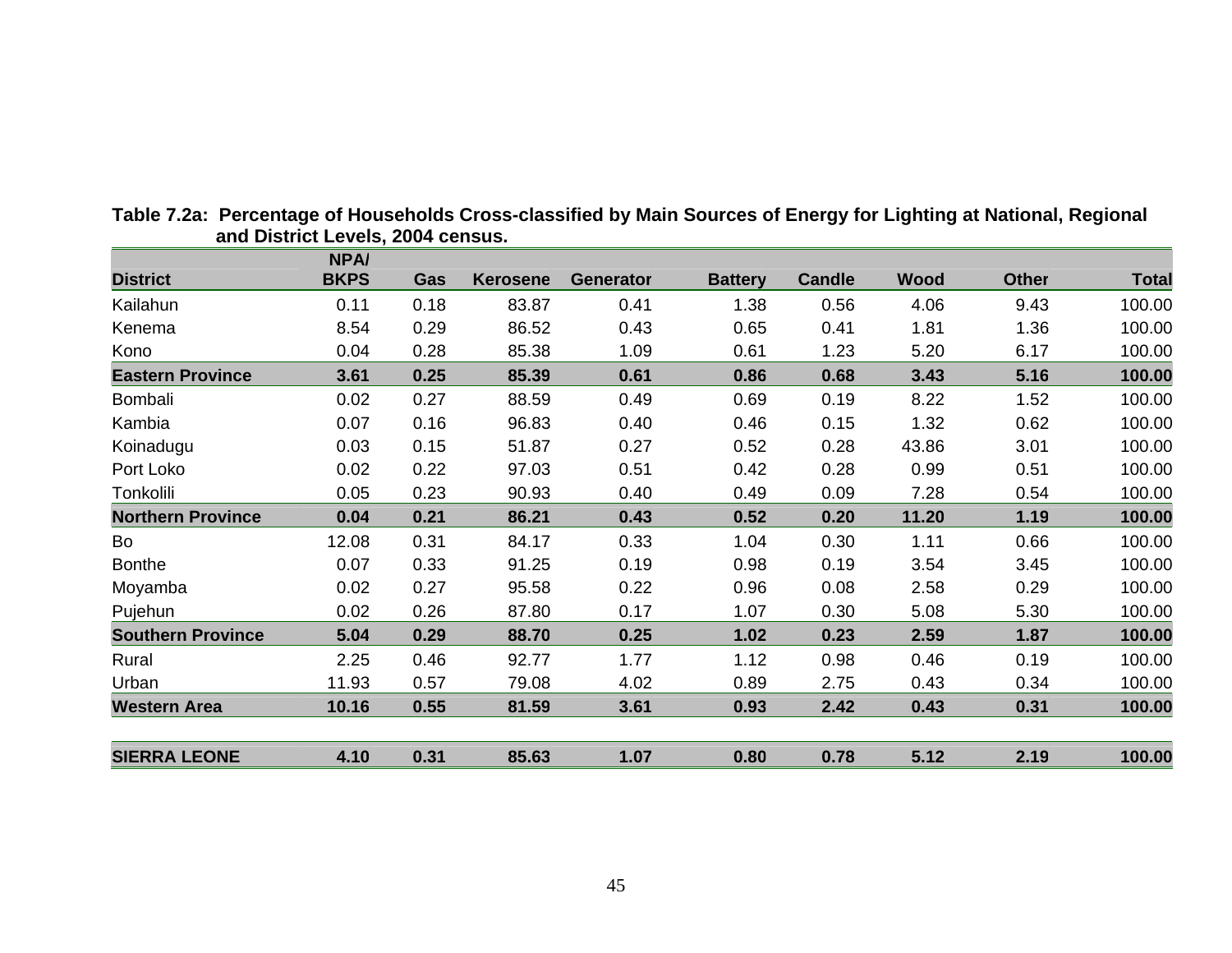|                          | <b>ELECTRICITY</b> |       | <b>KEROSINE</b> |       | <b>GAS</b> |      | <b>WOOD</b> |       | <b>OTHERS</b> |       |
|--------------------------|--------------------|-------|-----------------|-------|------------|------|-------------|-------|---------------|-------|
| <b>District</b>          | 1985               | 2004  | 1985            | 2004  | 1985       | 2004 | 1985        | 2004  | 1985          | 2004  |
| Kailahun                 | 1.20               | 0.11  | 97.30           | 83.87 | 0.10       | 0.18 | 1.20        | 4.06  | 0.30          | 11.78 |
| Kenema                   | 2.50               | 8.54  | 94.40           | 86.52 | 0.10       | 0.29 | 2.00        | 1.81  | 0.90          | 2.84  |
| Kono                     | 1.50               | 0.04  | 89.00           | 85.38 | 0.10       | 0.28 | 3.90        | 5.20  | 3.30          | 9.10  |
| <b>Eastern Province</b>  | 1.70               | 3.61  | 94.00           | 85.39 | 0.10       | 0.25 | 2.50        | 3.43  | 1.60          | 7.31  |
| Bombali                  | 2.50               | 0.02  | 88.20           | 88.59 | 0.10       | 0.27 | 8.60        | 8.22  | 0.50          | 2.89  |
| Kambia                   | 1.60               | 0.07  | 96.20           | 96.83 | 0.10       | 0.16 | 1.70        | 1.32  | 0.40          | 1.62  |
| Koinadugu                | 1.80               | 0.03  | 58.30           | 51.87 | 0.00       | 0.15 | 37.40       | 43.86 | 2.40          | 4.08  |
| Port Loko                | 3.80               | 0.02  | 94.00           | 97.03 | 0.10       | 0.22 | 1.90        | 0.99  | 0.40          | 1.73  |
| Tonkolili                | 1.20               | 0.05  | 91.10           | 90.93 | 0.00       | 0.23 | 3.90        | 7.28  | 1.20          | 1.52  |
| <b>Northern Province</b> | 2.30               | 0.04  | 85.30           | 86.21 | 0.10       | 0.21 | 11.40       | 11.20 | 0.90          | 2.34  |
| Bo                       | 0.40               | 12.08 | 97.30           | 84.17 | 0.10       | 0.31 | 2.00        | 1.11  | 0.30          | 2.33  |
| <b>Bonthe</b>            | 0.30               | 0.07  | 97.40           | 91.25 | 0.00       | 0.33 | 2.00        | 3.54  | 0.20          | 4.81  |
| Moyamba                  | 2.90               | 0.02  | 93.50           | 95.58 | 0.10       | 0.27 | 1.30        | 2.58  | 0.40          | 1.55  |
| Pujehun                  | 1.60               | 0.02  | 95.60           | 87.80 | 0.10       | 0.26 | 2.30        | 5.08  | 2.40          | 6.85  |
| <b>Southern Province</b> | 1.50               | 5.04  | 95.70           | 88.70 | 0.10       | 0.29 | 2.30        | 2.59  | 0.30          | 3.37  |
| Rural                    | 11.10              | 2.25  | 87.40           | 92.77 | 0.10       | 0.46 | 0.90        | 0.46  | 0.30          | 4.06  |
| Urban                    | 53.30              | 11.93 | 44.90           | 79.08 | 0.20       | 0.57 | 0.60        | 0.43  | 0.90          | 7.99  |
| <b>Western Area</b>      | 48.40              | 10.16 | 49.80           | 81.59 | 0.20       | 0.55 | 0.60        | 0.43  | 0.90          | 7.27  |
|                          |                    |       |                 |       |            |      |             |       |               |       |
| <b>SIERRA LEONE</b>      | 9.10               | 4.10  | 84.70           | 85.63 | 0.10       | 0.31 | 5.00        | 5.12  | 0.60          | 4.84  |

#### **Table 7.2b: Comparison Between 1985 and 2004 Censuses Of The Percentages Of Households By Energy For Lighting at National, Regional and District Levels, 2004 census**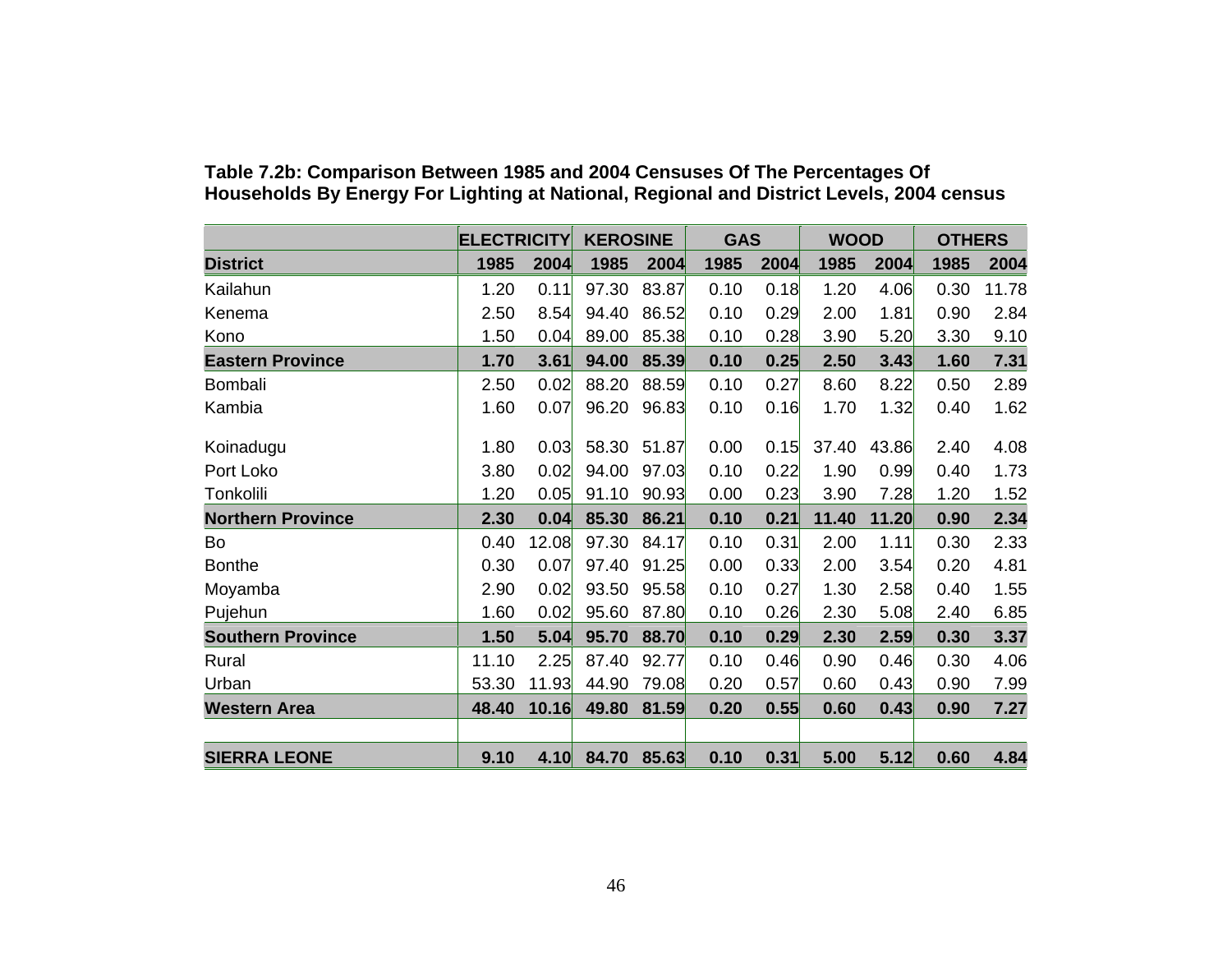| <b>District</b>          | On<br><b>Premises</b> | <b>Mile</b> | LT, $1/2$ $1/2$ Mile $< 1$ Mile $< 5$ 5 Miles &<br>1 Mile | <b>Miles</b> | Abv   | <b>Total</b> |
|--------------------------|-----------------------|-------------|-----------------------------------------------------------|--------------|-------|--------------|
|                          |                       |             |                                                           |              |       |              |
| Kailahun                 | 6.48                  | 23.63       | 9.10                                                      | 29.05        | 31.75 | 100.00       |
| Kenema                   | 1.52                  | 36.54       | 12.54                                                     | 26.27        | 23.13 | 100.00       |
| Kono                     | 2.04                  | 30.51       | 17.12                                                     | 27.93        | 22.41 | 100.00       |
| <b>Eastern Province</b>  | 3.18                  | 30.92       | 12.76                                                     | 27.58        | 25.56 | 100.00       |
| <b>Bombali</b>           | 3.75                  | 30.90       | 11.86                                                     | 23.14        | 30.35 | 100.00       |
| Kambia                   | 1.08                  | 23.96       | 14.51                                                     | 31.80        | 28.64 | 100.00       |
| Koinadugu                | 1.77                  | 21.19       | 7.30                                                      | 11.41        | 58.32 | 100.00       |
| Port Loko                | 3.72                  | 22.86       | 11.84                                                     | 31.41        | 30.18 | 100.00       |
| Tonkolili                | 5.24                  | 26.38       | 9.64                                                      | 23.77        | 34.98 | 100.00       |
| <b>Northern Province</b> | 3.33                  | 25.35       | 11.02                                                     | 24.61        | 35.68 | 100.00       |
| Bo                       | 1.80                  | 38.87       | 11.03                                                     | 27.14        | 21.17 | 100.00       |
| <b>Bonthe</b>            | 0.89                  | 20.62       | 7.84                                                      | 28.28        | 42.37 | 100.00       |
| Moyamba                  | 3.24                  | 22.29       | 8.64                                                      | 29.26        | 36.58 | 100.00       |
| Pujehun                  | 3.63                  | 17.67       | 9.01                                                      | 28.96        | 40.72 | 100.00       |
| <b>Southern Province</b> | 2.39                  | 28.05       | 9.59                                                      | 28.18        | 31.79 | 100.00       |
| Rural                    | 5.26                  | 40.65       | 22.42                                                     | 23.96        | 7.71  | 100.00       |
| Urban                    | 2.74                  | 63.11       | 19.64                                                     | 13.12        | 1.40  | 100.00       |
| <b>Western Area</b>      | 3.20                  | 59.00       | 20.15                                                     | 15.10        | 2.55  | 100.00       |
| <b>SIERRA LEONE</b>      | 3.06                  | 34.13       | 12.98                                                     | 24.27        | 25.56 | 100.00       |

#### **Table 8.1: Percentage of Households Cross-classified by Nearest Health Facilities at National, Regional and District Levels, 2004 census**

Note: LT = Less Than, Abv = Above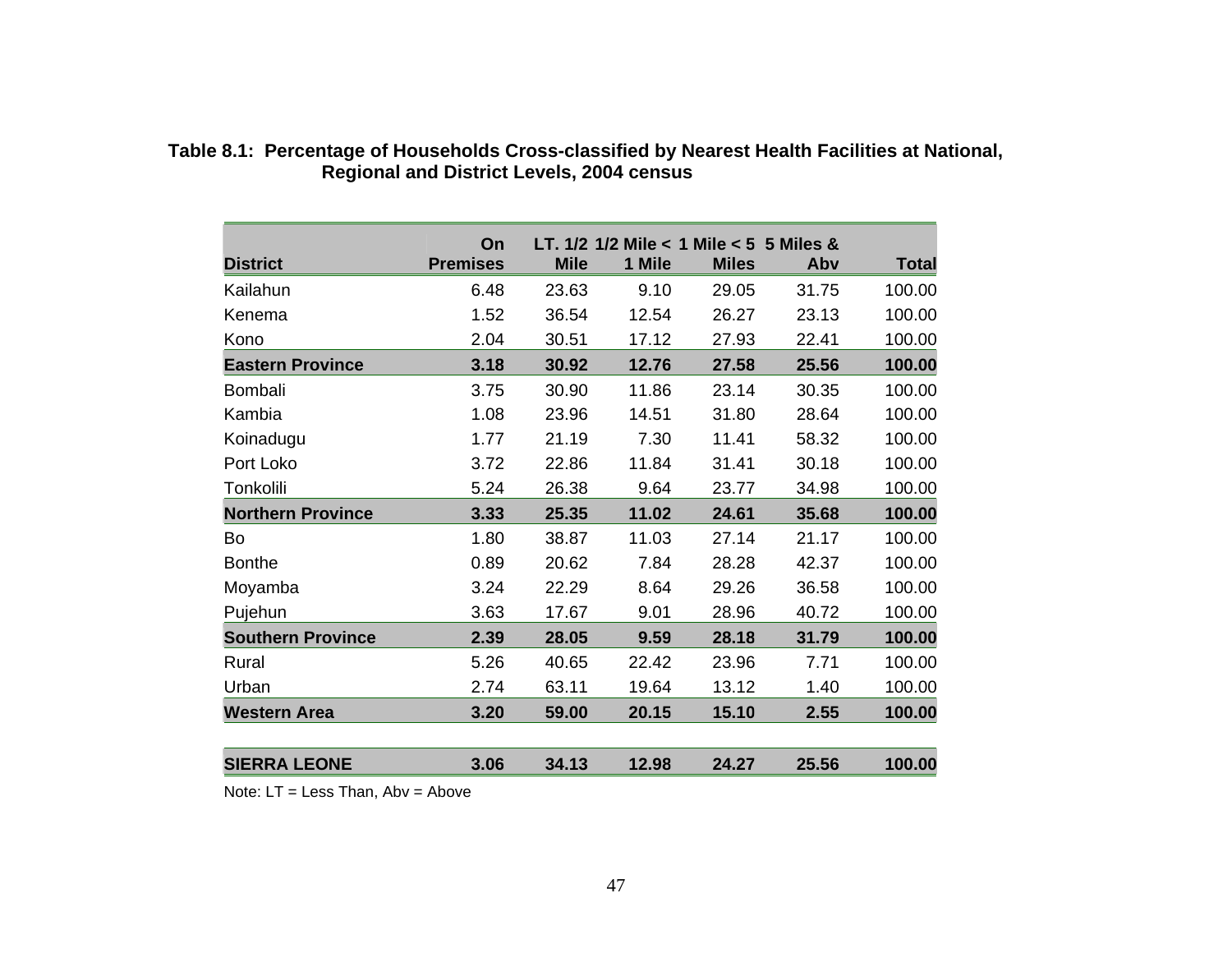|                          | On              | LT. 1/2     | $1/2$ Mile $<$ | 1 Mile $<$ | 5 Miles |        |
|--------------------------|-----------------|-------------|----------------|------------|---------|--------|
| <b>District</b>          | <b>Premises</b> | <b>Mile</b> | 1 Mile         | 5 Miles    | & Abv   | Total  |
| Kailahun                 | 14.50           | 47.55       | 12.38          | 17.23      | 8.34    | 100.00 |
| Kenema                   | 3.85            | 63.35       | 13.01          | 13.03      | 6.75    | 100.00 |
| Kono                     | 5.70            | 49.50       | 17.98          | 17.33      | 9.49    | 100.00 |
| <b>Eastern Province</b>  | 7.62            | 54.68       | 14.20          | 15.51      | 7.99    | 100.00 |
| <b>Bombali</b>           | 12.21           | 51.56       | 12.65          | 15.38      | 8.21    | 100.00 |
| Kambia                   | 9.95            | 45.49       | 20.22          | 18.21      | 6.13    | 100.00 |
| Koinadugu                | 6.43            | 47.87       | 11.59          | 10.51      | 23.59   | 100.00 |
| Port Loko                | 8.84            | 43.35       | 16.68          | 22.63      | 8.51    | 100.00 |
| Tonkolili                | 19.32           | 46.54       | 10.80          | 14.06      | 9.28    | 100.00 |
| <b>Northern Province</b> | 11.52           | 47.00       | 14.19          | 16.52      | 10.78   | 100.00 |
| Bo                       | 4.60            | 66.04       | 9.27           | 14.48      | 5.61    | 100.00 |
| <b>Bonthe</b>            | 3.70            | 41.54       | 12.16          | 22.39      | 20.20   | 100.00 |
| Moyamba                  | 11.45           | 45.12       | 12.93          | 21.23      | 9.26    | 100.00 |
| Pujehun                  | 7.17            | 44.58       | 11.79          | 19.69      | 16.77   | 100.00 |
| <b>Southern Province</b> | 6.68            | 53.22       | 11.08          | 18.28      | 10.74   | 100.00 |
| Rural                    | 8.04            | 63.42       | 20.04          | 7.74       | 0.76    | 100.00 |
| Urban                    | 4.42            | 77.21       | 13.56          | 4.18       | 0.64    | 100.00 |
| <b>Western Area</b>      | 5.08            | 74.69       | 14.74          | 4.83       | 0.66    | 100.00 |
|                          |                 |             |                |            |         |        |
| <b>SIERRA LEONE</b>      | 8.14            | 55.92       | 13.61          | 14.31      | 8.02    | 100.00 |
|                          |                 |             |                |            |         |        |

#### **Table 8.2: Percentage of Households Cross-classified by Nearest Primary School Facilities at National, Regional and District Levels, 2004 census**

Note: LT = Less Than, Abv = Above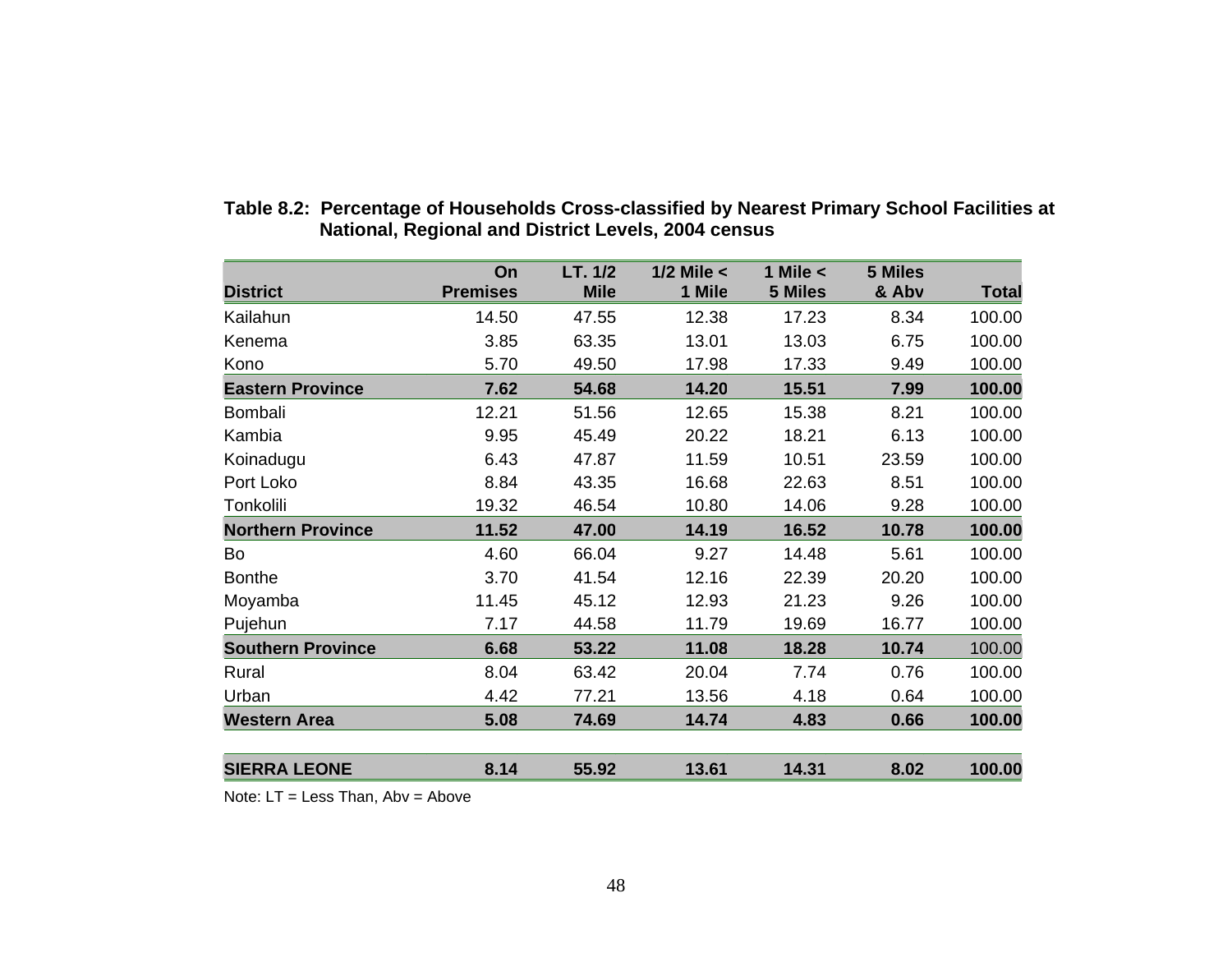|                          | On              | LT. 1/2     | $1/2$ Mile $<$ | 1 Mile $\lt$ | <b>5 Miles</b> |              |
|--------------------------|-----------------|-------------|----------------|--------------|----------------|--------------|
| <b>District</b>          | <b>Premises</b> | <b>Mile</b> | 1 Mile         | 5 Miles      | & Abv          | <b>Total</b> |
| Kailahun                 | 21.28           | 63.67       | 11.86          | 2.54         | 0.66           | 100.00       |
| Kenema                   | 12.80           | 73.76       | 10.19          | 2.75         | 0.50           | 100.00       |
| Kono                     | 11.58           | 69.32       | 12.60          | 5.23         | 1.27           | 100.00       |
| <b>Eastern Province</b>  | 15.05           | 69.45       | 11.37          | 3.37         | 0.76           | 100.00       |
| Bombali                  | 19.41           | 62.64       | 12.77          | 4.03         | 1.15           | 100.00       |
| Kambia                   | 12.87           | 58.20       | 18.69          | 6.87         | 3.37           | 100.00       |
| Koinadugu                | 9.34            | 67.89       | 15.02          | 5.44         | 2.32           | 100.00       |
| Port Loko                | 11.98           | 61.47       | 17.17          | 7.64         | 1.74           | 100.00       |
| Tonkolili                | 16.71           | 68.59       | 9.70           | 3.62         | 1.38           | 100.00       |
| <b>Northern Province</b> | 14.38           | 63.80       | 14.47          | 5.49         | 1.86           | 100.00       |
| Bo                       | 17.03           | 74.68       | 6.10           | 1.95         | 0.25           | 100.00       |
| <b>Bonthe</b>            | 10.57           | 69.92       | 11.96          | 5.36         | 2.19           | 100.00       |
| Moyamba                  | 13.20           | 70.05       | 12.06          | 3.67         | 1.02           | 100.00       |
| Pujehun                  | 12.55           | 70.26       | 11.87          | 3.64         | 1.68           | 100.00       |
| <b>Southern Province</b> | 14.30           | 72.00       | 9.53           | 3.19         | 0.99           | 100.00       |
| Rural                    | 19.41           | 65.07       | 11.71          | 3.25         | 0.56           | 100.00       |
| Urban                    | 22.88           | 62.65       | 10.51          | 3.45         | 0.51           | 100.00       |
| <b>Western Area</b>      | 22.25           | 63.09       | 10.73          | 3.41         | 0.52           | 100.00       |
| <b>SIERRA LEONE</b>      | 16.11           | 66.94       | 11.82          | 4.01         | 1.11           | 100.00       |

#### **Table 8.3: Percentage of Households Cross-classified by Nearest Water Facilities at National, Regional and District Levels, 2004 census**

Note: LT = Less Than, Abv = Above